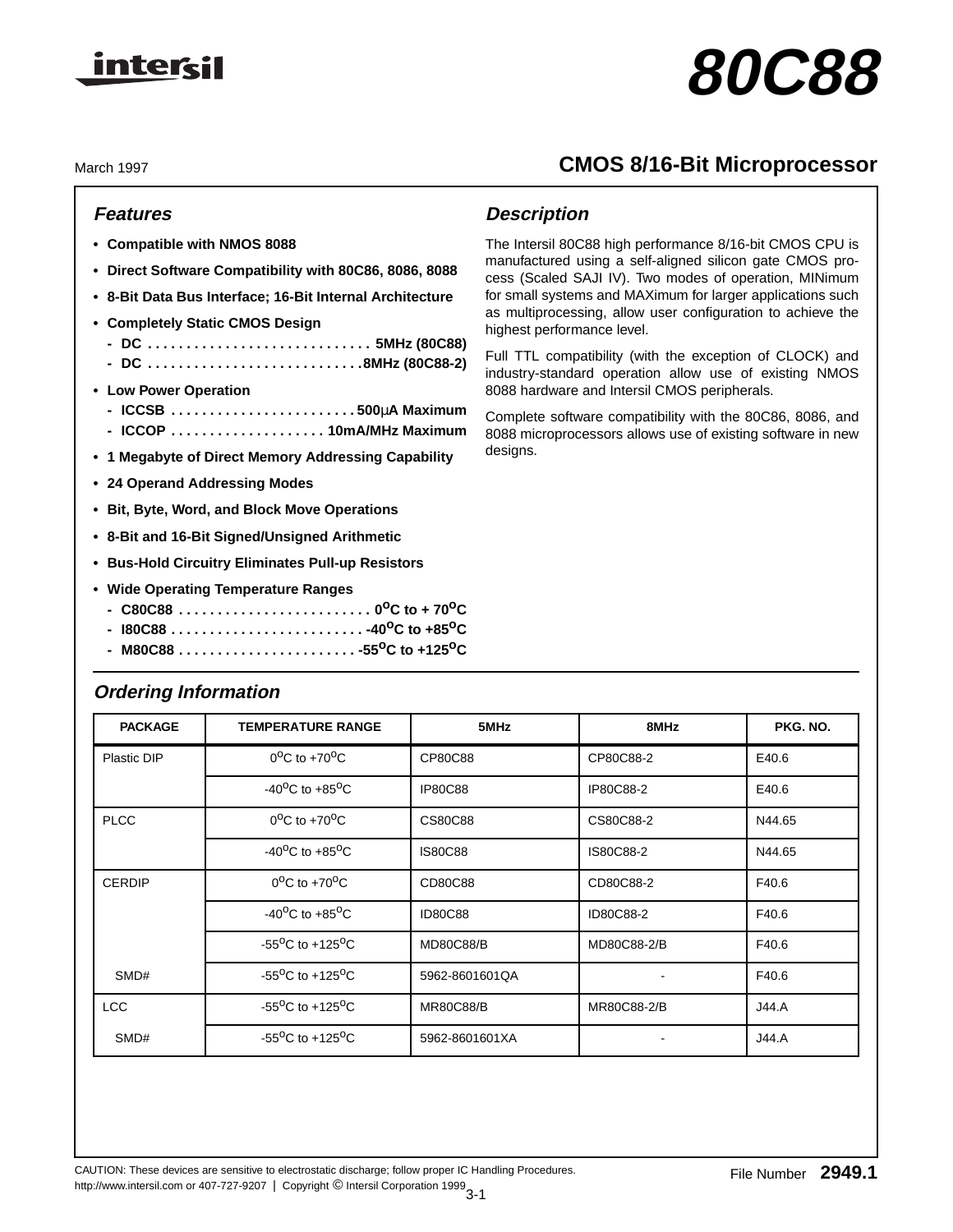#### **Pinouts**

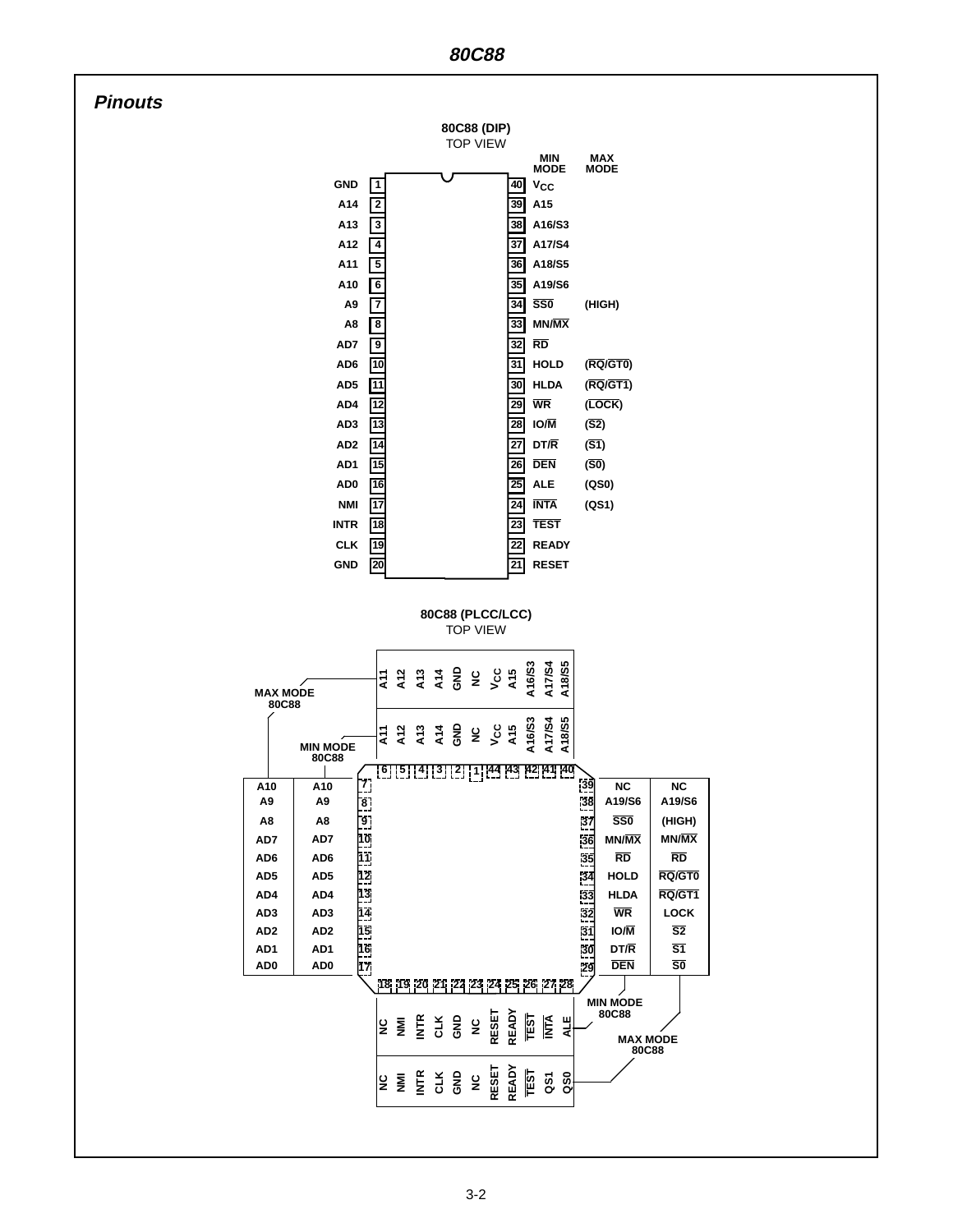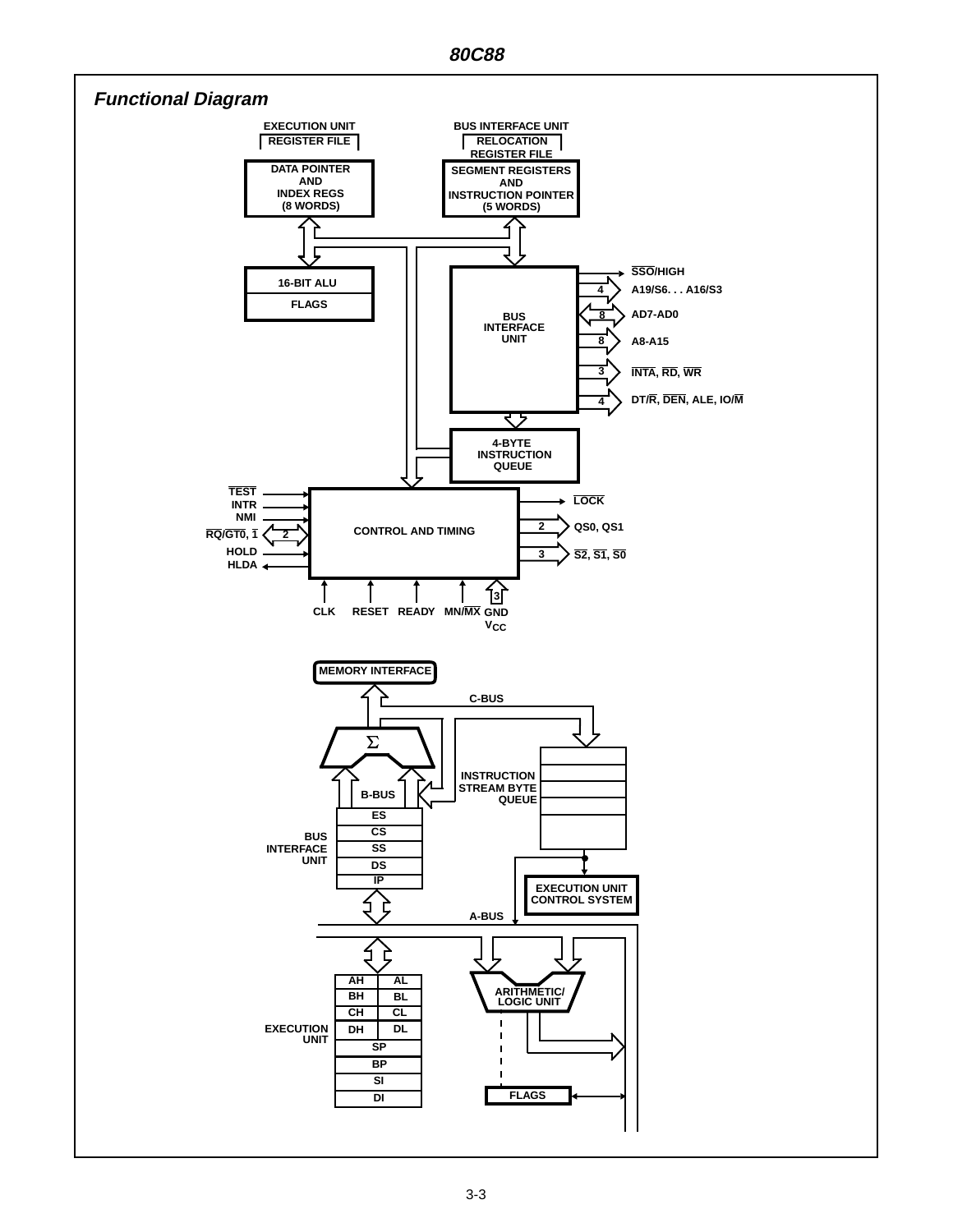# **Pin Description**

The following pin function descriptions are for 80C88 systems in either minimum or maximum mode. The "local bus" in these descriptions is the direct multiplexed bus interface connection to the 80C88 (without regard to additional bus buffers).

| <b>SYMBOL</b>      | <b>PIN</b><br><b>NUMBER</b> | <b>TYPE</b>              | <b>DESCRIPTION</b>                                                                                                                                                                                                                                                                                                                                                                                                                                                                                 |              |              |                        |  |  |
|--------------------|-----------------------------|--------------------------|----------------------------------------------------------------------------------------------------------------------------------------------------------------------------------------------------------------------------------------------------------------------------------------------------------------------------------------------------------------------------------------------------------------------------------------------------------------------------------------------------|--------------|--------------|------------------------|--|--|
| AD7-AD0            | $9 - 16$                    | I/O                      | ADDRESS DATA BUS: These lines constitute the time multiplexed memory/IO address (T1) and<br>data (T2,T3,Tw and T4) bus. These lines are active HIGH and are held at high impedance to the last<br>valid level during interrupt acknowledge and local bus "hold acknowledge" or "grant sequence"                                                                                                                                                                                                    |              |              |                        |  |  |
| A15-A8             | $2-8, 39$                   | O                        | ADDRESS BUS: These lines provide address bits 8 through 15 for the entire bus cycle (T1-T4).<br>These lines do not have to be latched by ALE to remain valid. A15-A8 are active HIGH and are held<br>at high impedance to the last valid logic level during interrupt acknowledge and local bus "hold<br>acknowledge" or "grant sequence".                                                                                                                                                         |              |              |                        |  |  |
| A19/S6,<br>A18/S5, | 35<br>36                    | O<br>O                   | ADDRESS/STATUS: During T1, these are the four most<br>significant address lines for memory operations. During                                                                                                                                                                                                                                                                                                                                                                                      | <b>S4</b>    | S3           | <b>CHARACTERISTICS</b> |  |  |
| A17/S4,<br>A16/S3  | 37<br>38                    | O<br>O                   | I/O operations, these lines are LOW. During memory and<br>I/O operations, status information is available on these                                                                                                                                                                                                                                                                                                                                                                                 | $\mathbf 0$  | 0            | Alternate Data         |  |  |
|                    |                             |                          | lines during T2, T3, TW and T4. S6 is always LOW. The                                                                                                                                                                                                                                                                                                                                                                                                                                              | 0            | $\mathbf{1}$ | <b>Stack</b>           |  |  |
|                    |                             |                          | status of the interrupt enable flag bit (S5) is updated at the<br>beginning of each clock cycle. S4 and S3 are encoded as                                                                                                                                                                                                                                                                                                                                                                          | $\mathbf{1}$ | 0            | Code or None           |  |  |
|                    |                             |                          | shown.                                                                                                                                                                                                                                                                                                                                                                                                                                                                                             | $\mathbf{1}$ | 1            | Data                   |  |  |
|                    |                             |                          | This information indicates which segment register is<br>presently being used for data accessing.<br>These lines are held at high impedance to the last valid<br>logic level during local bus "hold acknowledge" or "grant<br>Sequence".                                                                                                                                                                                                                                                            |              |              |                        |  |  |
| RD                 | 32                          | O                        | READ: Read strobe indicates that the processor is performing a memory or I/O read cycle, depend-<br>ing on the state of the IO/ $\overline{M}$ pin or $\overline{S2}$ . This signal is used to read devices which reside on the 80C88<br>local bus. RD is active LOW during T2, T3, Tw of any read cycle, and is guaranteed to remain HIGH<br>in T2 until the 80C88 local bus has floated.<br>This line is held at a high impedance logic one state during "hold acknowledge" or "grant sequence". |              |              |                        |  |  |
| <b>READY</b>       | 22                          | $\mathbf{I}$             | READY: is the acknowledgment from the address memory or I/O device that it will complete the data<br>transfer. The RDY signal from memory or I/O is synchronized by the 82C84A clock generator to from<br>READY. This signal is active HIGH. The 80C88 READY input is not synchronized. Correct operation<br>is not guaranteed if the set up and hold times are not met.                                                                                                                           |              |              |                        |  |  |
| <b>INTR</b>        | 18                          | <sup>1</sup>             | INTERRUPT REQUEST: is a level triggered input which is sampled during the last clock cycle of<br>each instruction to determine if the processor should enter into an interrupt acknowledge operation.<br>A subroutine is vectored to via an interrupt vector lookup table located in system memory. It can be<br>internally masked by software resetting the interrupt enable bit. INTR is internally synchronized. This<br>signal is active HIGH.                                                 |              |              |                        |  |  |
| <b>TEST</b>        | 23                          | $\mathbf{I}$             | TEST: input is examined by the "wait for test" instruction. If the $\overline{\text{TEST}}$ input is LOW, execution con-<br>tinues, otherwise the processor waits in an "idle" state. This input is synchronized internally during<br>each clock cycle on the leading edge of CLK.                                                                                                                                                                                                                 |              |              |                        |  |  |
| <b>NMI</b>         | 17                          | <sup>1</sup>             | NONMASKABLE INTERRUPT: is an edge triggered input which causes a type 2 interrupt. A sub-<br>routine is vectored to via an interrupt vector lookup table located in system memory. NMI is not<br>maskable internally by software. A transition from a LOW to HIGH initiates the interrupt at the end<br>of the current instruction. This input is internally synchronized.                                                                                                                         |              |              |                        |  |  |
| <b>RESET</b>       | 21                          | $\overline{\phantom{a}}$ | RESET: cases the processor to immediately terminate its present activity. The signal must transition<br>LOW to HIGH and remain active HIGH for at least four clock cycles. It restarts execution, as de-<br>scribed in the instruction set description, when RESET returns LOW. RESET is internally synchro-<br>nized.                                                                                                                                                                             |              |              |                        |  |  |
| <b>CLK</b>         | 19                          | $\mathbf{I}$             | CLOCK: provides the basic timing for the processor and bus controller. It is asymmetric with a 33%<br>duty cycle to provide optimized internal timing.                                                                                                                                                                                                                                                                                                                                             |              |              |                        |  |  |
| $V_{CC}$           | 40                          |                          | V <sub>CC</sub> : is the +5V power supply pin. A 0.1µF capacitor between pins 20 and 40 recommended for de-<br>coupling.                                                                                                                                                                                                                                                                                                                                                                           |              |              |                        |  |  |
| <b>GND</b>         | 1, 20                       |                          | GND: are the ground pins (both pins must be connected to system ground). A 0.1µF capacitor be-<br>tween pins 1 and 20 is recommended for decoupling.                                                                                                                                                                                                                                                                                                                                               |              |              |                        |  |  |
| $MN/\overline{MX}$ | 33 <sup>′</sup>             | J.                       | MINIMUM/MAXIMUM: indicates the mode in which the processor is to operate. The two modes are<br>discussed in the following sections.                                                                                                                                                                                                                                                                                                                                                                |              |              |                        |  |  |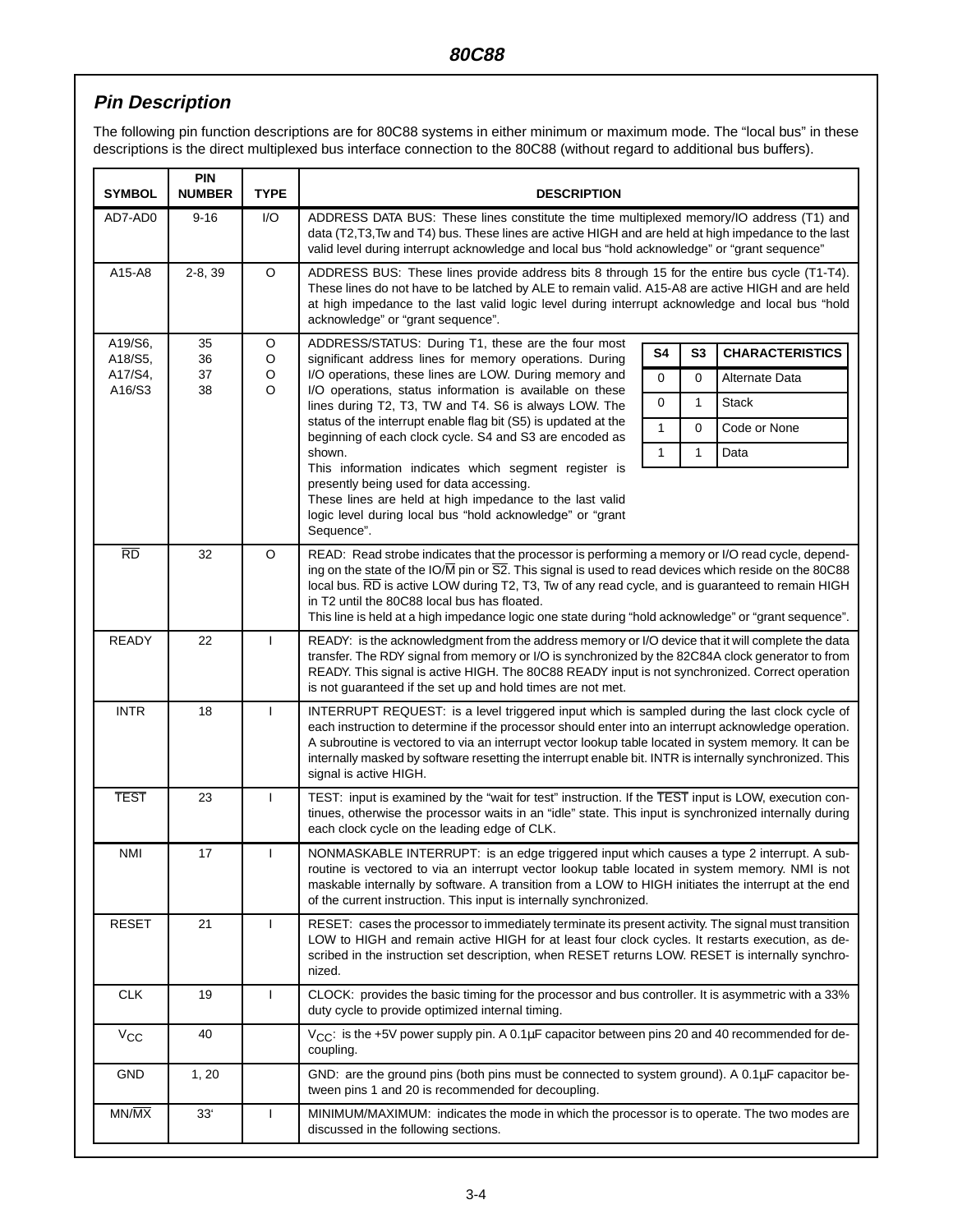# **Pin Description (Continued)**

The following pin function descriptions are for 80C88 system in minimum mode (i.e., MN/MX = V<sub>CC</sub>). Only the pin functions which are unique to the minimum mode are described; all other pin functions are as described above.

#### **MINIMUM MODE SYSTEM**

| <b>SYMBOL</b>        | <b>PIN</b><br><b>NUMBER</b> | <b>TYPE</b>             |                                                                                                                                                                                                                                                                                                                                                                                                                                                                                                                                                                                                                                                                                             | <b>DESCRIPTION</b>                                                                                                                                                                                                                                                                                              |              |                         |                        |  |  |
|----------------------|-----------------------------|-------------------------|---------------------------------------------------------------------------------------------------------------------------------------------------------------------------------------------------------------------------------------------------------------------------------------------------------------------------------------------------------------------------------------------------------------------------------------------------------------------------------------------------------------------------------------------------------------------------------------------------------------------------------------------------------------------------------------------|-----------------------------------------------------------------------------------------------------------------------------------------------------------------------------------------------------------------------------------------------------------------------------------------------------------------|--------------|-------------------------|------------------------|--|--|
| $IO/\overline{M}$    | 28                          | O                       | STATUS LINE: is an inverted maximum mode $\overline{S2}$ . It is used to distinguish a memory access from<br>an I/O access. IO/M becomes valid in the T4 preceding a bus cycle and remains valid until the final<br>T4 of the cycle (I/O = HIGH, $M = LOW$ ). IO/ $\overline{M}$ is held to a high impedance logic one during local bus<br>"hold acknowledge".                                                                                                                                                                                                                                                                                                                              |                                                                                                                                                                                                                                                                                                                 |              |                         |                        |  |  |
| <b>WR</b>            | 29                          | O                       |                                                                                                                                                                                                                                                                                                                                                                                                                                                                                                                                                                                                                                                                                             | Write: strobe indicates that the processor is performing a write memory or write I/O cycle, depend-<br>ing on the state of the IO/ $\overline{M}$ signal. WR is active for T2, T3, and Tw of any write cycle. It is active<br>LOW, and is held to high impedance logic one during local bus "hold acknowledge". |              |                         |                        |  |  |
| <b>INTA</b>          | 24                          | O                       | INTA: is used as a read strobe for interrupt acknowledge cycles. It is active LOW during T2, T3 and<br>Tw of each interrupt acknowledge cycle. Note that INTA is never floated.                                                                                                                                                                                                                                                                                                                                                                                                                                                                                                             |                                                                                                                                                                                                                                                                                                                 |              |                         |                        |  |  |
| <b>ALE</b>           | 25                          | O                       | ADDRESS LATCH ENABLE: is provided by the processor to latch the address into the<br>82C82/82C83 address latch. It is a HIGH pulse active during clock low of T1 of any bus cycle. Note<br>that ALE is never floated.                                                                                                                                                                                                                                                                                                                                                                                                                                                                        |                                                                                                                                                                                                                                                                                                                 |              |                         |                        |  |  |
| DT/R                 | 27                          | $\circ$                 | DATA TRANSMIT/RECEIVE: is needed in a minimum system that desires to use an 82C86/82C87<br>data bus transceiver. It is used to control the direction of data flow through the transceiver. Logically,<br>DT/R is equivalent to $\overline{S1}$ in the maximum mode, and its timing is the same as for IO/M (T = HIGH,<br>R = LOW). This signal is held to a high impedance logic one during local bus "hold acknowledge".                                                                                                                                                                                                                                                                   |                                                                                                                                                                                                                                                                                                                 |              |                         |                        |  |  |
| <b>DEN</b>           | 26                          | O                       | DATA ENABLE: is provided as an output enable for the 82C86/82C87 in a minimum system which<br>uses the transceiver. DEN is active LOW during each memory and I/O access, and for INTA cycles.<br>For a read or INTA cycle, it is active from the middle of T2 until the middle of T4, while for a write<br>cycle, it is active from the beginning of T2 until the middle of T4. DEN is held to high impedance logic<br>one during local bus "hold acknowledge".                                                                                                                                                                                                                             |                                                                                                                                                                                                                                                                                                                 |              |                         |                        |  |  |
| HOLD,<br><b>HLDA</b> | 31<br>30                    | $\mathbf{I}$<br>$\circ$ | HOLD: indicates that another master is requesting a local bus "hold". To be acknowledged, HOLD<br>must be active HIGH. The processor receiving the "hold" request will issue HLDA (HIGH) as an<br>acknowledgment, in the middle of a T4 or T1 clock cycle. Simultaneous with the issuance of HLDA<br>the processor will float the local bus and control lines. After HOLD is detected as being LOW, the<br>processor lowers HLDA, and when the processor needs to run another cycle, it will again drive the<br>local bus and control lines.<br>Hold is not an asynchronous input. External synchronization should be provided if the system cannot<br>otherwise guarantee the set up time. |                                                                                                                                                                                                                                                                                                                 |              |                         |                        |  |  |
| <b>SS0</b>           | 34                          | O                       | STATUS LINE: is logically equivalent to $\overline{SO}$<br>in the maximum mode. The combination of                                                                                                                                                                                                                                                                                                                                                                                                                                                                                                                                                                                          | $IO/\overline{M}$                                                                                                                                                                                                                                                                                               | DT/R         | $\overline{\text{SS0}}$ | <b>CHARACTERISTICS</b> |  |  |
|                      |                             |                         | $\overline{SS0}$ , IO/M and DT/R allows the system to                                                                                                                                                                                                                                                                                                                                                                                                                                                                                                                                                                                                                                       | $\mathbf{1}$                                                                                                                                                                                                                                                                                                    | 0            | 0                       | Interrupt Acknowledge  |  |  |
|                      |                             |                         | completely decode the current bus cycle<br>status. SSO is held to high impedance logic                                                                                                                                                                                                                                                                                                                                                                                                                                                                                                                                                                                                      | $\mathbf{1}$                                                                                                                                                                                                                                                                                                    | 0            | $\mathbf{1}$            | Read I/O Port          |  |  |
|                      |                             |                         | one during local bus "hold acknowledge".                                                                                                                                                                                                                                                                                                                                                                                                                                                                                                                                                                                                                                                    | 1                                                                                                                                                                                                                                                                                                               | 1            | 0                       | Write I/O Port         |  |  |
|                      |                             |                         |                                                                                                                                                                                                                                                                                                                                                                                                                                                                                                                                                                                                                                                                                             | $\mathbf{1}$                                                                                                                                                                                                                                                                                                    | $\mathbf{1}$ | $\mathbf{1}$            | Halt                   |  |  |
|                      |                             |                         |                                                                                                                                                                                                                                                                                                                                                                                                                                                                                                                                                                                                                                                                                             | $\mathbf 0$                                                                                                                                                                                                                                                                                                     | 0            | $\mathbf 0$             | Code Access            |  |  |
|                      |                             |                         |                                                                                                                                                                                                                                                                                                                                                                                                                                                                                                                                                                                                                                                                                             | 0                                                                                                                                                                                                                                                                                                               | 0            | $\mathbf{1}$            | Read Memory            |  |  |
|                      |                             |                         | $\mathbf{1}$<br>Write Memory<br>0<br>0                                                                                                                                                                                                                                                                                                                                                                                                                                                                                                                                                                                                                                                      |                                                                                                                                                                                                                                                                                                                 |              |                         |                        |  |  |
|                      |                             |                         |                                                                                                                                                                                                                                                                                                                                                                                                                                                                                                                                                                                                                                                                                             | $\mathbf 0$                                                                                                                                                                                                                                                                                                     | $\mathbf{1}$ | $\mathbf{1}$            | Passive                |  |  |
|                      |                             |                         |                                                                                                                                                                                                                                                                                                                                                                                                                                                                                                                                                                                                                                                                                             |                                                                                                                                                                                                                                                                                                                 |              |                         |                        |  |  |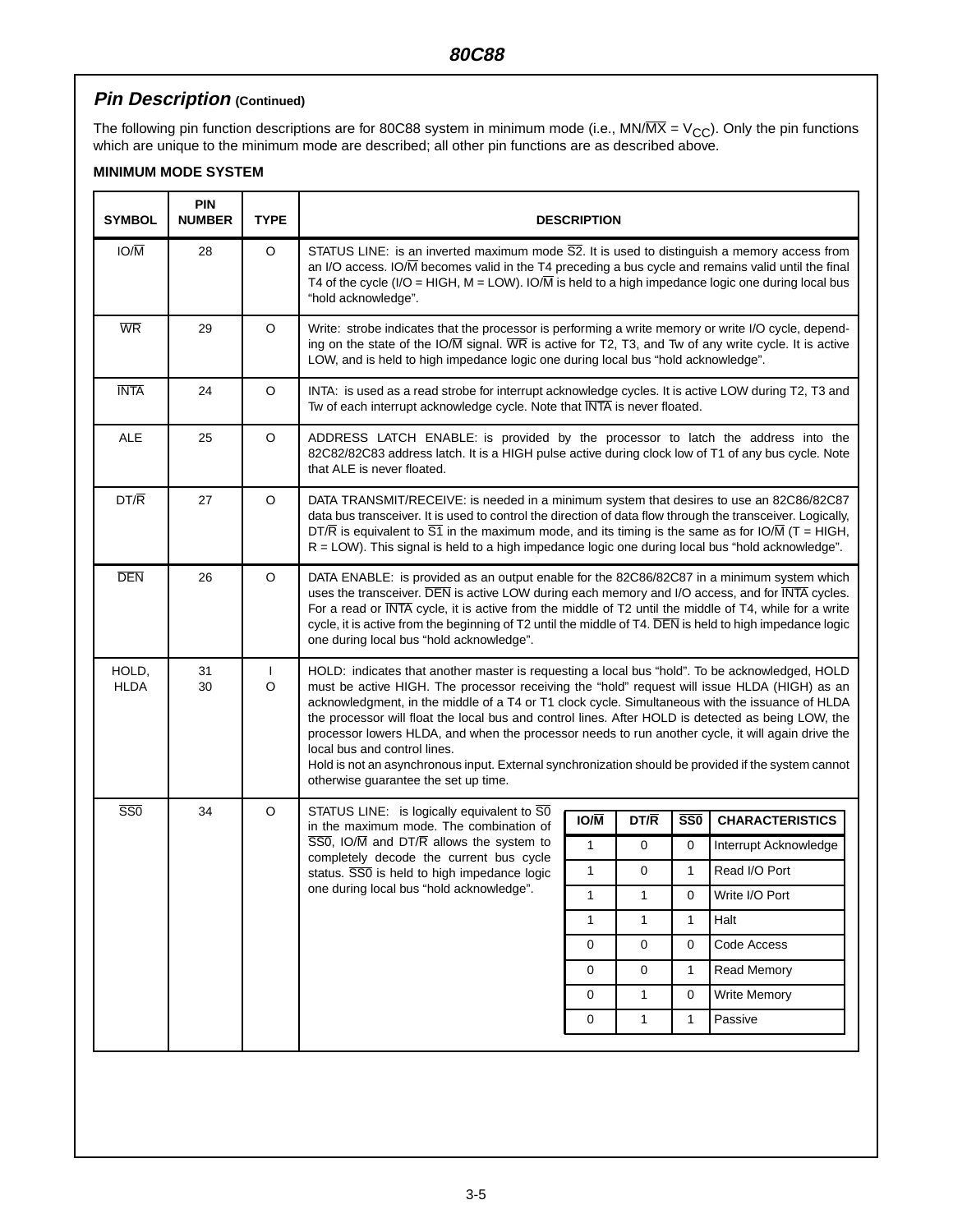# **Pin Description (Continued)**

The following pin function descriptions are for 80C88 system in maximum mode (i.e., MN/MX = GND). Only the pin functions which are unique to the maximum mode are described; all other pin functions are as described above.

#### **MAXIMUM MODE SYSTEM**

| <b>SYMBOL</b>                                           | <b>PIN</b><br><b>NUMBER</b> | <b>TYPE</b>            | <b>DESCRIPTION</b>                                                                                                                                                                                                                                                                                                                                                                                                                                                                                                                                                                                                                                                                                                                                                                                                                                                                                                                                                                                                                                                                                                                                                                                                                                                                                                                                                                                                                                                                                                                                                                                                                                                                                                                                                                                                                                                                                                                                                                                |                          |                 |                 |                           |  |  |
|---------------------------------------------------------|-----------------------------|------------------------|---------------------------------------------------------------------------------------------------------------------------------------------------------------------------------------------------------------------------------------------------------------------------------------------------------------------------------------------------------------------------------------------------------------------------------------------------------------------------------------------------------------------------------------------------------------------------------------------------------------------------------------------------------------------------------------------------------------------------------------------------------------------------------------------------------------------------------------------------------------------------------------------------------------------------------------------------------------------------------------------------------------------------------------------------------------------------------------------------------------------------------------------------------------------------------------------------------------------------------------------------------------------------------------------------------------------------------------------------------------------------------------------------------------------------------------------------------------------------------------------------------------------------------------------------------------------------------------------------------------------------------------------------------------------------------------------------------------------------------------------------------------------------------------------------------------------------------------------------------------------------------------------------------------------------------------------------------------------------------------------------|--------------------------|-----------------|-----------------|---------------------------|--|--|
| $\overline{50}$                                         | 26                          | $\circ$                | STATUS: is active during clock high of T4, T1 and                                                                                                                                                                                                                                                                                                                                                                                                                                                                                                                                                                                                                                                                                                                                                                                                                                                                                                                                                                                                                                                                                                                                                                                                                                                                                                                                                                                                                                                                                                                                                                                                                                                                                                                                                                                                                                                                                                                                                 | $\overline{\mathsf{S2}}$ | $\overline{S1}$ | $\overline{50}$ | <b>CHARACTERISTICS</b>    |  |  |
| $\overline{S1}$<br>$\overline{S2}$                      | 27<br>28                    | $\mathsf O$<br>$\circ$ | T2, and is returned to the passive state $(1, 1, 1)$<br>during T3 or during Tw when READY is HIGH. This                                                                                                                                                                                                                                                                                                                                                                                                                                                                                                                                                                                                                                                                                                                                                                                                                                                                                                                                                                                                                                                                                                                                                                                                                                                                                                                                                                                                                                                                                                                                                                                                                                                                                                                                                                                                                                                                                           | 0                        | 0               | 0               | Interrupt Acknowledge     |  |  |
|                                                         |                             |                        | status is used by the 82C88 bus controller to gener-<br>ate all memory and I/O access control signals. Any                                                                                                                                                                                                                                                                                                                                                                                                                                                                                                                                                                                                                                                                                                                                                                                                                                                                                                                                                                                                                                                                                                                                                                                                                                                                                                                                                                                                                                                                                                                                                                                                                                                                                                                                                                                                                                                                                        | 0                        | 0               | 1               | Read I/O Port             |  |  |
|                                                         |                             |                        | change by $\overline{S2}$ , $\overline{S1}$ or $\overline{S0}$ during T4 is used to                                                                                                                                                                                                                                                                                                                                                                                                                                                                                                                                                                                                                                                                                                                                                                                                                                                                                                                                                                                                                                                                                                                                                                                                                                                                                                                                                                                                                                                                                                                                                                                                                                                                                                                                                                                                                                                                                                               | 0                        | $\mathbf{1}$    | 0               | Write I/O Port            |  |  |
|                                                         |                             |                        | indicate the beginning of a bus cycle, and the return                                                                                                                                                                                                                                                                                                                                                                                                                                                                                                                                                                                                                                                                                                                                                                                                                                                                                                                                                                                                                                                                                                                                                                                                                                                                                                                                                                                                                                                                                                                                                                                                                                                                                                                                                                                                                                                                                                                                             | $\mathbf 0$              | 1               | $\mathbf{1}$    | Halt                      |  |  |
|                                                         |                             |                        | to the passive state in T3 or Tw is used to indicate<br>the end of a bus cycle.                                                                                                                                                                                                                                                                                                                                                                                                                                                                                                                                                                                                                                                                                                                                                                                                                                                                                                                                                                                                                                                                                                                                                                                                                                                                                                                                                                                                                                                                                                                                                                                                                                                                                                                                                                                                                                                                                                                   | 1                        | 0               | 0               | Code Access               |  |  |
|                                                         |                             |                        | These signals are held at a high impedance logic                                                                                                                                                                                                                                                                                                                                                                                                                                                                                                                                                                                                                                                                                                                                                                                                                                                                                                                                                                                                                                                                                                                                                                                                                                                                                                                                                                                                                                                                                                                                                                                                                                                                                                                                                                                                                                                                                                                                                  | 1                        | 0               | 1               | <b>Read Memory</b>        |  |  |
|                                                         |                             |                        | one state during "grant sequence".                                                                                                                                                                                                                                                                                                                                                                                                                                                                                                                                                                                                                                                                                                                                                                                                                                                                                                                                                                                                                                                                                                                                                                                                                                                                                                                                                                                                                                                                                                                                                                                                                                                                                                                                                                                                                                                                                                                                                                | 1                        | 1               | 0               | Write Memory              |  |  |
|                                                         |                             |                        |                                                                                                                                                                                                                                                                                                                                                                                                                                                                                                                                                                                                                                                                                                                                                                                                                                                                                                                                                                                                                                                                                                                                                                                                                                                                                                                                                                                                                                                                                                                                                                                                                                                                                                                                                                                                                                                                                                                                                                                                   | 1                        | 1               | $\mathbf{1}$    | Passive                   |  |  |
| RQ/GT0,<br>$\overline{\text{RQ}}/\overline{\text{GT1}}$ | 31<br>30                    | I/O                    | REQUEST/GRANT: pins are used by other local bus masters to force the processor to release the<br>local bus at the end of the processor's current bus cycle. Each pin is bidirectional with RQ/GT0<br>having higher priority than RQ/GT1. RQ/GT has internal bus-hold high circuitry and, if unused, may<br>be left unconnected. The request/grant sequence is as follows (see RQ/GT Timing Sequence):<br>1. A pulse of one CLK wide from another local bus master indicates a local bus request ("hold") to<br>the 80C88 (pulse 1).<br>2. During a T4 or T1 clock cycle, a pulse one clock wide from the 80C88 to the requesting master<br>(pulse 2), indicates that the 80C88 has allowed the local bus to float and that it will enter the<br>"grant sequence" state at the next CLK. The CPUs bus interface unit is disconnected logically<br>from the local bus during "grant sequence".<br>3. A pulse one CLK wide from the requesting master indicates to the 80C88 (pulse 3) that the "hold"<br>request is about to end and that the 80C88 can reclaim the local bus at the next CLK. The CPU<br>then enters T4 (or T1 if no bus cycles pending).<br>Each master-master exchange of the local bus is a sequence of three pulses. There must be one<br>idle CLK cycle after bus exchange. Pulses are active LOW.<br>If the request is made while the CPU is performing a memory cycle, it will release the local bus during<br>T4 of the cycle when all the following conjugations are met:<br>1. Request occurs on or before T2.<br>2. Current cycle is not the low bit of a word.<br>3. Current cycle is not the first acknowledge of an interrupt acknowledge sequence.<br>4. A locked instruction is not currently executing.<br>If the local bus is idle when the request is made the two possible events will follow:<br>1. Local bus will be released during the next clock.<br>2. A memory cycle will start within 3 clocks. Now the four rules for a currently active memory cycle |                          |                 |                 |                           |  |  |
| <b>LOCK</b>                                             | 29                          | O                      | apply with condition number 1 already satisfied.<br>LOCK: indicates that other system bus masters are not to gain control of the system bus while<br>LOCK is active (LOW). The LOCK signal is activated by the "LOCK" prefix instruction and remains<br>active until the completion of the next instruction. This signal is active LOW, and is held at a high<br>impedance logic one state during "grant sequence". In Max Mode, LOCK is automatically generated<br>during T2 of the first INTA cycle and removed during T2 of the second INTA cycle.                                                                                                                                                                                                                                                                                                                                                                                                                                                                                                                                                                                                                                                                                                                                                                                                                                                                                                                                                                                                                                                                                                                                                                                                                                                                                                                                                                                                                                             |                          |                 |                 |                           |  |  |
| QS1, QS0                                                | 24, 25                      | O                      | QUEUE STATUS: provide status to allow external<br>tracking of the internal 80C88 instruction queue.                                                                                                                                                                                                                                                                                                                                                                                                                                                                                                                                                                                                                                                                                                                                                                                                                                                                                                                                                                                                                                                                                                                                                                                                                                                                                                                                                                                                                                                                                                                                                                                                                                                                                                                                                                                                                                                                                               | QS1                      | QS0             |                 | <b>CHARACTERISTICS</b>    |  |  |
|                                                         |                             |                        | The queue status is valid during the CLK cycle after                                                                                                                                                                                                                                                                                                                                                                                                                                                                                                                                                                                                                                                                                                                                                                                                                                                                                                                                                                                                                                                                                                                                                                                                                                                                                                                                                                                                                                                                                                                                                                                                                                                                                                                                                                                                                                                                                                                                              | 0                        | 0               |                 | No Operation              |  |  |
|                                                         |                             |                        | which the queue operation is performed. Note that<br>the queue status never goes to a high impedance<br>statue (floated).                                                                                                                                                                                                                                                                                                                                                                                                                                                                                                                                                                                                                                                                                                                                                                                                                                                                                                                                                                                                                                                                                                                                                                                                                                                                                                                                                                                                                                                                                                                                                                                                                                                                                                                                                                                                                                                                         | 0                        | 1               | Queue           | First Byte of Opcode from |  |  |
|                                                         |                             |                        |                                                                                                                                                                                                                                                                                                                                                                                                                                                                                                                                                                                                                                                                                                                                                                                                                                                                                                                                                                                                                                                                                                                                                                                                                                                                                                                                                                                                                                                                                                                                                                                                                                                                                                                                                                                                                                                                                                                                                                                                   | 1                        | 0               |                 | <b>Empty the Queue</b>    |  |  |
|                                                         |                             |                        |                                                                                                                                                                                                                                                                                                                                                                                                                                                                                                                                                                                                                                                                                                                                                                                                                                                                                                                                                                                                                                                                                                                                                                                                                                                                                                                                                                                                                                                                                                                                                                                                                                                                                                                                                                                                                                                                                                                                                                                                   | 1                        | 1               | Queue           | Subsequent Byte from      |  |  |
|                                                         | 34                          | $\circ$                | Pin 34 is always a logic one in the maximum mode and is held at a high impedance logic one during<br>a "grant sequence".                                                                                                                                                                                                                                                                                                                                                                                                                                                                                                                                                                                                                                                                                                                                                                                                                                                                                                                                                                                                                                                                                                                                                                                                                                                                                                                                                                                                                                                                                                                                                                                                                                                                                                                                                                                                                                                                          |                          |                 |                 |                           |  |  |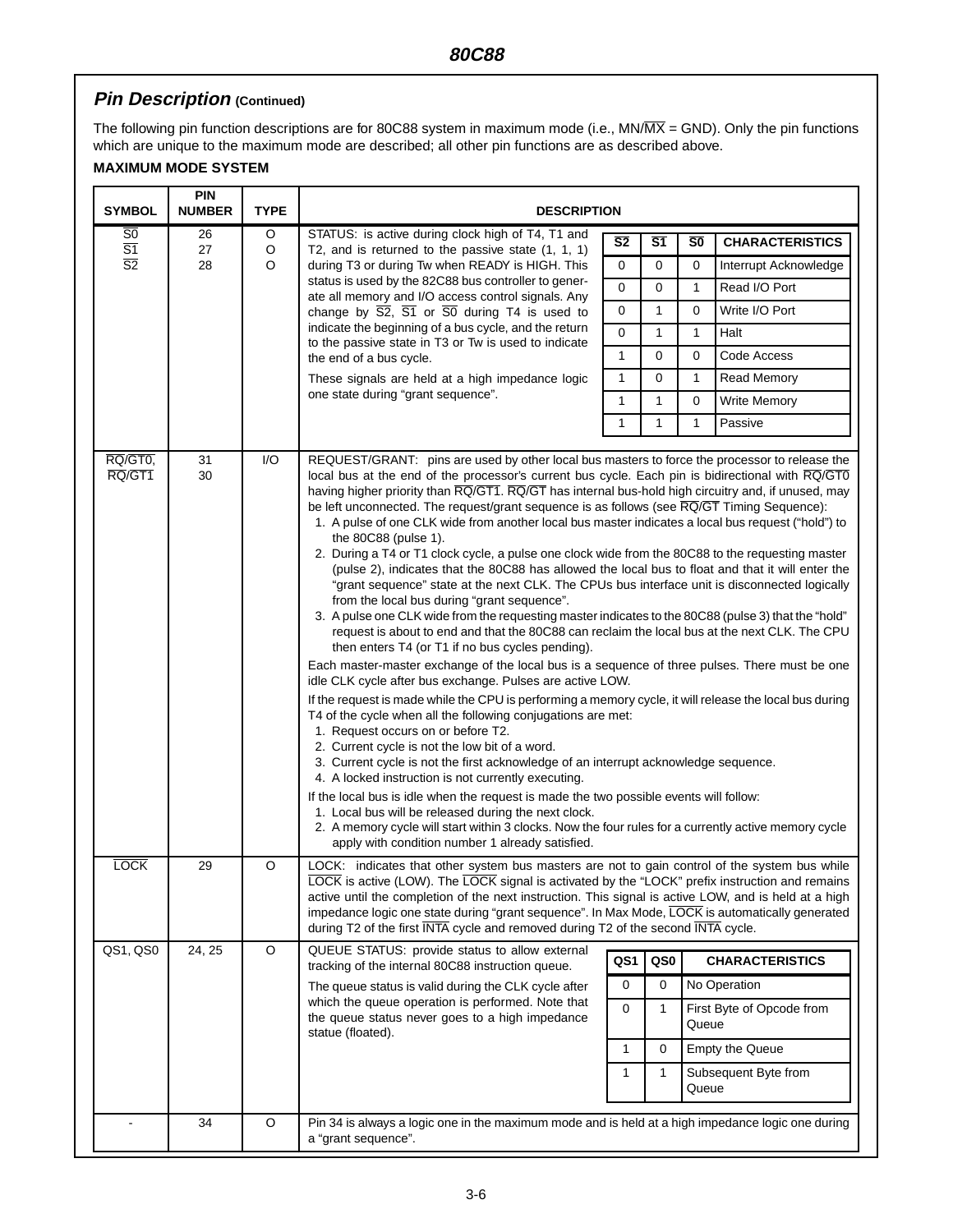## **Functional Description**

#### **Static Operation**

All 80C88 circuitry is static in design. Internal registers, counters and latches are static and require not refresh as with dynamic circuit design. This eliminates the minimum operating frequency restriction placed on other microprocessors. The CMOS 80C88 can operate from DC to the specified upper frequency limit. The processor clock may be stopped in either state (high/low) and held there indefinitely. This type of operation is especially useful for system debug or power critical applications.

The 80C88 can be single stepped using only the CPU clock. This state can be maintained as long as is necessary. Single step clock operation allows simple interface circuitry to provide critical information for start-up.

Static design also allows very low frequency operation (as low as DC). In a power critical situation, this can provide extremely low power operation since 80C88 power dissipation is directly related to operation frequency. As the system frequency is reduced, so is the operating power until, at a DC input frequency, the power requirement is the 80C88 standby current.

#### **Internal Architecture**

The internal functions of the 80C88 processor are partitioned logically into two processing units. The first is the Bus Interface Unit (BIU) and the second is the Execution Unit (EU) as shown in the CPU block diagram.

These units can interact directly but for the most part perform as separate asynchronous operational processors. The bus interface unit provides the functions related to instruction fetching and queuing, operand fetch and store, and address relocation. This unit also provides the basic bus control. The overlap of instruction pre-fetching provided by this unit serves to increase processor performance through improved bus bandwidth utilization. Up to 4 bytes of the instruction stream can be queued while waiting for decoding and execution.

The instruction stream queuing mechanism allows the BIU to keep the memory utilized very efficiently. Whenever there is space for at least 1 byte in the queue, the BIU will attempt a byte fetch memory cycle. This greatly reduces "dead time": on the memory bus. The queue acts as a First-In-First-Out (FIFO) buffer, from which the EU extracts instruction bytes as required. If the queue is empty (following a branch instruction, for example), the first byte into the queue immediately becomes available to the EU.

The execution unit receives pre-fetched instructions from the BIU queue and provides unrelocated operand addresses to the BIU. Memory operands are passed through the BIU for processing by the EU, which passes results to the BIU for storage.

#### **Memory Organization**

The processor provides a 20-bit address to memory which locates the byte being referenced. The memory is organized

as a linear array of up to 1 million bytes, addressed as 00000(H) to FFFFF(H). The memory is logically divided into code, data, extra, and stack segments of up to 64K bytes each, with each segment falling on 16 byte boundaries. (See Figure 1).



All memory references are made relative to base addresses contained in high speed segment registers. The segment types were chosen based on the addressing needs of programs. The segment register to be selected is automatically chosen according to specific rules as shown in Table 1. All information in one segment type share the same logical attributes (e.g., code or data). By structuring memory into relocatable areas of similar characteristics and by automatically selecting segment registers, programs are shorter, faster, and more structured.

**TABLE 6.**

| <b>MEMORY</b><br><b>REFERENCE</b><br><b>NEED</b> | <b>SEGMENT</b><br><b>REGISTER</b><br><b>USED</b> | <b>SEGMENT</b><br><b>SELECTION RULE</b>                                                                     |
|--------------------------------------------------|--------------------------------------------------|-------------------------------------------------------------------------------------------------------------|
| Instructions                                     | CODE (CS)                                        | Automatic with all instruction<br>prefetch.                                                                 |
| <b>Stack</b>                                     | STACK (SS)                                       | All stack pushes and pops.<br>Memory references relative to<br>BP base register except data<br>references.  |
| Local Data                                       | DATA (DS)                                        | Data references when: relative<br>to stack, destination of string op-<br>eration, or explicitly overridden. |
| <b>External Data</b><br>(Global)                 | EXTRA (ES)                                       | Destination of string<br>operations: Explicitly selected<br>using a segment override.                       |

Word (16-bit) operands can be located on even or odd address boundaries. For address and data operands, the least significant byte of the word is stored in the lower valued address location and the most significant byte in the next higher address location.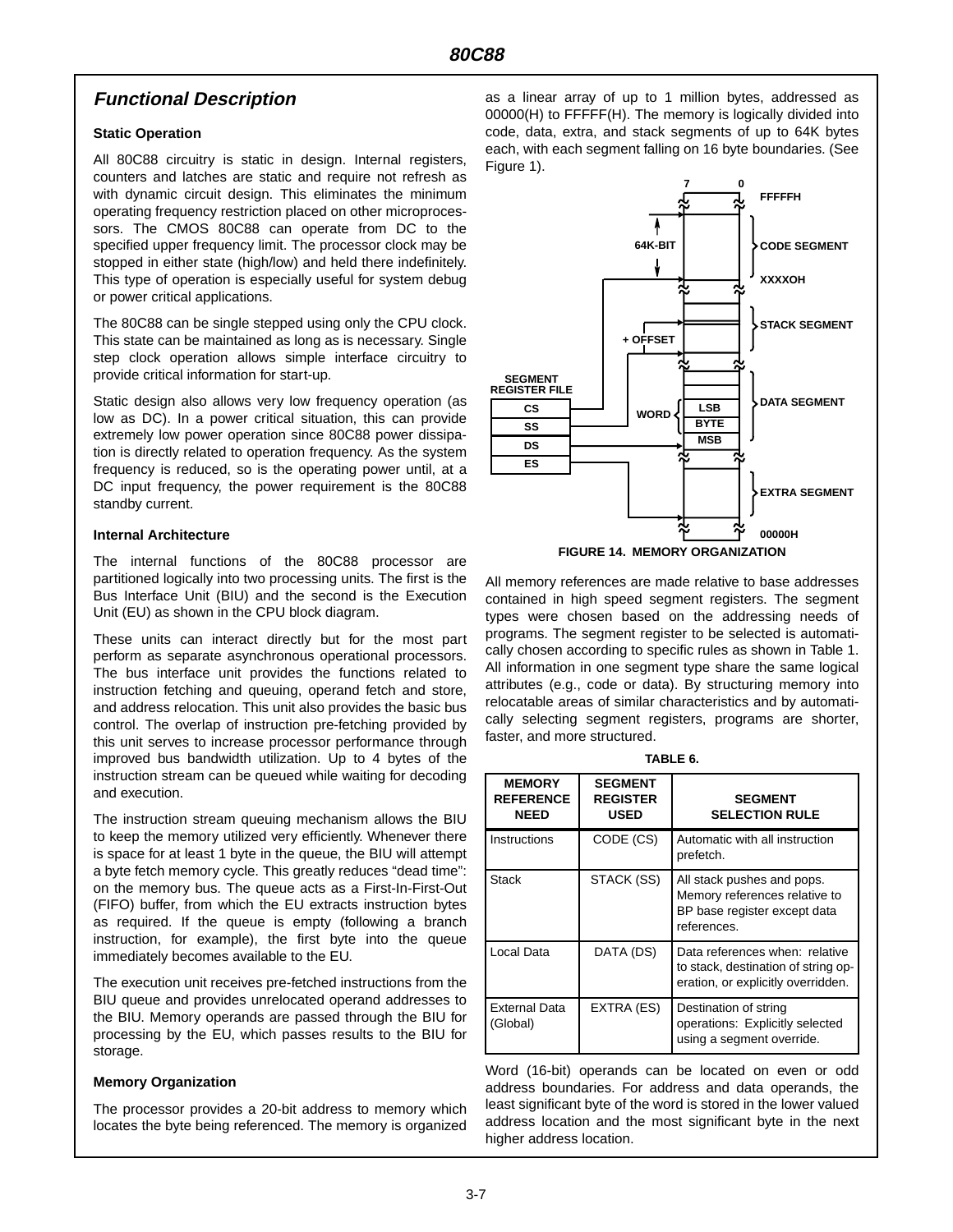The BIU will automatically execute two fetch or write cycles for 16-bit operands.

Certain locations in memory are reserved for specific CPU operations. (See Figure 2). Locations from addresses FFFF0H through FFFFFH are reserved for operations including a jump to initial system initialization routine. Following RESET, the CPU will always begin execution at location FFFF0H where the jump must be located. Locations 00000H through 003FFH are reserved for interrupt operations. Each of the 256 possible interrupt service routines is accessed through its own pair of 16-bit pointers - segment address pointer and offset address pointer. The first pointer, used as the offset address, is loaded into the IP, and the second pointer, which designates the base address, is loaded into the CS. At this point program control is transferred to the interrupt routine. The pointer elements are assumed to have been stored at their respective places in reserved memory prior to the occurrence of interrupts.

#### **Minimum and Maximum Modes**

The requirements for supporting minimum and maximum 80C88 systems are sufficiently different that they cannot be done efficiently with 40 uniquely defined pins. Consequently, the 80C88 is equipped with a strap pin (MN/MX) which defines the system configuration. The definition of a certain subset of the pins changes, dependent on the condition of the strap pin. When the MN/ $\overline{MX}$  pin is strapped to GND, the 80C88 defines pins 24 through 31 and 34 in maximum mode. When the MN/ $\overline{MX}$  pins is strapped to  $V_{CC}$ , the 80C88 generates bus control signals itself on pins 24 through 31 and 34.

The minimum mode 80C88 can be used with either a muliplexed or demultiplexed bus. This architecture provides the 80C88 processing power in a highly integrated form.

The demultiplexed mode requires one latch (for 64K addressability) or two latches (for a full megabyte of addressing). An 82C86 or 82C87 transceiver can also be used if data bus buffering is required. (See Figure 3). The 80C88 provides  $\overline{DEN}$  and  $DT/\overline{R}$  to control the transceiver, and ALE to latch the addresses. This configuration of the minimum mode provides the standard demultiplexed bus structure with heavy bus buffering and relaxed bus timing requirements.

The maximum mode employs the 82C88 bus controller (See Figure 4). The 82C88 decode status lines S0, S1 and S2, and provides the system with all bus control signals. Moving the bus control to the 82C88 provides better source and sink current capability to the control lines, and frees the 80C88 pins for extended large system features. Hardware lock, queue status, and two request/grant interfaces are provided by the 80C88 in maximum mode. These features allow coprocessors in local bus and remote bus configurations.

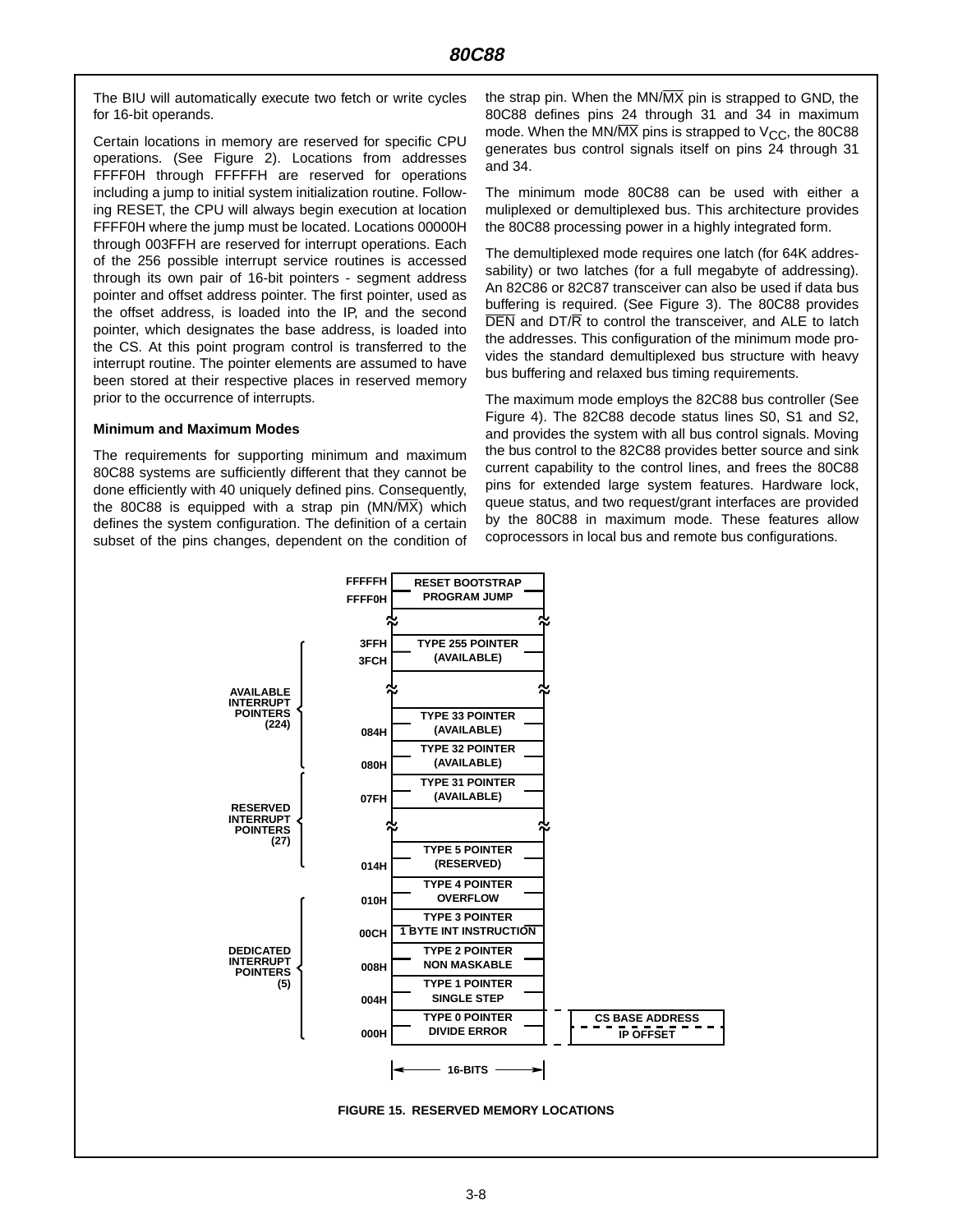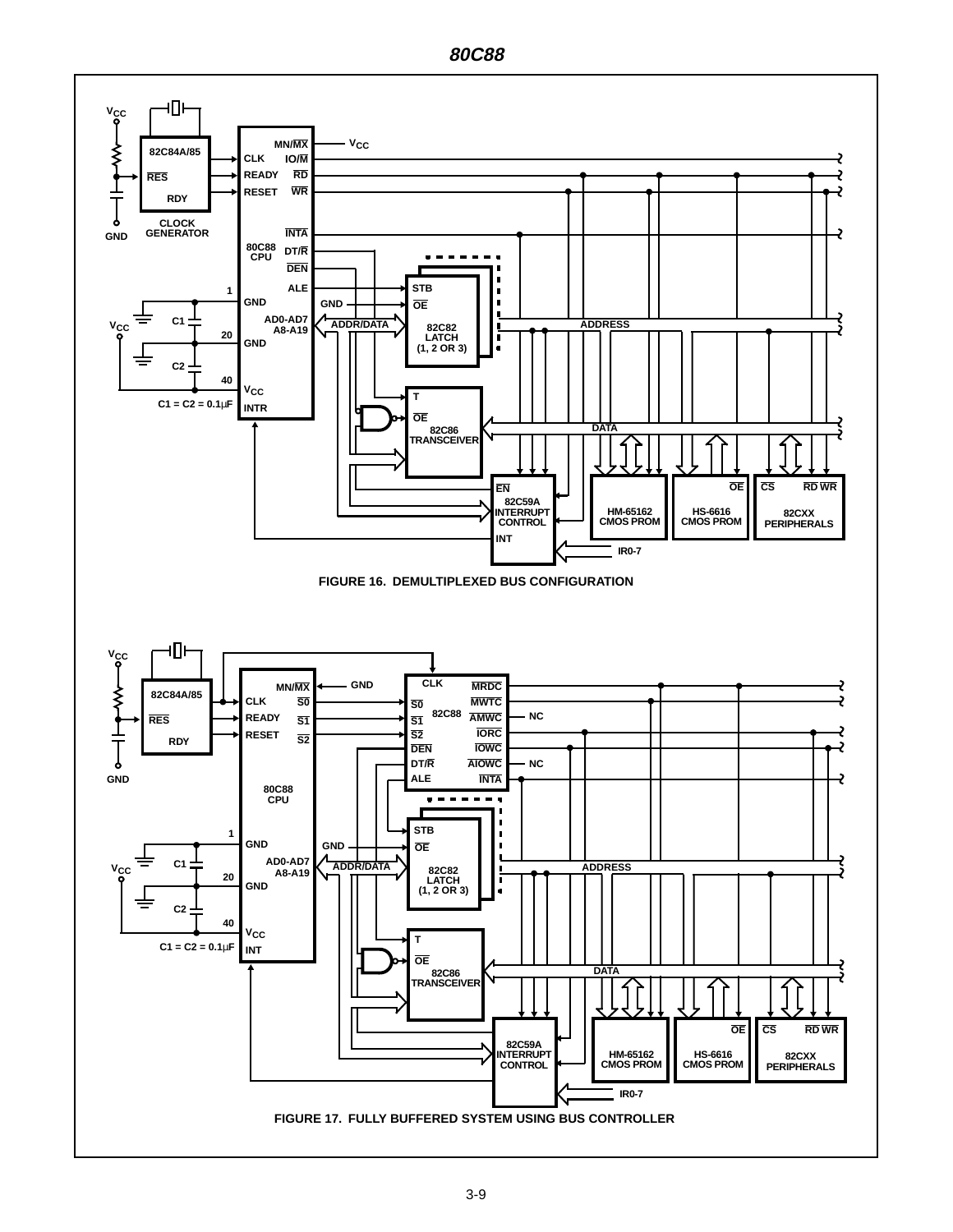#### **Bus Operation**

The 80C88 address/data bus is broken into three parts: the lower eight address/data bits (AD0-AD7), the middle eight address bits (A8-A15), and the upper four address bits (A16- A19). The address/data bits and the highest four address bits are time multiplexed. This technique provides the most efficient use of pins on the processor, permitting the use of standard 40 lead package. The middle eight address bits are not multiplexed, i.e., they remain valid throughout each bus cycle. In addition, the bus can be demultiplexed at the processor with a single address latch if a standard, nonmultiplexed bus is desired for the system.

Each processor bus cycle consists of at least four CLK cycles. These are referred to as T1, T2, T3 and T4. (See Figure 5). The address is emitted from the processor during T1 and data transfer occurs on the bus during T3 and T4. T2 is used primarily for changing the direction of the bus during read operations. In the event that a "Not Ready" indication is given by the addressed device, "wait" states (TW) are inserted between T3 and T4. Each inserted "wait" state is of

the same duration as a CLK cycle. Periods can occur between 80C88 driven bus cycles. These are referred to as "idle" states (TI), or inactive CLK cycles. The processor uses these cycles for internal housekeeping.

During T1 of any bus cycle, the ALE (Address latch enable) signal is emitted (by either the processor or the 82C88 bus controller, depending on the MN/ $\overline{MX}$  strap). At the trailing edge of this pulse, a valid address and certain status information for the cycle may be latched.

Status bits  $\overline{SO}$ ,  $\overline{S1}$ , and  $\overline{S2}$  are used by the bus controller, in maximum mode, to identify the type of bus transaction according to Table 2.

Status bits S3 through S6 are multiplexed with high order address bits and are therefore valid during T2 through T4. S3 and S4 indicate which segment register was used to this bus cycle in forming the address according to Table 3.

S5 is a reflection of the PSW interrupt enable bit. S6 is always equal to 0.

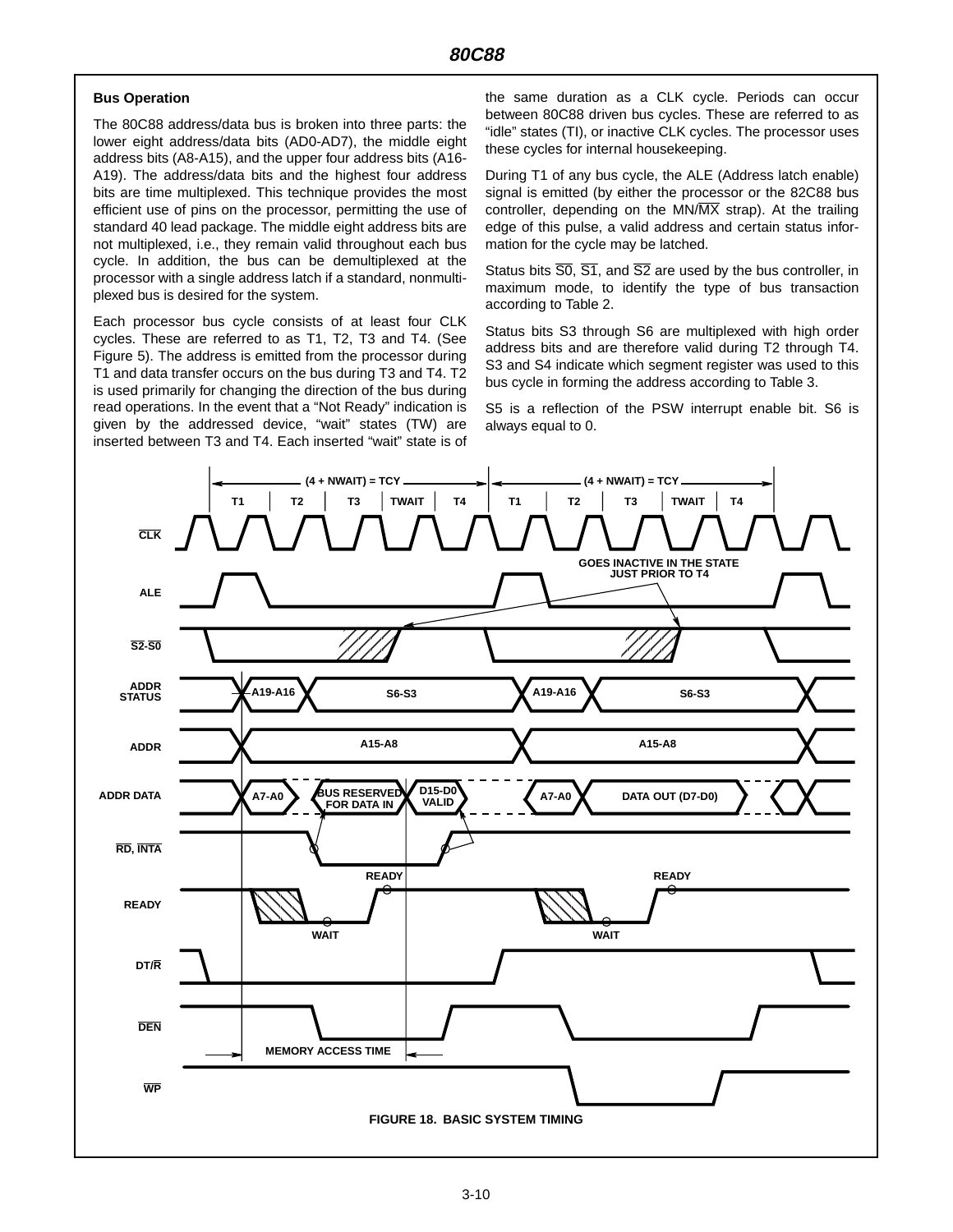| $\overline{\mathsf{S2}}$ | $\overline{\mathsf{s}}$ 1 | $\overline{50}$ | <b>CHARACTERISTICS</b>   |  |                      |
|--------------------------|---------------------------|-----------------|--------------------------|--|----------------------|
| $\Omega$                 | ∩                         | O               | Interrupt Acknowledge    |  |                      |
| $\Omega$                 | ∩                         |                 | Read I/O                 |  |                      |
| $\Omega$                 |                           | O               | Write I/O                |  |                      |
| $\Omega$                 |                           |                 | Halt                     |  |                      |
|                          | ∩                         | U               | <b>Instruction Fetch</b> |  |                      |
|                          | ∩                         |                 | Read Data from Memory    |  |                      |
|                          |                           | O               |                          |  | Write Data to Memory |
|                          |                           |                 | Passive (No Bus Cycle)   |  |                      |

**TABLE 7.**

#### **TABLE 8.**

| S4 | S <sub>3</sub> | <b>CHARACTERISTICS</b>         |
|----|----------------|--------------------------------|
|    |                | Alternate Data (Extra Segment) |
|    |                | <b>Stack</b>                   |
|    |                | Code or None                   |
|    |                | Data                           |

#### **I/O Addressing**

In the 80C88, I/O operations can address up to a maximum of 64K I/O registers. The I/O address appears in the same format as the memory address on bus lines A15-A0. The address lines A19-A16 are zero in I/O operations. The variable I/O instructions, which use register DX as a pointer, have full address capability, while the direct I/O instructions directly address one or two of the 256 I/O byte locations in page 0 of the I/O address space. I/O ports are addressed in the same manner as memory locations.

Designers familiar with the 8085 or upgrading an 8085 design should note that the 8085 addresses I/O with an 8-bit address on both halves of the 16-bit address bus. The 80C88 uses a full 16-bit address on its lower 16 address lines.

## **External Interface**

#### **Processor Reset and Initialization**

Processor initialization or start up is accomplished with activation (HIGH) of the RESET pin. The 80C88 RESET is required to be HIGH for greater than four clock cycles. The 80C88 will terminate operations on the high-going edge of RESET and will remain dormant as long as RESET is HIGH. The low-going transition of RESET triggers an internal reset sequence for approximately 7 clock cycles. After this interval the 80C88 operates normally, beginning with the instruction in absolute location FFFFOH (see Figure 2). The RESET input is internally synchronized to the processor clock. At initialization, the HIGH to LOW transition of RESET must occur no sooner than 50µs after power up, to allow complete initialization of the 80C88.

NMI will not be recognized if asserted prior to the second CLK cycle following the end of RESET.

#### **Bus Hold Circuitry**

To avoid high current conditions caused by floating inputs to CMOS devices and to eliminate the need for pull-up/down resistors, "bus-hold" circuitry has been used on 80C88 pins 2-16, 26-32 and 34-39 (see Figure 6A and 6B). These circuits maintain a valid logic state if no driving source is present (i.e., an unconnected pin or a driving source which goes to a high impedance state).

To override the "bus hold" circuits, an external driver must be capable of supplying 400µA minimum sink or source current at valid input voltage levels. Since this "bus hold" circuitry is active and not a "resistive" type element, the associated power supply current is negligible. Power dissipation is significantly reduced when compared to the use of passive pullup resistors.



**FIGURE 19A. BUS HOLD CIRCUITRY PIN 2-16, 35-39**



**FIGURE 19B. BUS HOLD CIRCUITRY PIN 26-32, 34**

#### **Interrupt Operations**

Interrupt operations fall into two classes: software or hardware initiated. The software initiated interrupts and software aspects of hardware interrupts are specified in the instruction set description. Hardware interrupts can be classified as nonmaskable or maskable.

Interrupts result in a transfer of control to a new program location. A 256 element table containing address pointers to the interrupt service program locations resides in absolute locations 0 through 3FFH (see Figure 2), which are reserved for this purpose. Each element in the table is 4 bytes in size and corresponds to an interrupt "type". An interrupting device supplies an 8-bit type number, during the interrupt acknowledge sequence, which is used to vector through the appropriate element to the new interrupt service program location.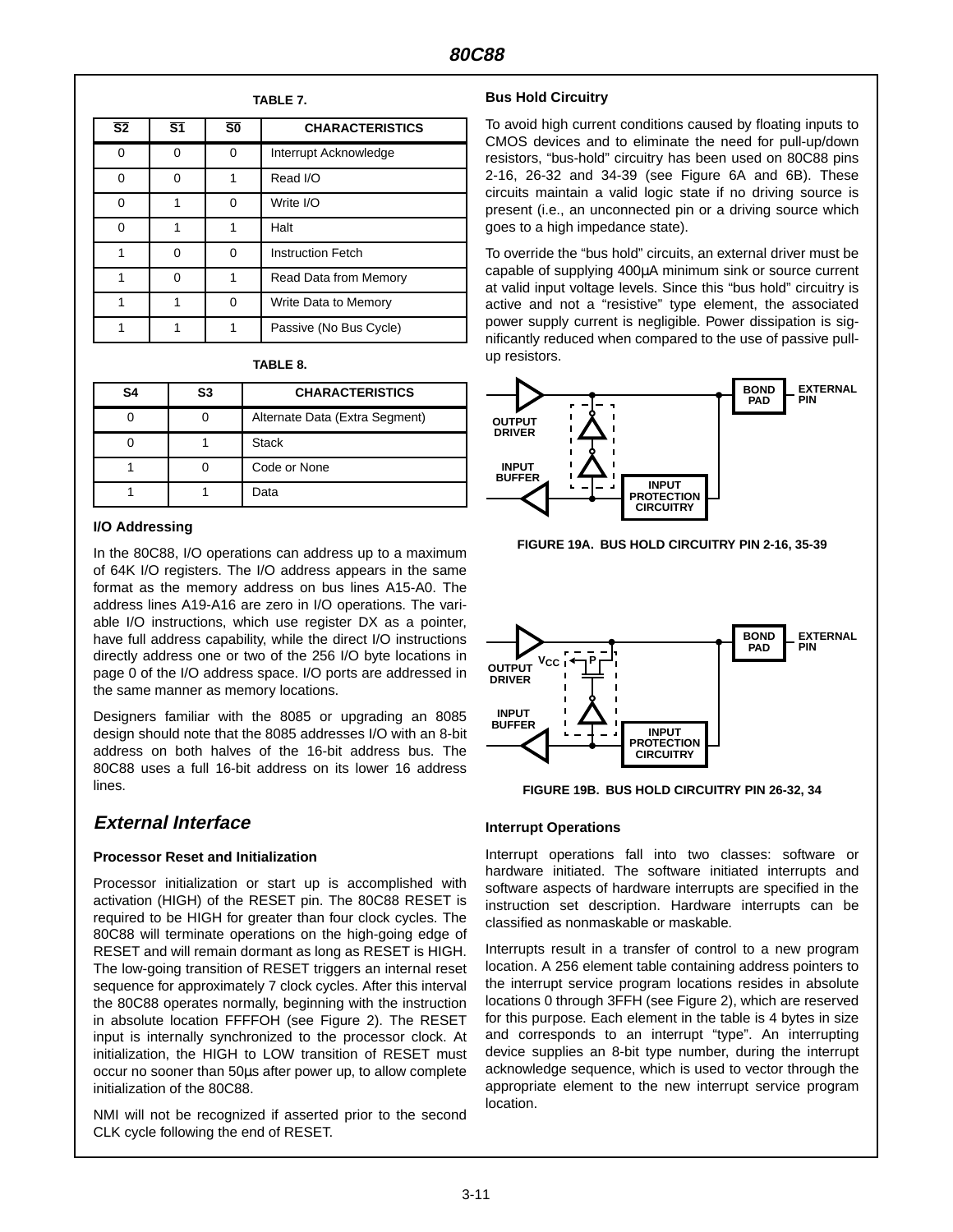#### **Non-Maskable Interrupt (NMI)**

The processor provides a single non-maskable interrupt (NMI) pin which has higher priority than the maskable interrupt request (INTR) pin. A typical use would be to activate a power failure routine. The NMI is edge-triggered on a LOW to High transition. The activation of this pin causes a type 2 interrupt.

NMI is required to have a duration in the HIGH state of greater than two clock cycles, but is not required to be synchronized to the clock. An high going transition of NMI is latched on-chip and will be serviced at the end of the current instruction or between whole moves (2 bytes in the case of word moves) of a block type instruction. Worst case response to NMI would be for multiply, divide, and variable shift instructions. There is no specification on the occurrence of the low-going edge; it may occur before, during, or after the servicing of NMI. Another high-going edge triggers another response if it occurs after the start of the NMI procedure.

The signal must be free of logical spikes in general and be free of bounces on the low-going edge to avoid triggering extraneous responses.

#### **Maskable Interrupt (INTR)**

The 80C88 provides a singe interrupt request input (INTR) which can be masked internally by software with the resetting of the interrupt enable (IF) flag bit. The interrupt request signal is level triggered. It is internally synchronized during each clock cycle on the high-going edge of CLK.

To be responded to, INTR must be present (HIGH) during the clock period preceding the end of the current instruction or the end of a whole move for a block type instruction. INTR may be removed anytime after the falling edge of the first INTA signal. During interrupt response sequence, further interrupts are disabled. The enable bit is reset as part of the response to any interrupt (INTR, NMI, software interrupt, or single step). The FLAGS register, which is automatically pushed onto the stack, reflects the state of the processor prior to the interrupt. The enable bit will be zero until the old FLAGS register is restored, unless specifically set by an instruction.

During the response sequence (see Figure 7), the processor executes two successive (back-to-back) interrupt acknowledge cycles. The 80C88 emits to LOCK signal (maximum mode only) from T2 of the first bus cycle until T2 of the second. A local bus "hold" request will not be honored until the end of the second bus cycle. In the second bus cycle, a byte is fetched from the external interrupt system (e.g., 82C59A PIC) which identifies the source (type) of the interrupt. This byte is multiplied by four and used as a pointer into the interrupt vector lookup table.

An INTR signal left HIGH will be continually responded to within the limitations of the enable bit and sample period. INTR may be removed anytime after the falling edge of the first INTA signal. The interrupt return instruction includes a flags pop which returns the status of the original interrupt enable bit when it restores the flags.



**FIGURE 20. INTERRUPT ACKNOWLEDGE SEQUENCE**

**Halt**

When a software HALT instruction is executed, the processor indicates that it is entering the HALT state in one of two ways, depending upon which mode is strapped. In minimum mode, the processor issues ALE, delayed by one clock cycle, to allow the system to latch the halt status. Halt status is available on  $IO/\overline{M}$ , DT/ $\overline{R}$ , and  $\overline{SS0}$ . In maximum mode, the processor issues appropriate HALT status on  $\overline{S2}$ ,  $\overline{S1}$  and S0, and the 82C88 bus controller issues one ALE. The 80C88 will not leave the HALT state when a local bus hold is entered while in HALT. In this case, the processor reissues the HALT indicator at the end of the local bus hold. An interrupt request or RESET will force the 80C88 out of the HALT state.

#### **Read/Modify/Write (Semaphore) Operations Via LOCK**

The LOCK status information is provided by the processor when consecutive bus cycles are required during the execution of an instruction. This allows the processor to perform read/modify/write operations on memory (via the "exchange register with memory" instruction), without another system bus master receiving intervening memory cycles. This is useful in multiprocessor system configurations to accomplish "test and set lock" operations. The LOCK signal is activated (LOW) in the clock cycle following decoding of the LOCK prefix instruction. It is deactivated at the end of the last bus cycle of the instruction following the  $\overline{\text{LOCK}}$  prefix. While  $\overline{\text{LOCK}}$  is active, a request on a  $\overline{\text{RQ}}/\overline{\text{GT}}$  pin will be recorded, and then honored at the end of the LOCK.

#### **External Synchronization Via TEST**

As an alternative to interrupts, the 80C88 provides a single software-testable input pin (TEST). This input is utilized by executing a WAIT instruction. The single WAIT instruction is repeatedly executed until the TEST input goes active (LOW). The execution of WAIT does not consume bus cycles once the queue is full.

If a local bus request occurs during WAIT execution, the 80C88 three-states all output drivers while inputs and I/O pins are held at valid logic levels by internal bus-hold circuits. If interrupts are enabled, the 80C88 will recognize interrupts and process them when it regains control of the bus.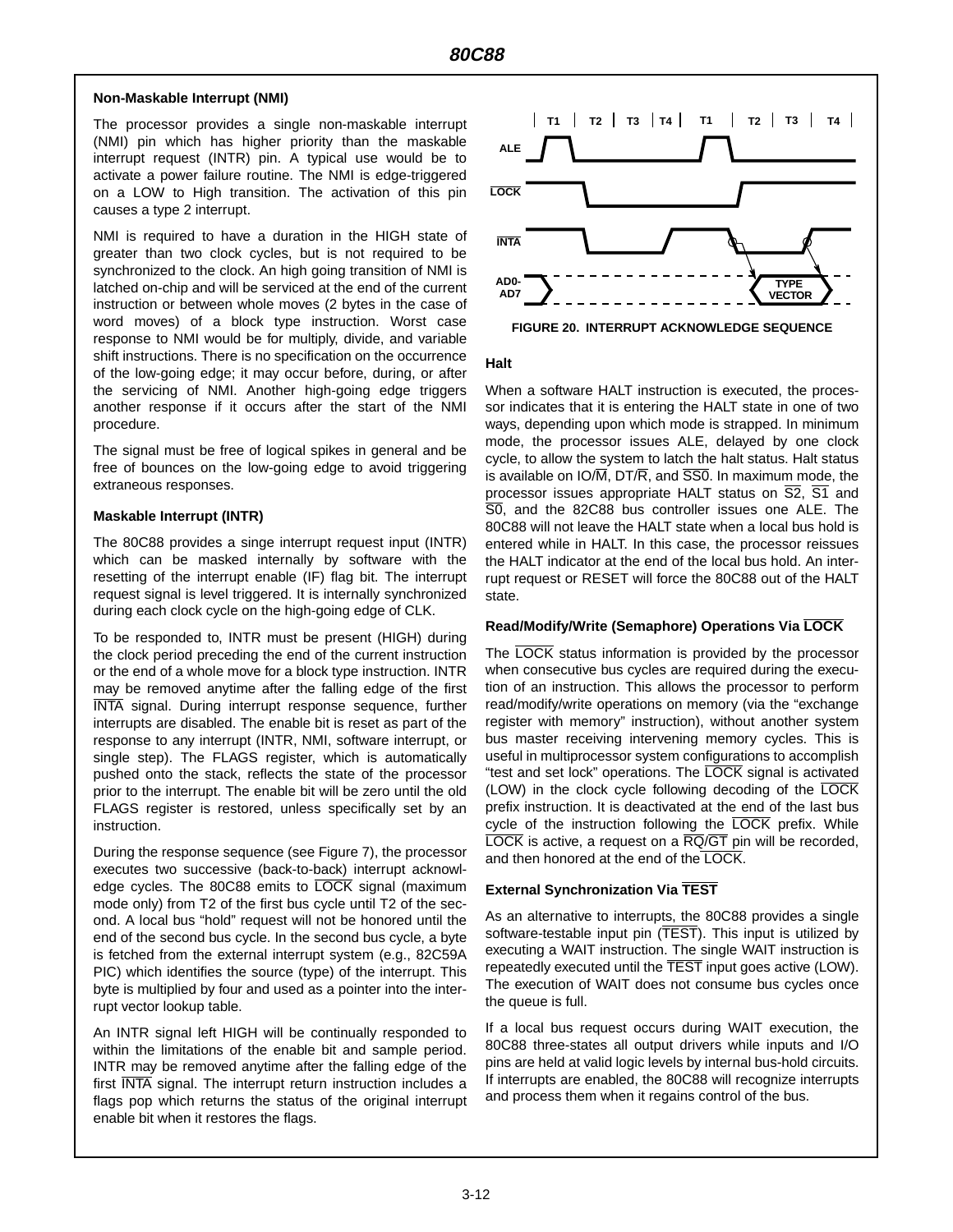#### **Basic System Timing**

In minimum mode, the MN/ $\overline{MX}$  pin is strapped to  $V_{CC}$  and the processor emits bus control signals ( $\overline{RD}$ ,  $\overline{WR}$ , IO/ $\overline{M}$ , etc.) directly. In maximum mode, the  $MN\overline{MX}$  pin is strapped to GND and the processor emits coded status information which the 82C88 bus controller uses to generate MULTIBUS™ compatible bus control signals.

#### **System Timing - Minimum System**

The read cycle begins in T1 with the assertion of the address latch enable (ALE) signal (see Figure 5). The trailing (low going) edge of this signal is used to latch the address information, which is valid on the address data bus (ADO-AD7) at this time, into the 82C82/82C83 latch. Address lines A8 through A15 do not need to be latched because they remain valid throughout the bus cycle. From T1 to T4 the  $IO/\overline{M}$  signal indicates a memory or I/O operation. At T2 the address is removed from the address data bus and the bus is held at the last valid logic state by internal bus-hold devices. The read control signal is also asserted at T2. The read  $(\overline{RD})$  signal causes the addressed device to enable its data bus drivers to the local bus. Some time later, valid data will be available on the bus and the addressed device will drive the READY line HIGH. When the processor returns the read signal to a HIGH level, the addressed device will again three-state its bus drivers. If a transceiver (82C86/82C87) is required to buffer the local bus, signals  $DT/\overline{R}$  and  $\overline{DEN}$  are provided by the 80C88.

A write cycle also begins with the assertion of ALE and the emission of the address. The IO/M signal is again asserted to indicate a memory or I/O write operation. In T2, immediately following the address emission, the processor emits the data to be written into the addressed location. This data remains valid until at least the middle of T4. During T2, T3, and Tw, the processor asserts the write control signal. The write  $(\overline{WR})$  signal becomes active at the beginning of T2, as opposed to the read, which is delayed somewhat into T2 to provide time for output drivers to become inactive.

The basic difference between the interrupt acknowledge cycle and a read cycle is that the interrupt acknowledge (INTA) signal is asserted in place of the read (RD) signal and the address bus is held at the last valid logic state by internal bus-hold devices (see Figure 6). In the second of two successive INTA cycles, a byte of information is read from the data bus, as supplied by the interrupt system logic (i.e., 82C59A priority interrupt controller). This byte identifies the source (type) of the interrupt. It is multiplied by four and used as a pointer into the interrupt vector lookup table, as described earlier.

#### **Bus Timing - Medium Complexity Systems**

For medium complexity systems, the  $MN/\overline{MX}$  pin is connected to GND and the 82C88 bus controller is added to the system, as well as an 82C82/82C83 latch for latching the system address, and an 82C86/82C87 transceiver to allow for bus loading greater than the 80C88 is capable of handling (see Figure 8). Signals ALE, DEN, and DT/R are generated by the 82C88 instead of the processor in this

configuration, although their timing remains relatively the same. The 80C88 status outputs  $(\overline{S2}, \overline{S1})$  and  $\overline{S0}$ ) provide type of cycle information and become 82C88 inputs. This bus cycle information specifies read (code, data or I/O), write (data or I/O), interrupt acknowledge, or software halt. The 82C88 thus issues control signals specifying memory read or write, I/O read or write, or interrupt acknowledge. The 82C88 provides two types of write strobes, normal and advanced, to be applied as required. The normal write strobes have data valid at the leading edge of write. The advanced write strobes have the same timing as read strobes, and hence, data is not valid at the leading edge of write. The 82C86/82C87 transceiver receives the usual T and  $\overline{OE}$  inputs from the 82C88 DT/ $\overline{R}$  and  $\overline{DEN}$  outputs.

The pointer into the interrupt vector table, which is passed during the second INTA cycle, can derive from an 82C59A located on either the local bus or the system bus. If the master 82C59A priority interrupt controller is positioned on the local bus, the 82C86/82C87 transceiver must be disabled when reading from the master 82C59A during the interrupt acknowledge sequence and software "poll".

#### **The 80C88 Compared to the 80C86**

The 80C88 CPU is a 8-bit processor designed around the 8086 internal structure. Most internal functions of the 80C88 are identical to the equivalent 80C86 functions. The 80C88 handles the external bus the same way the 80C86 does with the distinction of handling only 8-bits at a time. Sixteen-bit operands are fetched or written in two consecutive bus cycles. Both processors will appear identical to the software engineer, with the exception of execution time. The internal register structure is identical and all instructions have the same end result. Internally, there are three differences between the 80C88 and the 80C86. All changes are related to the 8-bit bus interface.

- The queue length is 4 bytes in the 80C88, whereas the 80C86 queue contains 6 bytes, or three words. The queue was shortened to prevent overuse of the bus by the BIU when prefetching instructions. This was required because of the additional time necessary to fetch instructions 8-bits at a time.
- To further optimize the queue, the prefetching algorithm was changed. The 80C88 BIU will fetch a new instruction to load into the queue each time there is a 1 byte space available in the queue. The 80C86 waits until a 2 byte space is available.
- The internal execution time of the instruction set is affected by the 8-bit interface. All 16-bit fetches and writes from/to memory take an additional four clock cycles. The CPU is also limited by the speed of instruction fetches. This latter problem only occurs when a series of simple operations occur. When the more sophisticated instructions of the 80C88 are being used, the queue has time to fill the execution proceeds as fast as the execution unit will allow.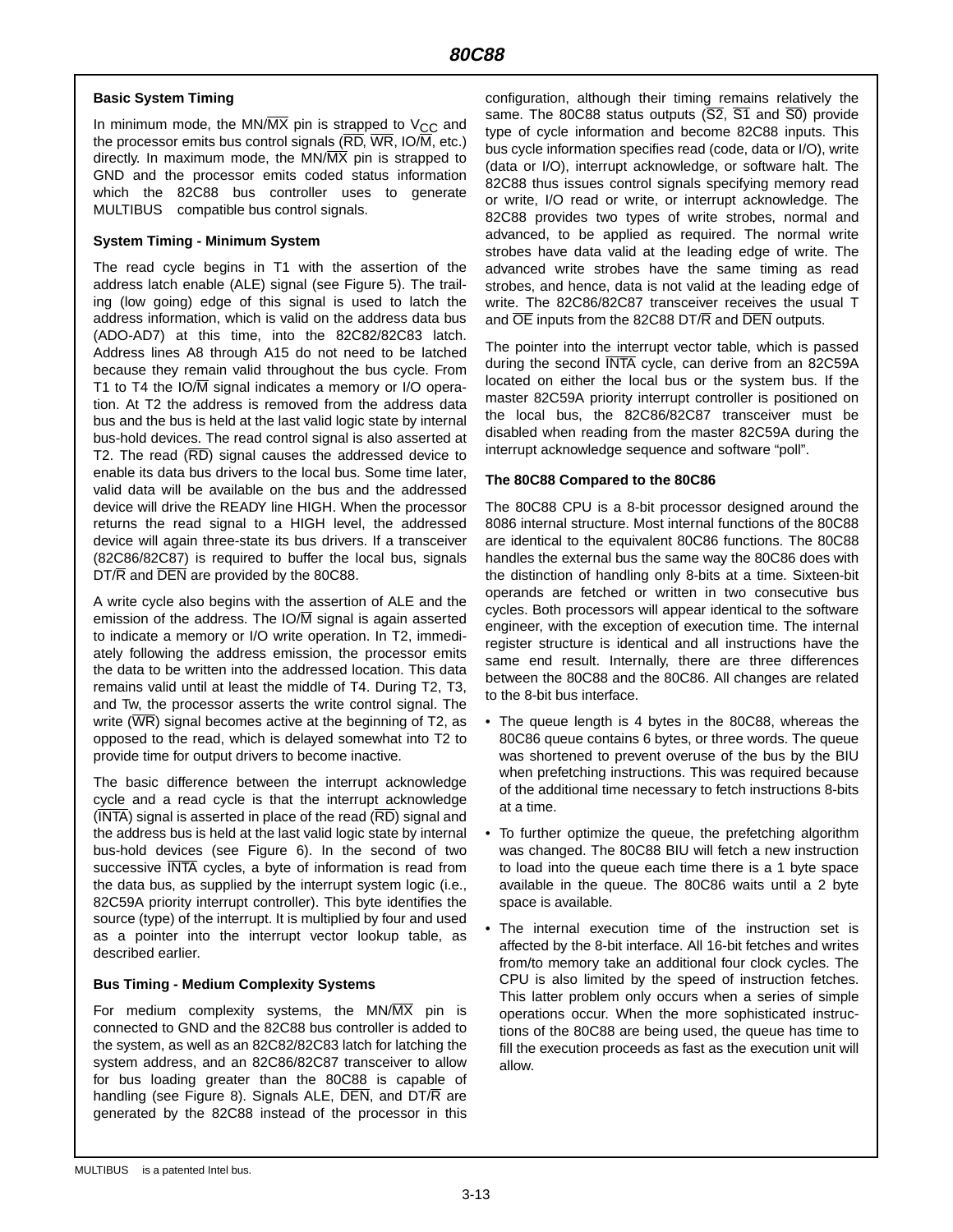The 80C88 and 80C86 are completely software compatible by virtue of their identical execution units. Software that is system dependent may not be completely transferable, but software that is not system dependent will operate equally as well on an 80C88 or an 80C86.

The hardware interface of the 80C88 contains the major differences between the two CPUs. The pin assignments are nearly identical, however, with the following functional changes:

• A8-A15: These pins are only address outputs on the 80C88. These address lines are latched internally and remain valid throughout a bus cycle in a manner similar to the 8085 upper address lines.

- BHE has no meaning on the 80C88 and has been eliminated.
- $\overline{SS0}$  provides the  $\overline{SO}$  status information in the minimum mode. This output occurs on pin 34 in minimum mode only. DT/ $\overline{R}$ , IO/ $\overline{M}$  and  $\overline{SS0}$  provide the complete bus status in minimum mode.
- $\bullet$  IO/ $\overline{M}$  has been inverted to be compatible with the 8085 bus structure.
- ALE is delayed by one clock cycle in the minimum mode when entering HALT, to allow the status to be latched with ALE.

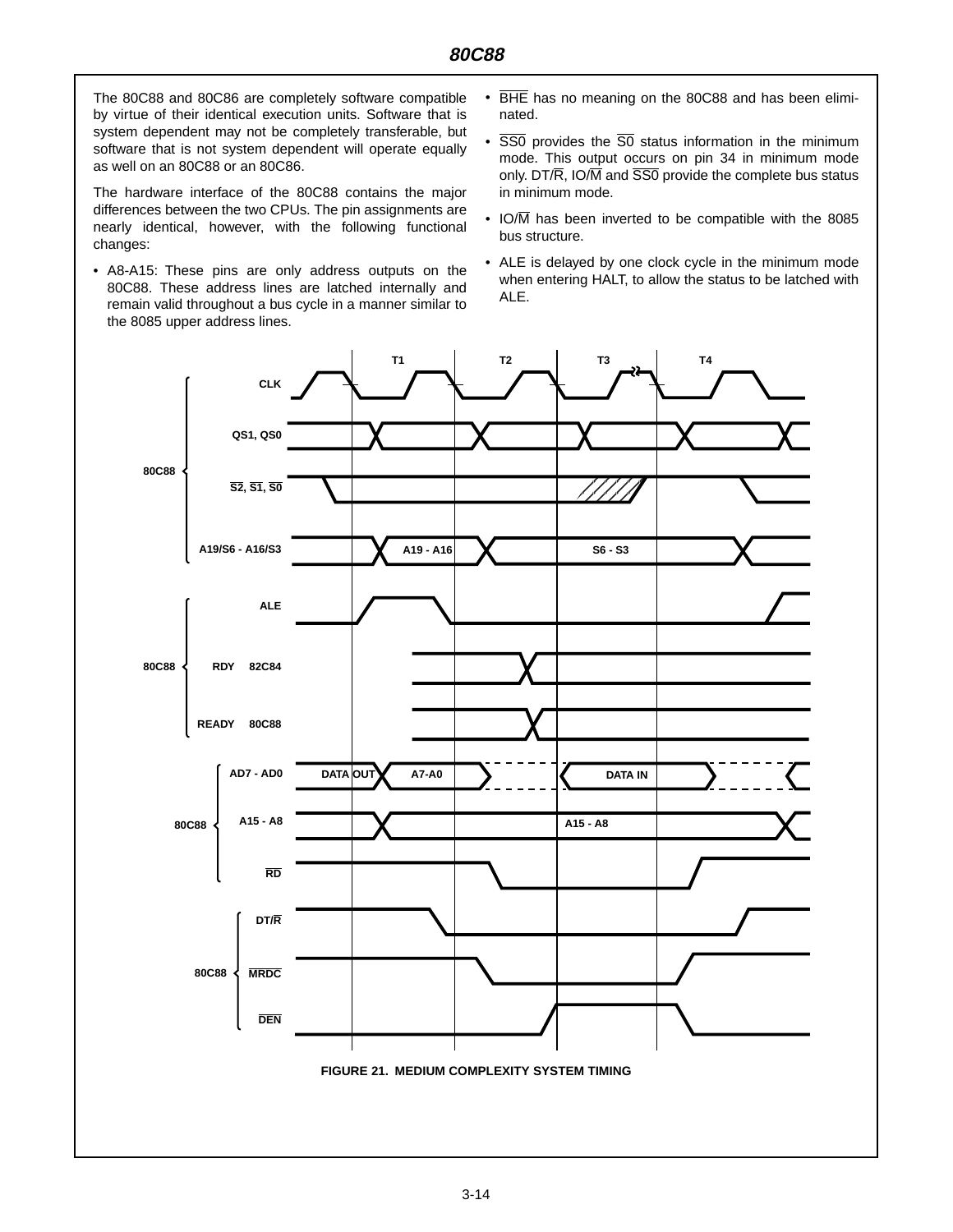#### Absolute Maximum Ratings **Thermal Information**

#### Supply Voltage . . . . . . . . . . . . . . . . . . . . . . . . . . . . . . . . . . . . .+8.0V Input, Output or I/O Voltage  $\ldots \ldots \ldots$  GND -0.5V to V<sub>CC</sub> +0.5V ESD Classification . . . . . . . . . . . . . . . . . . . . . . . . . . . . . . . . Class 1

#### **Operating Conditions**

| M80C88-2 Only +4.75V to +5.25V |  |
|--------------------------------|--|
| Operating Temperature Range    |  |
|                                |  |
|                                |  |
|                                |  |

| Thermal Resistance (Typical)                                       |    | $\theta_{IA}$ (°C/W) $\theta_{IC}$ (°C/W) |
|--------------------------------------------------------------------|----|-------------------------------------------|
|                                                                    | 50 |                                           |
| PLCC Package                                                       | 46 |                                           |
| SBDIP Package                                                      | 30 | N/A                                       |
| CLCC Package                                                       | 40 | N/A                                       |
| Maximum Junction Temperature                                       |    |                                           |
|                                                                    |    |                                           |
|                                                                    |    |                                           |
| Storage Temperature Range 65 <sup>0</sup> C to +150 <sup>0</sup> C |    |                                           |
| Maximum Lead Temperature (Soldering 10s) +300 <sup>o</sup> C       |    |                                           |
| (Lead tips only for surface mount packages)                        |    |                                           |

#### **Die Characteristics**

Gate Count . . . . . . . . . . . . . . . . . . . . . . . . . . . . . . . . . . . 9750 Gates

CAUTION: Stresses above those listed in "Absolute Maximum Ratings" may cause permanent damage to the device. This is a stress only rating and operation of the device at these or any other conditions above those indicated in the operational sections of this specification is not implied.

| <b>DC Electrical Specifications</b> | $V_{\text{CC}}$ = 5.0V, $\pm$ 10%; T <sub>A</sub> = 0 <sup>o</sup> C to +70 <sup>o</sup> C (C80C88, C80C88-2)   |
|-------------------------------------|-----------------------------------------------------------------------------------------------------------------|
|                                     | $V_{\text{CC}}$ = 5.0V, $\pm$ 10%; T <sub>A</sub> = -40 <sup>o</sup> C to +85 <sup>o</sup> C (180C88, 180C88-2) |
|                                     | $V_{CC}$ = 5.0V, ±10%; T <sub>A</sub> = -55 <sup>o</sup> C to +125 <sup>o</sup> C (M80C88)                      |
|                                     | $V_{\text{CC}} = 5.0V$ , $\pm 5\%$ ; T <sub>A</sub> = -55 <sup>o</sup> C to +125 <sup>o</sup> C (M80C88-2)      |
|                                     |                                                                                                                 |

| <b>SYMBOL</b>   | <b>PARAMETER</b>                      | MIN                      | <b>MAX</b> | <b>UNITS</b> | <b>TEST CONDITION</b>                                          |
|-----------------|---------------------------------------|--------------------------|------------|--------------|----------------------------------------------------------------|
| $V_{\text{IH}}$ | Logical One<br>Input Voltage          | 2.0<br>2.2               |            | V<br>V       | C80C88, I80C88 (Note 4)<br>M80C88 (Note 4)                     |
| $V_{IL}$        | Logical Zero Input Voltage            |                          | 0.8        | V            |                                                                |
| <b>VIHC</b>     | <b>CLK Logical One Input Voltage</b>  | $V_{CC}$ -0.8            |            | V            |                                                                |
| <b>VILC</b>     | <b>CLK Logical Zero Input Voltage</b> | ٠                        | 0.8        | $\vee$       |                                                                |
| V <sub>OH</sub> | Output High Voltage                   | 3.0<br>$V_{CC}$ -0.4     |            | $\vee$<br>V  | $IOH = -2.5mA$<br>$IOH = -100µA$                               |
| VOL             | <b>Output Low Voltage</b>             |                          | 0.4        | $\vee$       | $IOL = +2.5mA$                                                 |
| 4.              | Input Leakage Current                 | $-1.0$                   | 1.0        | μA           | $V_{IN}$ = 0V or $V_{CC}$<br>Pins 17-19, 21-23, 33             |
| <b>IBHH</b>     | Input Current-Bus Hold High           | -40                      | -400       | μA           | $V_{IN} = -3.0V$ (Note 1)                                      |
| <b>IBHL</b>     | Input Current-Bus Hold Low            | 40                       | 400        | μA           | $V_{IN} = -0.8V$ (Note 2)                                      |
| lo.             | Output Leakage Current                | $\blacksquare$           | $-10.0$    | μA           | $V_{\text{OUT}} = 0V$ (Note 5)                                 |
| <b>ICCSB</b>    | <b>Standby Power Supply Current</b>   | $\overline{\phantom{a}}$ | 500        | μA           | $V_{CC}$ = 5.5V (Note 3)                                       |
| <b>ICCOP</b>    | <b>Operating Power Supply Current</b> |                          | 10         | mA/MHz       | FREQ = Max, $V_{IN}$ = $V_{CC}$ or GND,<br><b>Outputs Open</b> |

NOTES:

1. IBHH should be measured after raising V<sub>IN</sub> to V<sub>CC</sub> and then lowering to 3.0V on the following pins 2-16, 26-32, 34-39.

2. IBHL should be measured after lowering V<sub>IN</sub> to GND and then raising to 0.8V on the following pins: 2-16, 35-39.

3. ICCSB tested during clock high time after HALT instruction executed.  $V_{\text{IN}} = V_{\text{CC}}$  or GND,  $V_{\text{CC}} = 5.5V$ , Outputs unloaded.

4. MN/ $\overline{MX}$  is a strap option and should be held to  $V_{CC}$  or GND.

5. IO should be measured by putting the pin in a high impedance state and then driving  $V_{OUT}$  to GND on the following pins: 26-29 and 32.

#### **Capacitance**  $T_A = 25^{\circ}C$

| <b>SYMBOL</b> | <b>PARAMETER</b>          | <b>TYPICAL</b> | <b>UNITS</b> | <b>TEST CONDITIONS</b>                                                 |
|---------------|---------------------------|----------------|--------------|------------------------------------------------------------------------|
| <b>CIN</b>    | Input Capacitance         | 25             | рF           | FREQ = 1MHz. All measurements are referenced to device GND             |
| COUT          | <b>Output Capacitance</b> | 25             | pF           | $\mathsf I$ FREQ = 1MHz. All measurements are referenced to device GND |
| CI/O          | I/O Capacitance           | 25             | pF           | FREQ = 1MHz. All measurements are referenced to device GND             |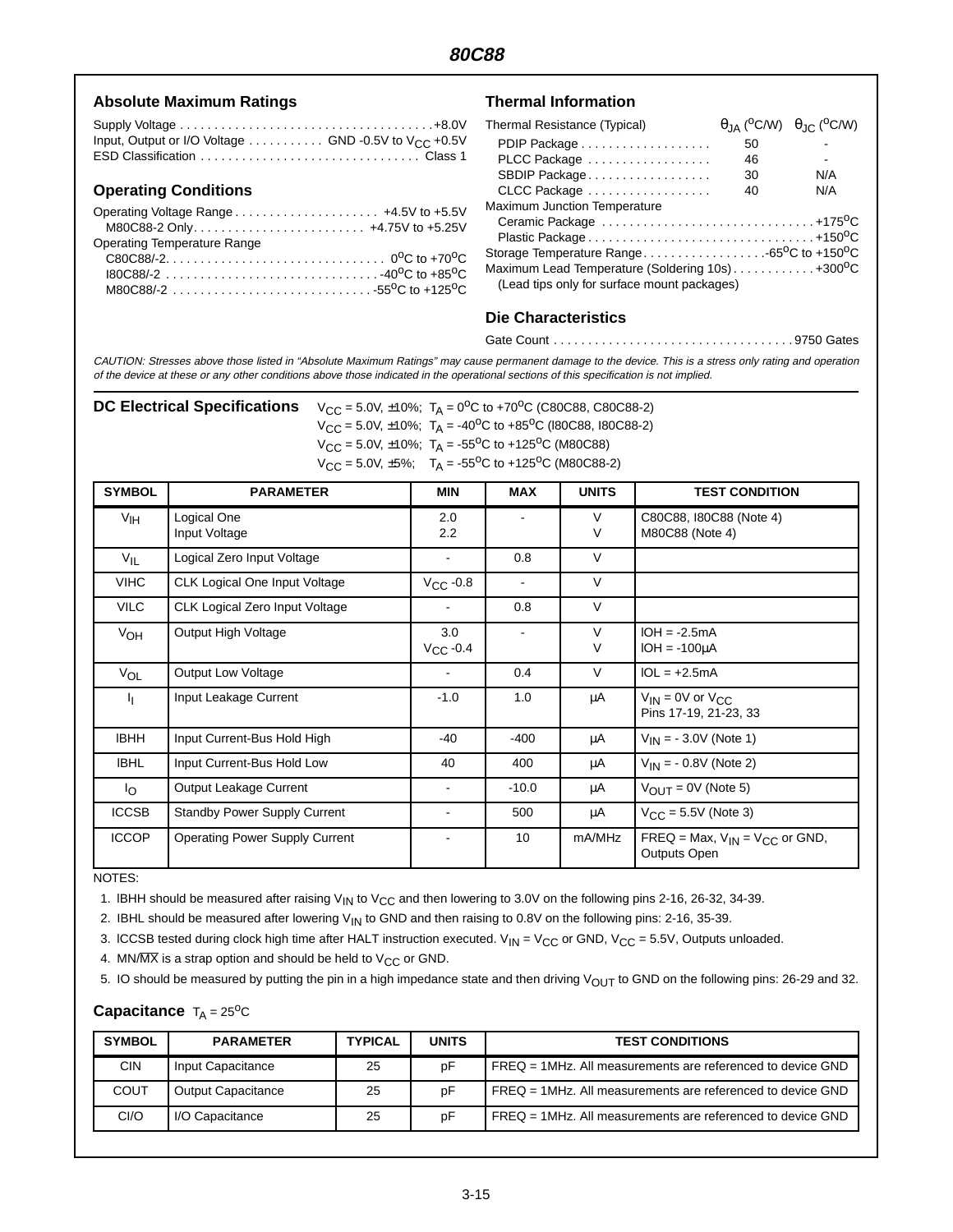**AC Electrical Specifications**  $V_{CC} = 5.0V \pm 10\%; T_A = 0^{\circ}\text{C} \text{ to } +70^{\circ}\text{C} \text{ (C80C88, C80C88-2)}$  $V_{\text{CC}} = 5.0 \text{V} \pm 100\%$ ; T<sub>A</sub> = -40<sup>o</sup>C to +85<sup>o</sup>C (180C88, 180C88-2)  $V_{CC} = 5.0V \pm 100\%$ ; T<sub>A</sub> = -55<sup>o</sup>C to +125<sup>o</sup>C (M80C88)  $V_{\text{CC}} = 5.0V \pm 5\%; \quad T_A = -55^{\circ}\text{C} \text{ to } +125^{\circ}\text{C} \text{ (M80C88-2)}$ 

**MINIMUM COMPLEXITY SYSTEM**

|      |                            |                                            | 80C88        |                          | 80C88-2        |                          |              | <b>TEST</b>       |
|------|----------------------------|--------------------------------------------|--------------|--------------------------|----------------|--------------------------|--------------|-------------------|
|      | <b>SYMBOL</b>              | <b>PARAMETER</b>                           | <b>MIN</b>   | <b>MAX</b>               | <b>MIN</b>     | <b>MAX</b>               | <b>UNITS</b> | <b>CONDITIONS</b> |
|      | <b>TIMING REQUIREMENTS</b> |                                            |              |                          |                |                          |              |                   |
| (1)  | <b>TCLCL</b>               | <b>CLK Cycle Period</b>                    | 200          | ÷,                       | 125            | $\blacksquare$           | ns           |                   |
| (2)  | <b>TCLCH</b>               | <b>CLK Low Time</b>                        | 118          | ÷.                       | 68             | $\blacksquare$           | ns           |                   |
| (3)  | <b>TCHCL</b>               | <b>CLK High Time</b>                       | 69           | ÷,                       | 44             | $\blacksquare$           | ns           |                   |
| (4)  | TCH1CH2                    | <b>CLK Rise Time</b>                       | ÷,           | 10                       | ÷,             | 10                       | ns           | From 1.0V to 3.5V |
| (5)  | TCL2CL1                    | <b>CLK Fall Time</b>                       | ä,           | 10                       | $\blacksquare$ | 10                       | ns           | From 3.5V to 1.0V |
| (6)  | <b>TDVCL</b>               | Data In Setup Time                         | 30           | ÷,                       | 20             | $\blacksquare$           | ns           |                   |
| (7)  | TCLDX1                     | Data In Hold Time                          | 10           | ä,                       | 10             | $\blacksquare$           | ns           |                   |
| (8)  | TR1VCL                     | RDY Setup Time into 82C84A<br>(Notes 6, 7) | 35           | ۰                        | 35             | $\overline{a}$           | ns           |                   |
| (9)  | TCLR1X                     | RDY Hold Time into 82C84A<br>(Notes 6, 7)  | 0            | ٠                        | $\mathbf 0$    | $\overline{a}$           | ns           |                   |
| (10) | <b>TRYHCH</b>              | READY Setup Time into 80C88                | 118          | ٠                        | 68             | ÷                        | ns           |                   |
| (11) | <b>TCHRYX</b>              | READY Hold Time into 80C88                 | 30           | ÷,                       | 20             | ÷,                       | ns           |                   |
| (12) | <b>TRYLCL</b>              | READY Inactive to CLK (Note 8)             | -8           | ä,                       | -8             | $\blacksquare$           | ns           |                   |
| (13) | <b>THVCH</b>               | <b>HOLD Setup Time</b>                     | 35           | $\blacksquare$           | 20             | $\blacksquare$           | ns           |                   |
| (14) | <b>TINVCH</b>              | INTR, NMI, TEST Setup Time<br>(Note 7)     | 30           | $\overline{\phantom{0}}$ | 15             | $\overline{\phantom{a}}$ | ns           |                   |
| (15) | <b>TILIH</b>               | Input Rise Time (Except CLK)               | ÷,           | 15                       | $\blacksquare$ | 15                       | ns           | From 0.8V to 2.0V |
| (16) | <b>TIHIL</b>               | Input Fall Time (Except CLK)               | ÷,           | 15                       | ÷,             | 15                       | ns           | From 2.0V to 0.8V |
|      | <b>TIMING RESPONSES</b>    |                                            |              |                          |                |                          |              |                   |
| (17) | <b>TCLAV</b>               | Address Valid Delay                        | 10           | 110                      | 10             | 60                       | ns           | $CL = 100pF$      |
| (18) | <b>TCLAX</b>               | Address Hold Time                          | $10$         | $\blacksquare$           | 10             | ÷,                       | ns           | $CL = 100pF$      |
| (19) | <b>TCLAZ</b>               | <b>Address Float Delay</b>                 | <b>TCLAX</b> | 80                       | <b>TCLAX</b>   | 50                       | ns           | $CL = 100pF$      |
| (20) | <b>TCHSZ</b>               | <b>Status Float Delay</b>                  | ÷.           | 80                       | ÷.             | 50                       | ns           | $CL = 100pF$      |
| (21) | <b>TCHSV</b>               | <b>Status Active Delay</b>                 | 10           | 110                      | $10\,$         | 60                       | ns           | $CL = 100pF$      |
| (22) | <b>TLHLL</b>               | ALE Width                                  | TCLCH-20     | $\blacksquare$           | TCLCH-10       | $\blacksquare$           | ns           | $CL = 100pF$      |
| (23) | <b>TCLLH</b>               | <b>ALE Active Delay</b>                    | ÷,           | 80                       | ÷              | 50                       | ns           | $CL = 100pF$      |
| (24) | <b>TCHLL</b>               | <b>ALE Inactive Delay</b>                  | ÷            | 85                       | ÷              | 55                       | ns           | $CL = 100pF$      |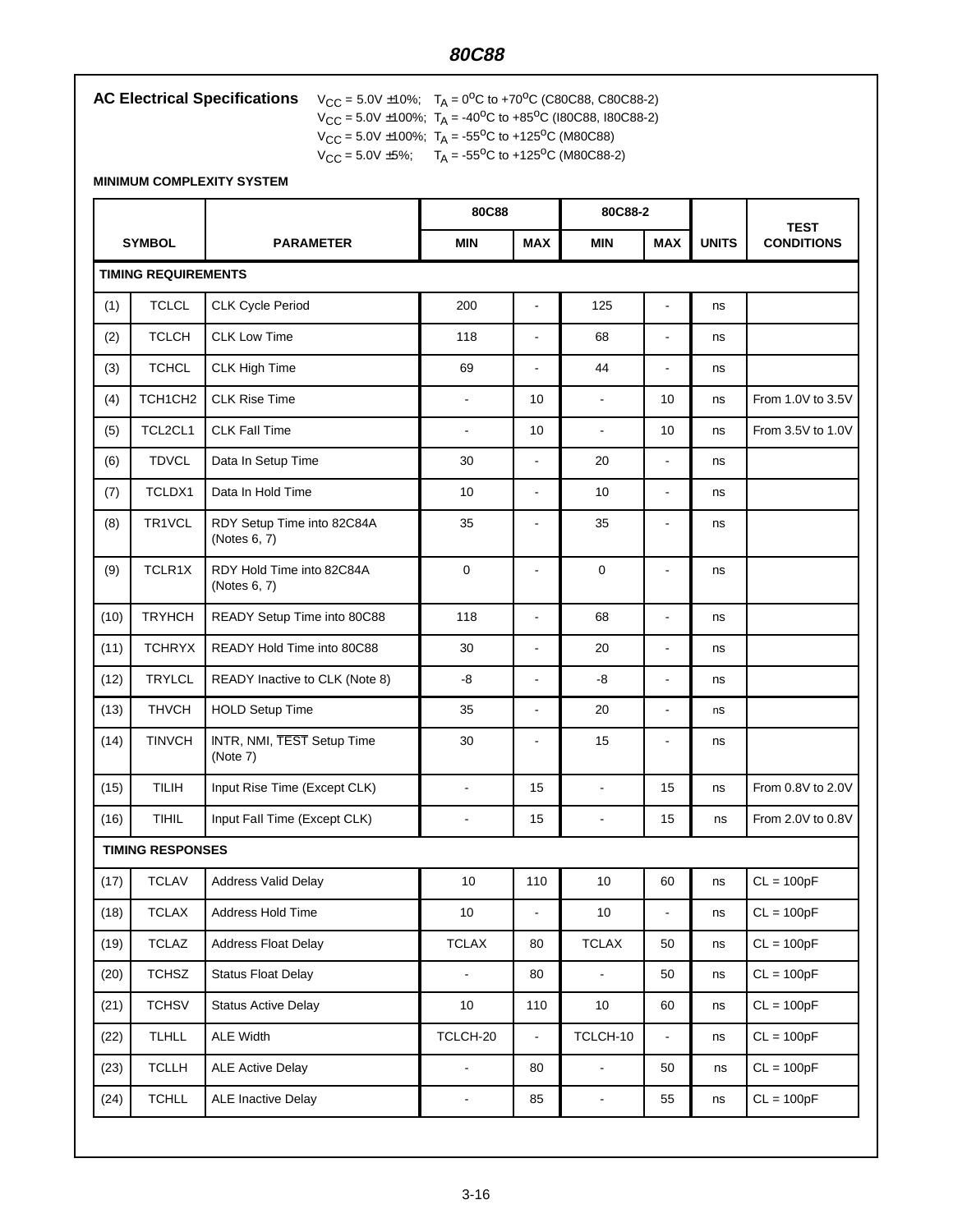# **AC Electrical Specifications**  $V_{CC} = 5.0V \pm 10\%$ ;  $T_A = 0^{\circ}C$  to +70<sup>o</sup>C (C80C88, C80C88-2)

 $V_{CC} = 5.0V \pm 100\%$ ; T<sub>A</sub> = -40<sup>o</sup>C to +85<sup>o</sup>C (180C88, 180C88-2)  $V_{CC} = 5.0V \pm 100\%$ ; T<sub>A</sub> = -55<sup>o</sup>C to +125<sup>o</sup>C (M80C88)  $V_{CC} = 5.0V \pm 5\%$ ; T<sub>A</sub> = -55<sup>o</sup>C to +125<sup>o</sup>C (M80C88-2) (Continued)

#### **MINIMUM COMPLEXITY SYSTEM**

|      |               |                                    | 80C88       |                          | 80C88-2        |                |              | <b>TEST</b>       |
|------|---------------|------------------------------------|-------------|--------------------------|----------------|----------------|--------------|-------------------|
|      | <b>SYMBOL</b> | <b>PARAMETER</b>                   | <b>MIN</b>  | <b>MAX</b>               | <b>MIN</b>     | <b>MAX</b>     | <b>UNITS</b> | <b>CONDITIONS</b> |
| (25) | <b>TLLAX</b>  | Address Hold Time to ALE Inactive  | TCHCL-10    | $\blacksquare$           | TCHCL-10       | $\blacksquare$ | ns           | $CL = 100pF$      |
| (26) | <b>TCLDV</b>  | Data Valid Delay                   | 10          | 110                      | 10             | 60             | ns           | $CL = 100pF$      |
| (27) | TCLDX2        | Data Hold Time                     | 10          | $\blacksquare$           | 10             | $\mathbf{r}$   | ns           | $CL = 100pF$      |
| (28) | <b>TWHDX</b>  | Data Hold Time After WR            | TCLCL-30    | $\overline{\phantom{a}}$ | TCLCL-30       | $\blacksquare$ | ns           | $CL = 100pF$      |
| (29) | <b>TCVCTV</b> | Control Active Delay 1             | 10          | 110                      | 10             | 70             | ns           | $CL = 100pF$      |
| (30) | <b>TCHCTV</b> | Control Active Delay 2             | 10          | 110                      | 10             | 60             | ns           | $CL = 100pF$      |
| (31) | <b>TCVCTX</b> | <b>Control Inactive Delay</b>      | 10          | 110                      | 10             | 70             | ns           | $CL = 100pF$      |
| (32) | <b>TAZRL</b>  | Address Float to READ Active       | $\mathbf 0$ |                          | $\Omega$       | ÷.             | ns           | $CL = 100pF$      |
| (33) | <b>TCLRL</b>  | <b>RD</b> Active Delay             | 10          | 165                      | 10             | 100            | ns           | $CL = 100pF$      |
| (34) | <b>TCLRH</b>  | RD Inactive Delay                  | 10          | 150                      | 10             | 80             | ns           | $CL = 100pF$      |
| (35) | <b>TRHAV</b>  | RD Inactive to Next Address Active | TCLCL-45    | $\blacksquare$           | TCLCL-40       | $\blacksquare$ | ns           | $CL = 100pF$      |
| (36) | <b>TCLHAV</b> | <b>HLDA Valid Delay</b>            | 10          | 160                      | 10             | 100            | ns           | $CL = 100pF$      |
| (37) | <b>TRLRH</b>  | <b>RD</b> Width                    | 2TCLCL-75   | $\blacksquare$           | 2TCLCL-50      | ÷              | ns           | $CL = 100pF$      |
| (38) | <b>TWLWH</b>  | WR Width                           | 2TCLCL-60   | $\blacksquare$           | 2TCLCL-40      | $\blacksquare$ | ns           | $CL = 100pF$      |
| (39) | <b>TAVAL</b>  | Address Valid to ALE Low           | TCLCH-60    | $\blacksquare$           | TCLCH-40       | $\blacksquare$ | ns           | $CL = 100pF$      |
| (40) | <b>TOLOH</b>  | <b>Output Rise Time</b>            | ٠           | 15                       | $\blacksquare$ | 15             | ns           | From 0.8V to 2.0V |
| (41) | <b>TOHOL</b>  | <b>Output Fall Time</b>            | ä,          | 15                       |                | 15             | ns           | From 2.0V to 0.8V |

NOTES:

6. Signal at 82C84A shown for reference only.

7. Setup requirement for asynchronous signal only to guarantee recognition at next CLK.

8. Applies only to T2 state (8ns into T3).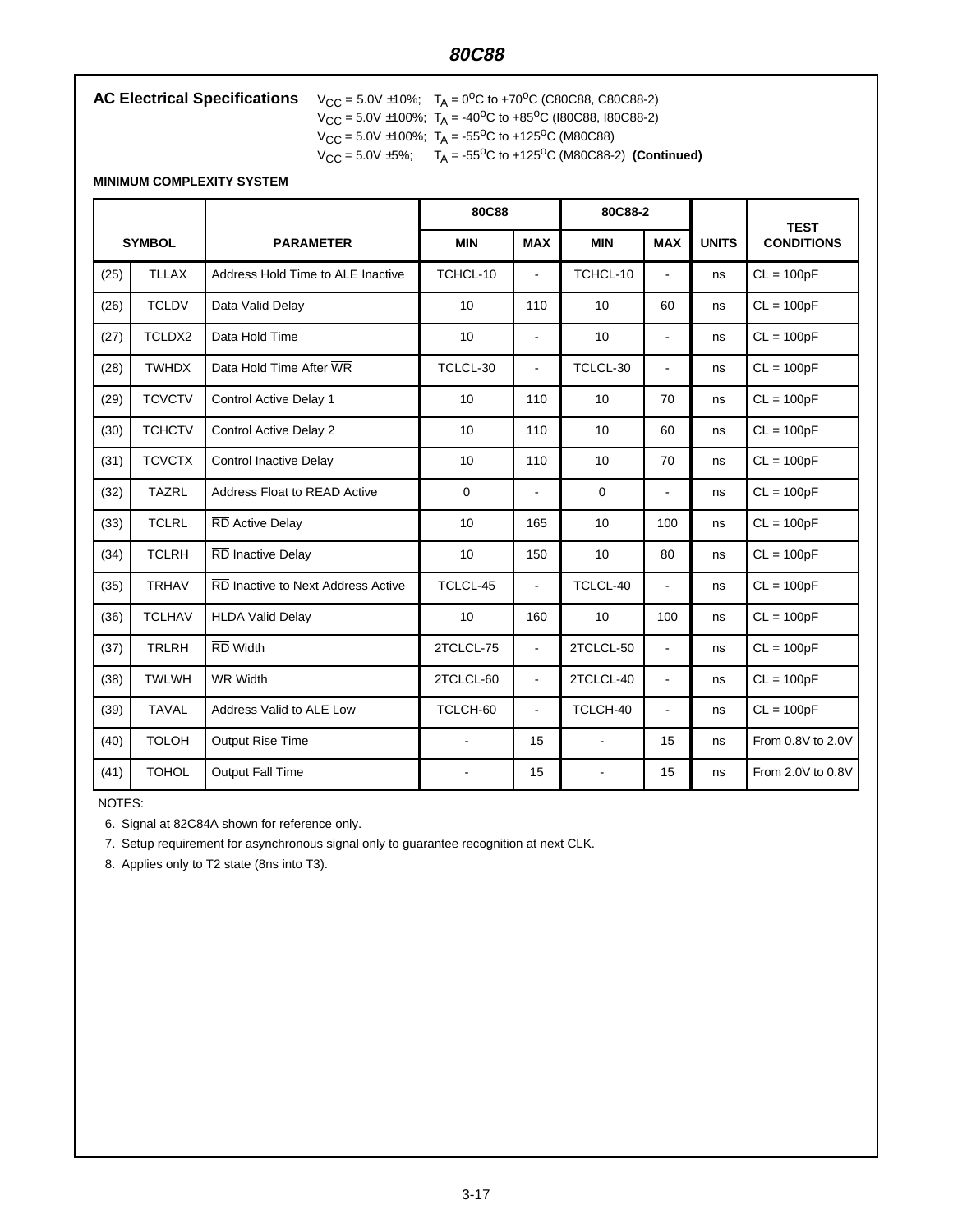

NOTES:

9. RDY is sampled near the end of T2, T3, TW to determine if TW machine states are to be inserted.

10. Signals at 82C84A are shown for reference only.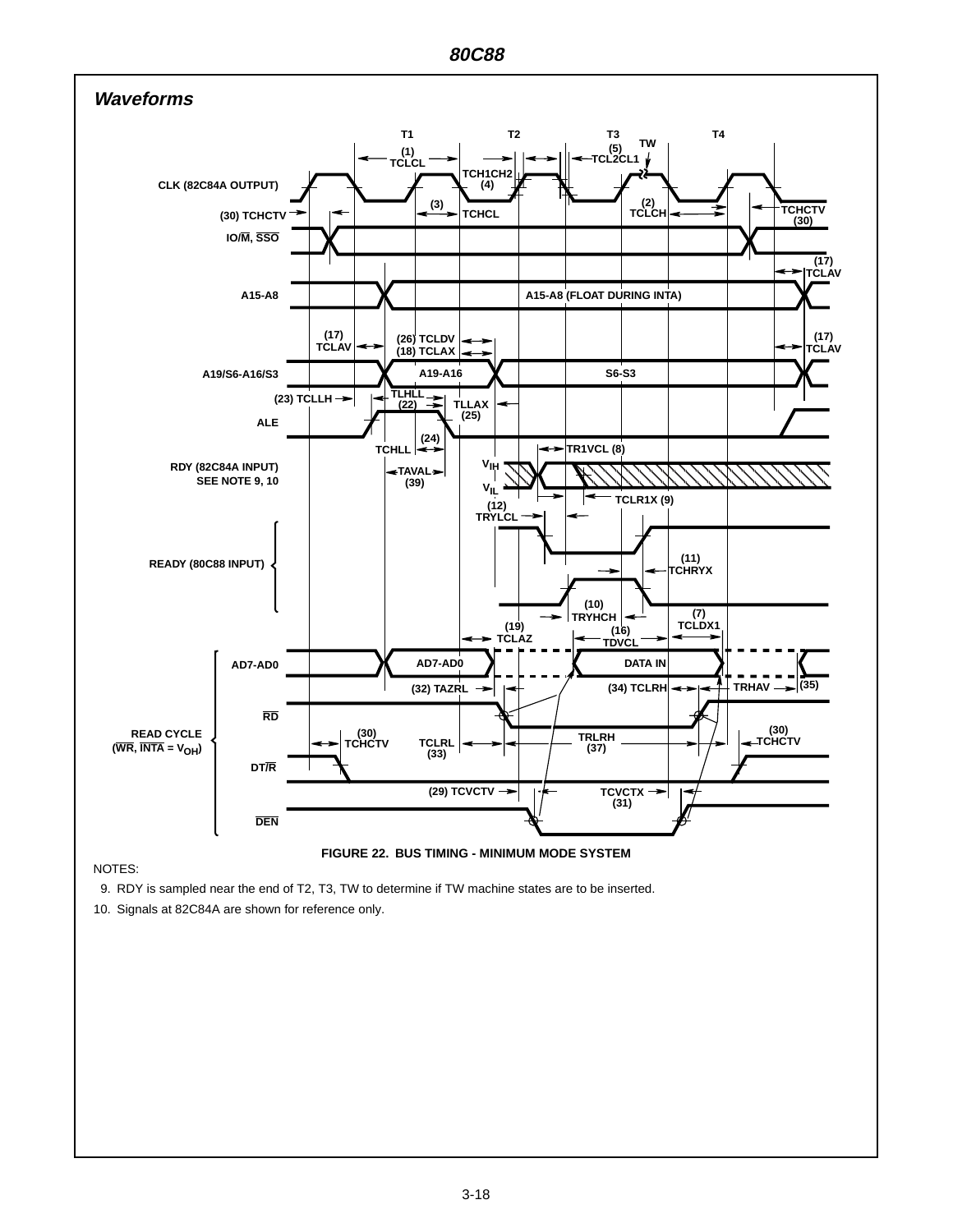

#### NOTES:

#### **FIGURE 23. BUS TIMING - MINIMUM MODE SYSTEM (Continued)**

- 11. Two INTA cycles run back-to-back. The 80C88 local ADDR/DATA bus is floating during both INTA cycles. Control signals are shown for the second INTA cycle.
- 12. Signals at 82C84A are shown for reference only.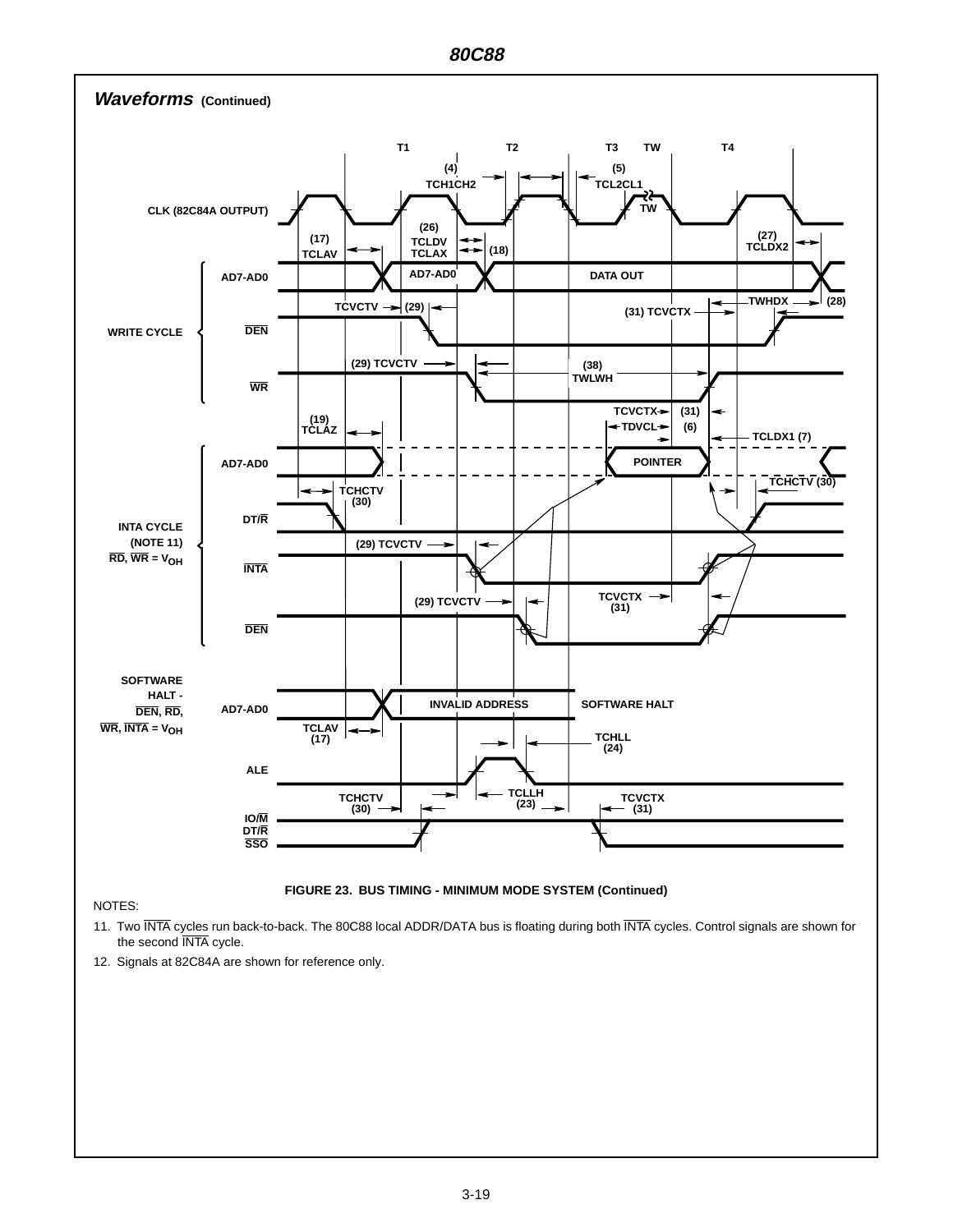**AC Electrical Specifications**  $V_{CC} = 5.0V \pm 10\%$ ; T<sub>A</sub> = 0<sup>o</sup>C to +70<sup>o</sup>C (C80C88, C80C88-2)

 $V_{\text{CC}} = 5.0 \text{V} \pm 10\%$ ; T<sub>A</sub> = -40<sup>o</sup>C to +85<sup>o</sup>C (180C88, 180C88-2)

 $V_{\text{CC}} = 5.0V \pm 10\%$ ; T<sub>A</sub> = -55<sup>o</sup>C to +125<sup>o</sup>C (M80C88)

 $V_{\text{CC}} = 5.0V \pm 5\%; \quad T_A = -55^{\circ}\text{C} \text{ to } +125^{\circ}\text{C} \text{ (M80C88-2)}$ 

**MAX MODE SYSTEM (USING 82C88 BUS CONTROLLER)**

|      |                            |                                                           | 80C88                    |                              | 80C88-2        |                |              |                                   |
|------|----------------------------|-----------------------------------------------------------|--------------------------|------------------------------|----------------|----------------|--------------|-----------------------------------|
|      | <b>SYMBOL</b>              | <b>PARAMETER</b>                                          | <b>MIN</b>               | <b>MAX</b>                   | MIN            | <b>MAX</b>     | <b>UNITS</b> | <b>TEST CONDITIONS</b>            |
|      | <b>TIMING REQUIREMENTS</b> |                                                           |                          |                              |                |                |              |                                   |
| (1)  | <b>TCLCL</b>               | <b>CLK Cycle Period</b>                                   | 200                      | $\overline{a}$               | 125            | $\blacksquare$ | ns           |                                   |
| (2)  | <b>TCLCH</b>               | <b>CLK Low Time</b>                                       | 118                      | $\blacksquare$               | 68             | $\blacksquare$ | ns           |                                   |
| (3)  | <b>TCHCL</b>               | <b>CLK High Time</b>                                      | 69                       | $\blacksquare$               | 44             | $\blacksquare$ | ns           |                                   |
| (4)  | TCH1CH2                    | <b>CLK Rise Time</b>                                      | $\blacksquare$           | 10                           | $\blacksquare$ | 10             | ns           | From 1.0V to 3.5V                 |
| (5)  | TCL2CL1                    | <b>CLK Fall Time</b>                                      | $\overline{\phantom{a}}$ | 10                           | $\blacksquare$ | 10             | ns           | From 3.5V to 1.0V                 |
| (6)  | <b>TDVCL</b>               | Data in Setup Time                                        | 30                       |                              | 20             | $\blacksquare$ | ns           |                                   |
| (7)  | TCLDX1                     | Data In Hold Time                                         | 10                       | $\overline{a}$               | 10             | $\blacksquare$ | ns           |                                   |
| (8)  | TR1VCL                     | RDY Setup Time into 82C84<br>(Notes 13, 14)               | 35                       |                              | 35             | ä,             | ns           |                                   |
| (9)  | TCLR1X                     | RDY Hold Time into 82C84<br>(Notes 13, 14)                | 0                        | $\blacksquare$               | $\mathbf 0$    | $\blacksquare$ | ns           |                                   |
| (10) | <b>TRYHCH</b>              | READY Setup Time into 80C88                               | 118                      | $\Box$                       | 68             | $\blacksquare$ | ns           |                                   |
| (11) | <b>TCHRYX</b>              | READY Hold Time into 80C88                                | 30                       | $\blacksquare$               | 20             | $\blacksquare$ | ns           |                                   |
| (12) | <b>TRYLCL</b>              | READY Inactive to CLK (Note 15)                           | -8                       | ÷,                           | -8             | $\blacksquare$ | ns           |                                   |
| (13) | <b>TINVCH</b>              | Setup Time for Recognition (INTR,<br>NMI, TEST) (Note 14) | 30                       | $\qquad \qquad \blacksquare$ | 15             | $\blacksquare$ | ns           |                                   |
| (14) | <b>TGVCH</b>               | RQ/GT Setup Time                                          | 30                       | $\overline{\phantom{a}}$     | 15             | $\Box$         | ns           |                                   |
| (15) | <b>TCHGX</b>               | RQ Hold Time into 80C88 (Note 16)                         | 40                       | TCHCL+<br>10                 | 30             | TCHCL+<br>10   | ns           |                                   |
| (16) | <b>TILIH</b>               | Input Rise Time (Except CLK)                              | $\blacksquare$           | 15                           | $\frac{1}{2}$  | 15             | ns           | From 0.8V to 2.0V                 |
| (17) | <b>TIHIL</b>               | Input Fall Time (Except CLK)                              |                          | 15                           |                | 15             | ns           | From 2.0V to 0.8V                 |
|      | <b>TIMING RESPONSES</b>    |                                                           |                          |                              |                |                |              |                                   |
| (18) | <b>TCLML</b>               | Command Active Delay (Note 13)                            | 5                        | 35                           | 5              | 35             | ns           |                                   |
| (19) | <b>TCLMH</b>               | Command Inactive (Note 13)                                | 5                        | 35                           | 5              | 35             | ns           |                                   |
| (20) | <b>TRYHSH</b>              | <b>READY Active to Status Passive</b><br>(Notes 15, 17)   | ÷,                       | 110                          | $\blacksquare$ | 65             | ns           |                                   |
| (21) | <b>TCHSV</b>               | <b>Status Active Delay</b>                                | 10                       | 110                          | 10             | 60             | ns           |                                   |
| (22) | <b>TCLSH</b>               | Status Inactive Delay (Note 17)                           | 10                       | 130                          | 10             | 70             | ns           |                                   |
| (23) | <b>TCLAV</b>               | <b>Address Valid Delay</b>                                | 10                       | 110                          | 10             | 60             | ns           | $CL = 100pF$                      |
| (24) | <b>TCLAX</b>               | Address Hold Time                                         | 10                       | $\blacksquare$               | 10             | $\blacksquare$ | ns           | for all 80C88 outputs             |
| (25) | <b>TCLAZ</b>               | <b>Address Float Delay</b>                                | <b>TCLAX</b>             | 80                           | <b>TCLAX</b>   | 50             | ns           | in addition to internal<br>loads. |
| (26) | <b>TCHSZ</b>               | <b>Status Float Delay</b>                                 |                          | 80                           |                | 50             | ns           |                                   |
| (27) | <b>TSVLH</b>               | Status Valid to ALE High (Note 13)                        | $\blacksquare$           | 20                           | $\frac{1}{2}$  | 20             | ns           |                                   |
| (28) | <b>TSVMCH</b>              | Status Valid to MCE High (Note 13)                        | $\blacksquare$           | 30                           | $\blacksquare$ | 30             | ns           |                                   |
| (29) | <b>TCLLH</b>               | CLK Low to ALE Valid (Note 13)                            | $\blacksquare$           | 20                           | $\blacksquare$ | 20             | ns           |                                   |
| (30) | <b>TCLMCH</b>              | CLK Low to MCE High (Note 13)                             | $\Box$                   | 25                           | $\blacksquare$ | 25             | ns           |                                   |
| (31) | <b>TCHLL</b>               | ALE Inactive Delay (Note 13)                              | 4                        | 18                           | $\overline{4}$ | 18             | ns           |                                   |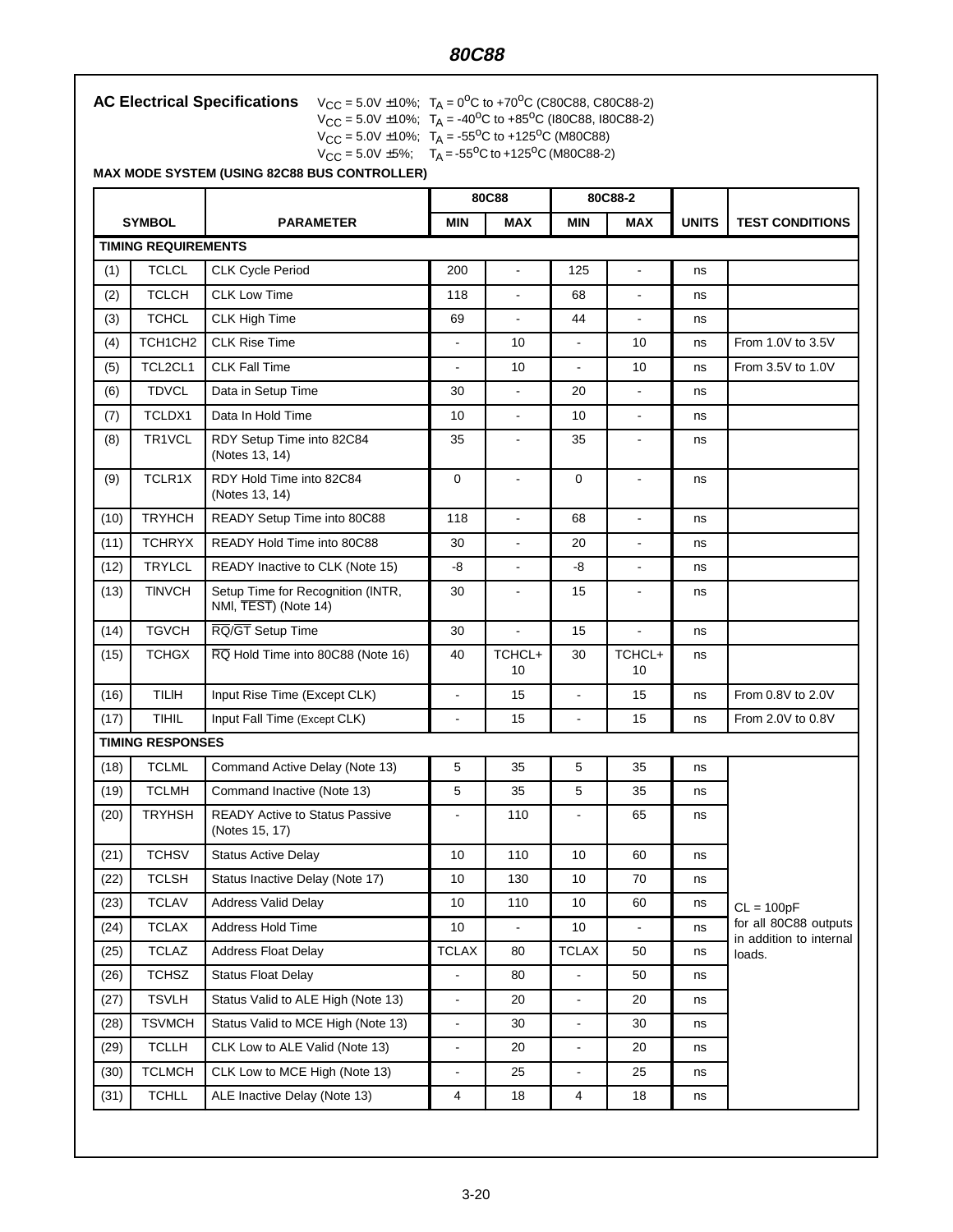**AC Electrical Specifications**  $V_{CC} = 5.0V \pm 10\%$ ;  $T_A = 0^0C$  to  $+70^0C$  (C80C88, C80C88-2)

 $V_{CC} = 5.0V \pm 10\%$ ; T<sub>A</sub> = -40<sup>o</sup>C to +85<sup>o</sup>C (180C88, 180C88-2)

 $V_{\text{CC}} = 5.0V \pm 10\%$ ; T<sub>A</sub> = -55<sup>o</sup>C to +125<sup>o</sup>C (M80C88)

 $V_{\text{CC}} = 5.0V \pm 5\%;$  T<sub>A</sub> = -55<sup>o</sup>C to +125<sup>o</sup>C (M80C88-2) (Continued)

**MAX MODE SYSTEM (USING 82C88 BUS CONTROLLER)**

|      |               |                                                     | 80C88                    |            |                       | 80C88-2        |              |                                       |
|------|---------------|-----------------------------------------------------|--------------------------|------------|-----------------------|----------------|--------------|---------------------------------------|
|      | <b>SYMBOL</b> | <b>PARAMETER</b>                                    | <b>MIN</b>               | <b>MAX</b> | <b>MIN</b>            | <b>MAX</b>     | <b>UNITS</b> | <b>TEST CONDITIONS</b>                |
| (32) | <b>TCLMCL</b> | MCE Inactive Delay (Note 13)                        | $\overline{\phantom{a}}$ | 15         | ä,                    | 15             | ns           |                                       |
| (33) | <b>TCLDV</b>  | Data Valid Delay                                    | 10                       | 110        | 10                    | 60             | ns           |                                       |
| (34) | TCLDX2        | Data Hold Time                                      | 10                       | ä,         | 10                    | $\blacksquare$ | ns           |                                       |
| (35) | <b>TCVNV</b>  | Control Active Delay (Note 13)                      | 5                        | 45         | 5                     | 45             | ns           |                                       |
| (36) | <b>TCVNX</b>  | Control Inactive Delay (Note 13)                    | 10                       | 45         | 10                    | 45             | ns           |                                       |
| (37) | <b>TAZRL</b>  | <b>Address Float to Read Active</b>                 | $\Omega$                 | ÷          | $\Omega$              | $\blacksquare$ | ns           |                                       |
| (38) | <b>TCLRL</b>  | <b>RD</b> Active Delay                              | 10                       | 165        | 10                    | 100            | ns           |                                       |
| (39) | <b>TCLRH</b>  | <b>RD</b> Inactive Delay                            | 10                       | 150        | 10                    | 80             | ns           | $CL = 100pF$<br>for all 80C88 outputs |
| (40) | <b>TRHAV</b>  | RD Inactive to Next Address Active                  | <b>TCLCL</b><br>$-45$    | L.         | <b>TCLCL</b><br>$-40$ | $\blacksquare$ | ns           | in addition to internal<br>loads.     |
| (41) | <b>TCHDTL</b> | Direction Control Active Delay<br>(Note 13)         |                          | 50         |                       | 50             | ns           |                                       |
| (42) | <b>TCHDTH</b> | <b>Direction Control Inactive Delay</b><br>(Note 1) |                          | 30         |                       | 30             | ns           |                                       |
| (43) | <b>TCLGL</b>  | GT Active Delay                                     | $\Omega$                 | 85         | $\Omega$              | 50             | ns           |                                       |
| (44) | <b>TCLGH</b>  | GT Inactive Delay                                   | $\Omega$                 | 85         | $\Omega$              | 50             | ns           |                                       |
| (45) | <b>TRLRH</b>  | RD Width                                            | 2TCLC<br>$L - 75$        | ä,         | 2TCLC<br>$L - 50$     | ä,             | ns           |                                       |
| (46) | <b>TOLOH</b>  | <b>Output Rise Time</b>                             |                          | 15         |                       | 15             | ns           | From 0.8V to 2.0V                     |
| (47) | <b>TOHOL</b>  | <b>Output Fall Time</b>                             | $\blacksquare$           | 15         | $\blacksquare$        | 15             | ns           | From 2.0V to 0.8V                     |

NOTES:

13. Signal at 82C84A or 82C88 shown for reference only.

14. Setup requirement for asynchronous signal only to guarantee recognition at next CLK.

15. Applies only to T2 state (8ns into T3).

16. The 80C88 actively pulls the  $\overline{\text{RQ/GT}}$  pin to a logic one on the following clock low time.

17. Status lines return to their inactive (logic one) state after CLK goes low and READY goes high.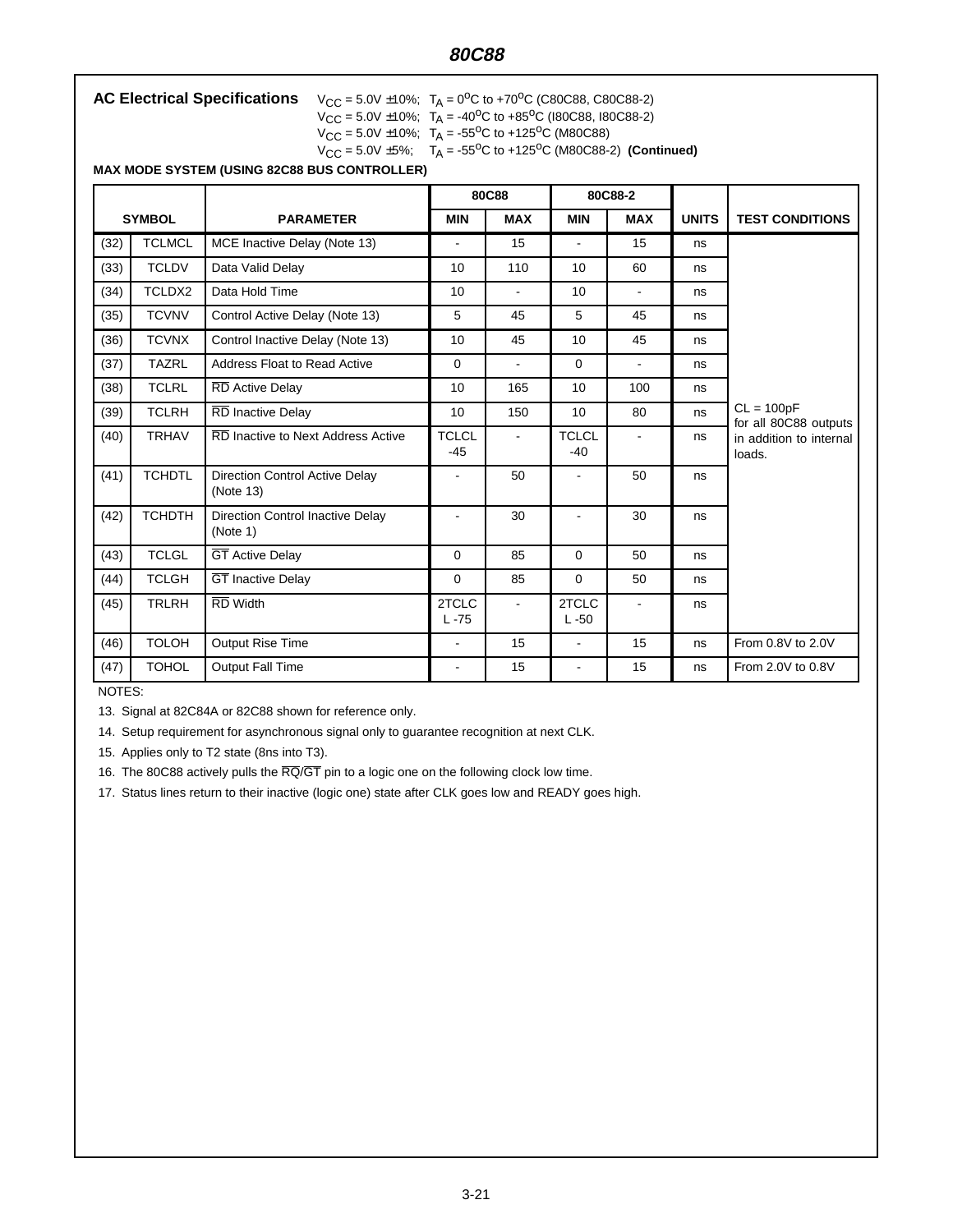

#### NOTES:

- 
- 18. RDY is sampled near the end of T2, T3, TW to determine if TW machine states are to be inserted.
- 19. Signals at 82C84A or 82C88 are shown for reference only.
- 20. Status inactive in state just prior to T4.
- 21. The issuance of the 82C88 command and control signals (MRDC, MWTC, AMWC, IORC, IOWC, AIOWC, INTA, and DEN) lags the active high 82C88 CEN.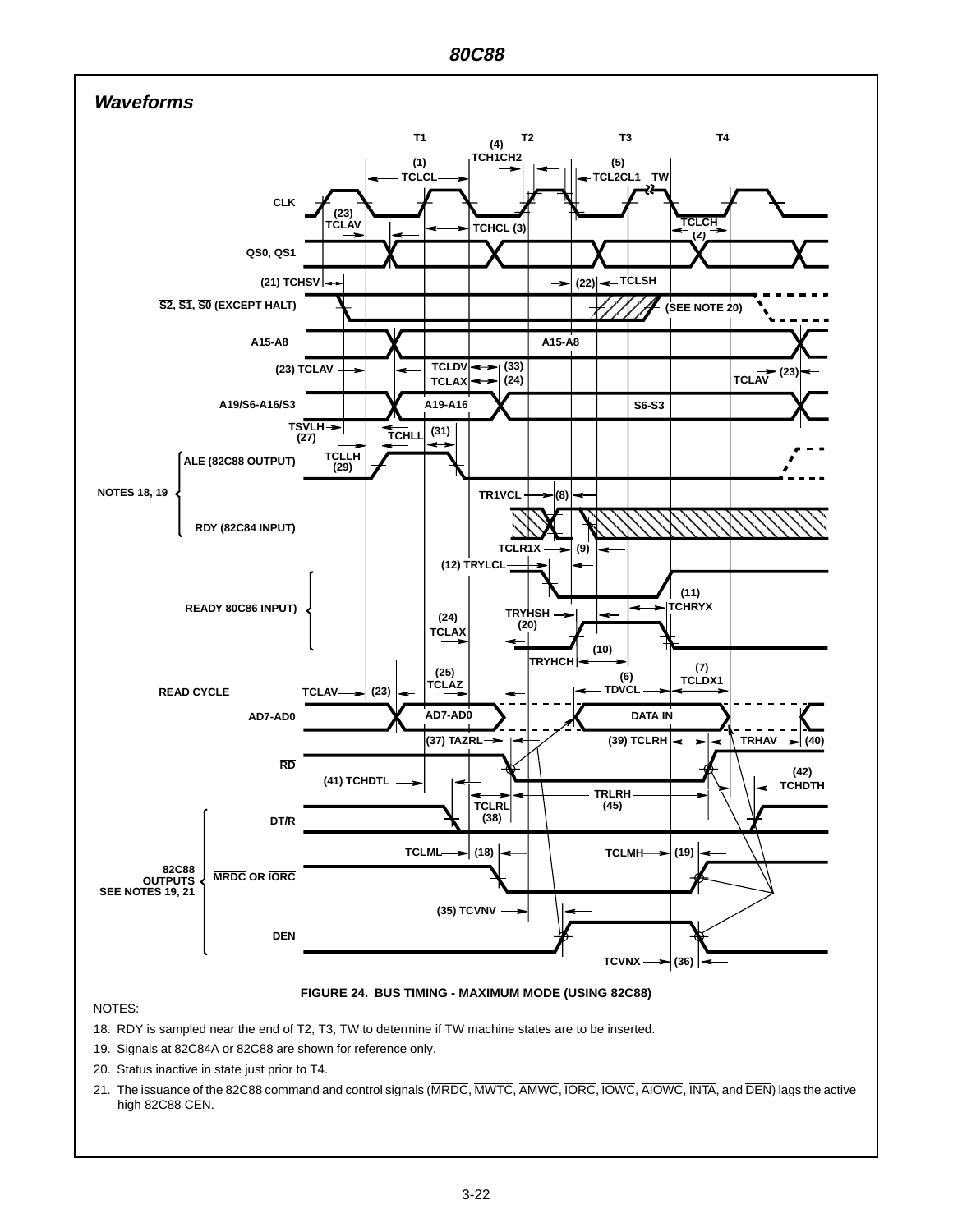

#### NOTES:

- 22. Signals at 82C84A or 82C86 are shown for reference only.
- 23. The issuance of the 82C88 command and control signals (MRDC, MWTC, AMWC, IORC, IOWC, AIOWC, INTA and DEN) lags the active high 82C88 CEN.
- 24. Status inactive in state just prior to T4.
- 25. Cascade address is valid between first and second INTA cycles.
- 26. Two INTA cycles run back-to-back. The 80C88 local ADDR/DATA bus is floating during both INTA cycles. Control for pointer address is shown for second INTA cycle.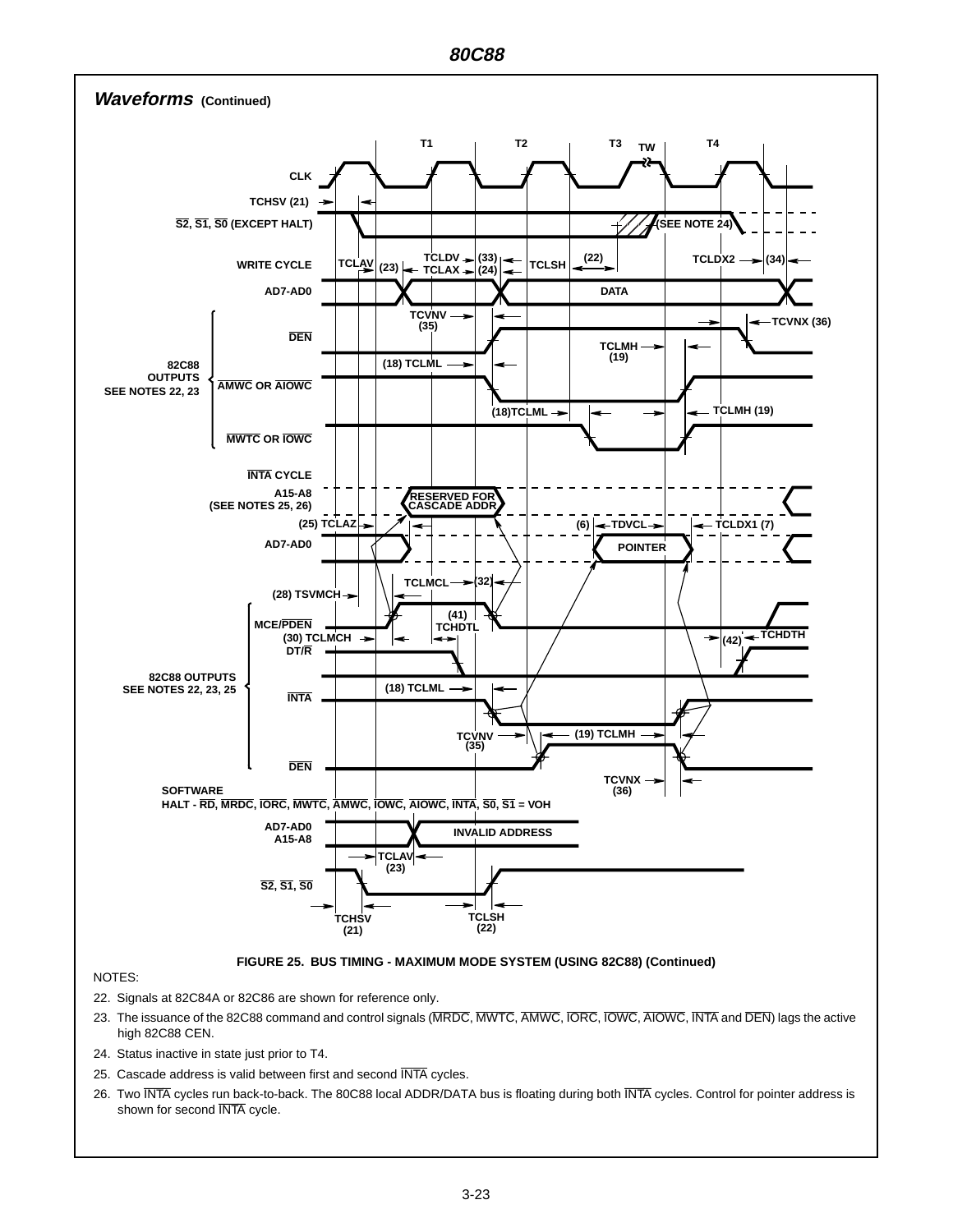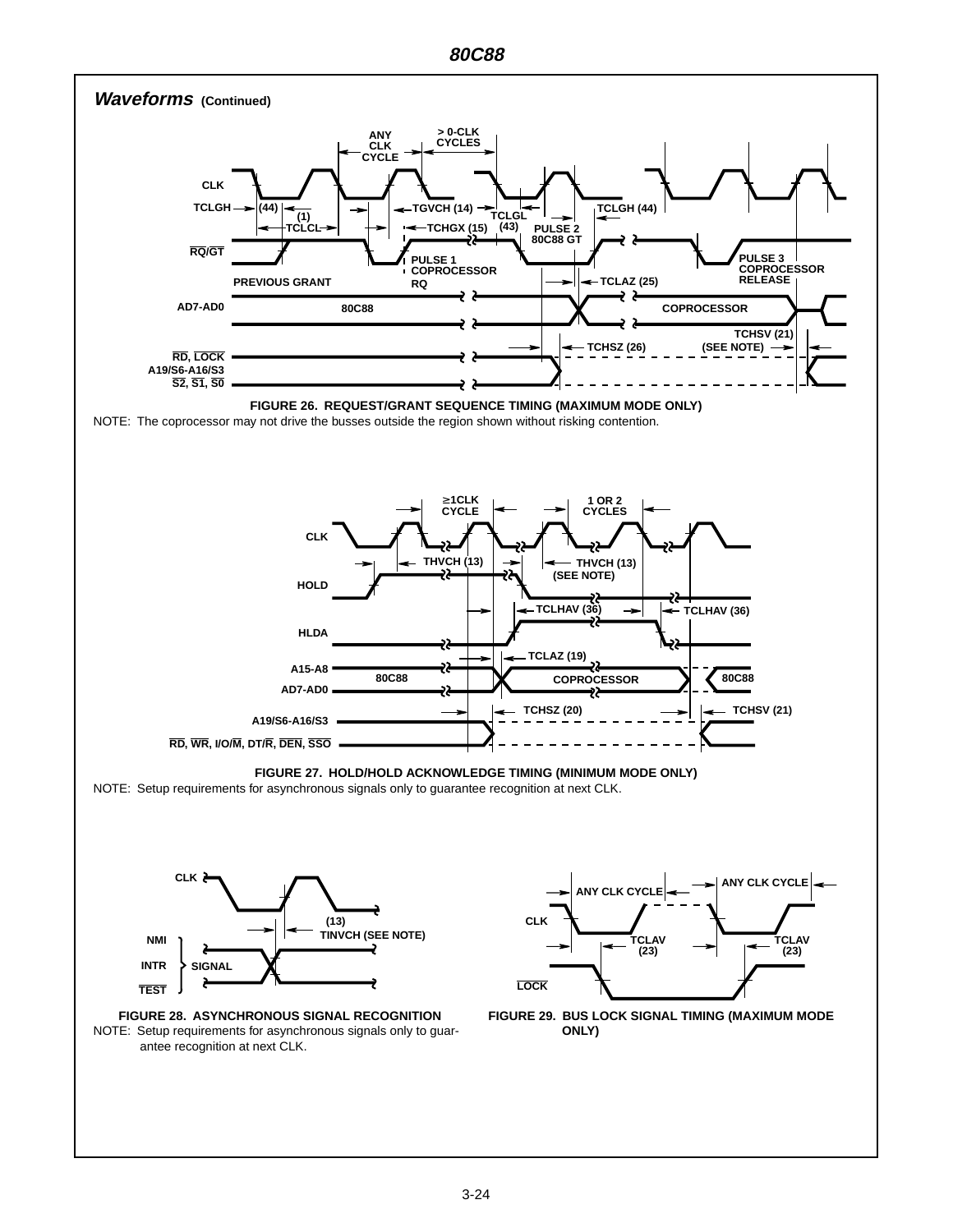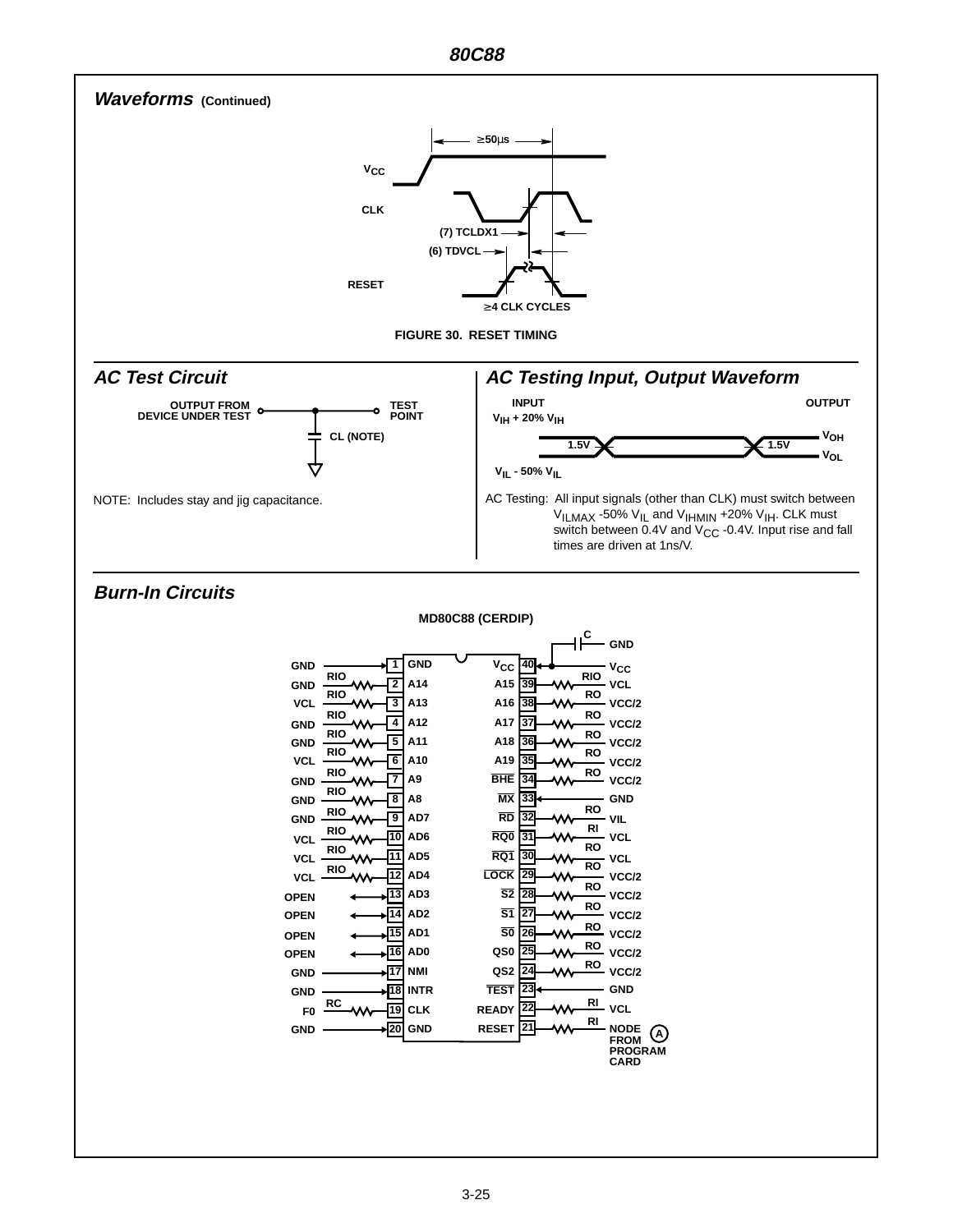

- 1.  $V_{CC} = 5.5V \pm 0.5V$ , GND = 0V.
- 2. Input voltage limits (except clock):  $V_{IL}$  (Maximum) =  $0.4V$  $V_{IH}$  (Minimum) = 2.6V,  $V_{IH}$  (Clock) =  $V_{CC}$  - 0.4V) minimum.
- 3. VCC/2 is external supply set to 2.7V ±10%.
- 4.  $V_{CL}$  is generated on program card ( $V_{CC}$  0.65V).
- 5. Pins 13 16 input sequenced instructions from internal hold devices, (DIP Only).
- 6. F0 =  $100$ kHz  $\pm 10$ %.
- 7. Node  $\widehat{A}$  = a 40  $\mu$ s pulse every 2.56 ms.

- 1. RI =  $10kΩ ±5%$ , 1/4W
- 2. RO =  $1.2$ kΩ ±5%, 1/4W 3. RIO =  $2.7k\Omega \pm 5\%$ , 1/4W
- 4. RC = 1kΩ  $±5%$ , 1/4W
- 5.  $C = 0.01 \mu F$  (Minimum)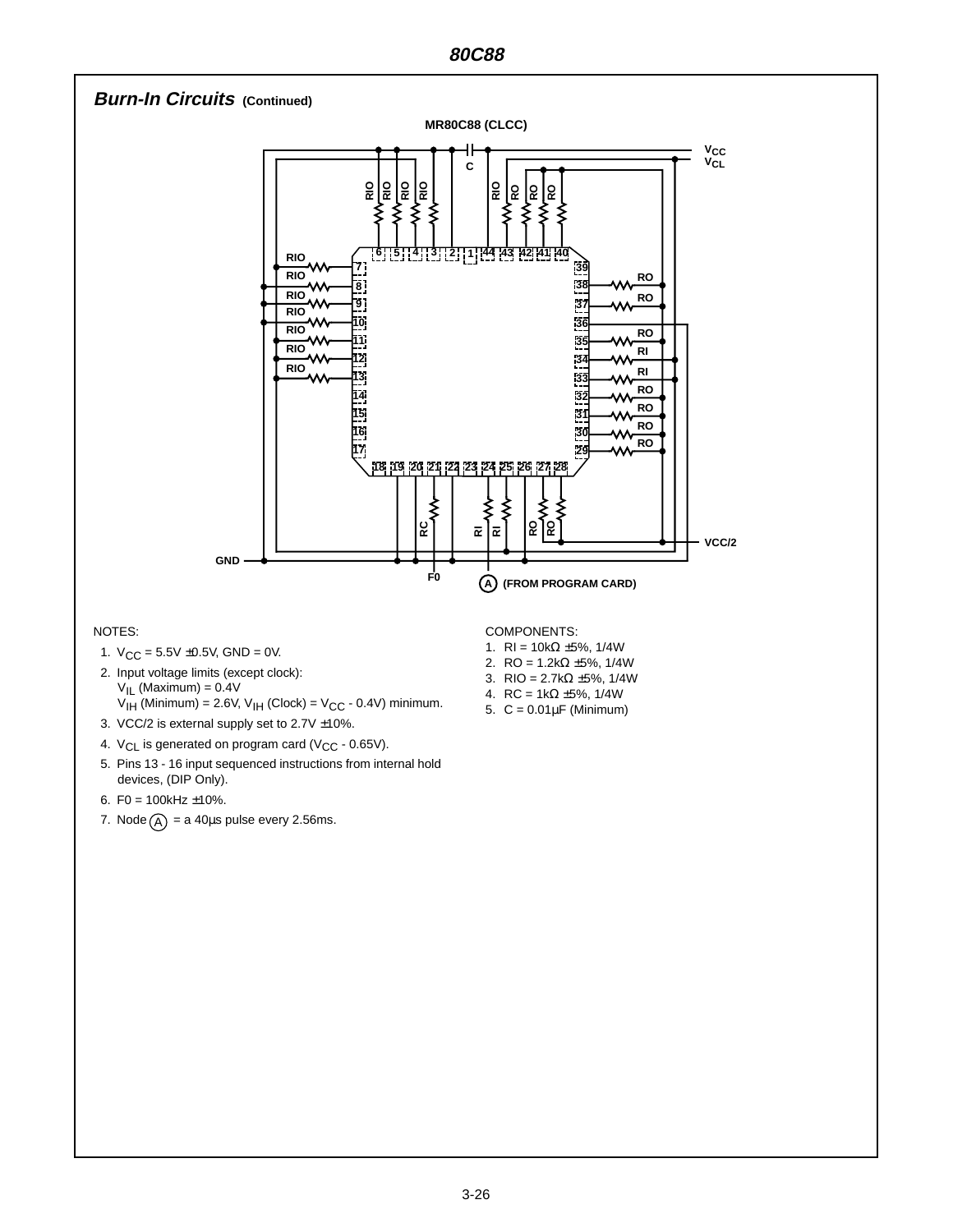## **Die Characteristics**

#### **DIE DIMENSIONS:**

249.2 x 290.9 x 19 ±1mils

#### **METALLIZATION:**

Type: Silicon - Aluminum Thickness: 11kÅ ±2kÅ

## **Metallization Mask Layout**

**GLASSIVATION:** Type: SiO<sub>2</sub> Thickness: 8kÅ ±1kÅ

**WORST CASE CURRENT DENSITY:**  $1.5 \times 10^5$  A/cm<sup>2</sup>



#### All Intersil semiconductor products are manufactured, assembled and tested under **ISO9000** quality systems certification.

Intersil products are sold by description only. Intersil Corporation reserves the right to make changes in circuit design and/or specifications at any time without notice. Accordingly, the reader is cautioned to verify that data sheets are current before placing orders. Information furnished by Intersil is believed to be accurate and reliable. However, no responsibility is assumed by Intersil or its subsidiaries for its use; nor for any infringements of patents or other rights of third parties which may result from its use. No license is granted by implication or otherwise under any patent or patent rights of Intersil or its subsidiaries.

For information regarding Intersil Corporation and its products, see web site **http://www.intersil.com**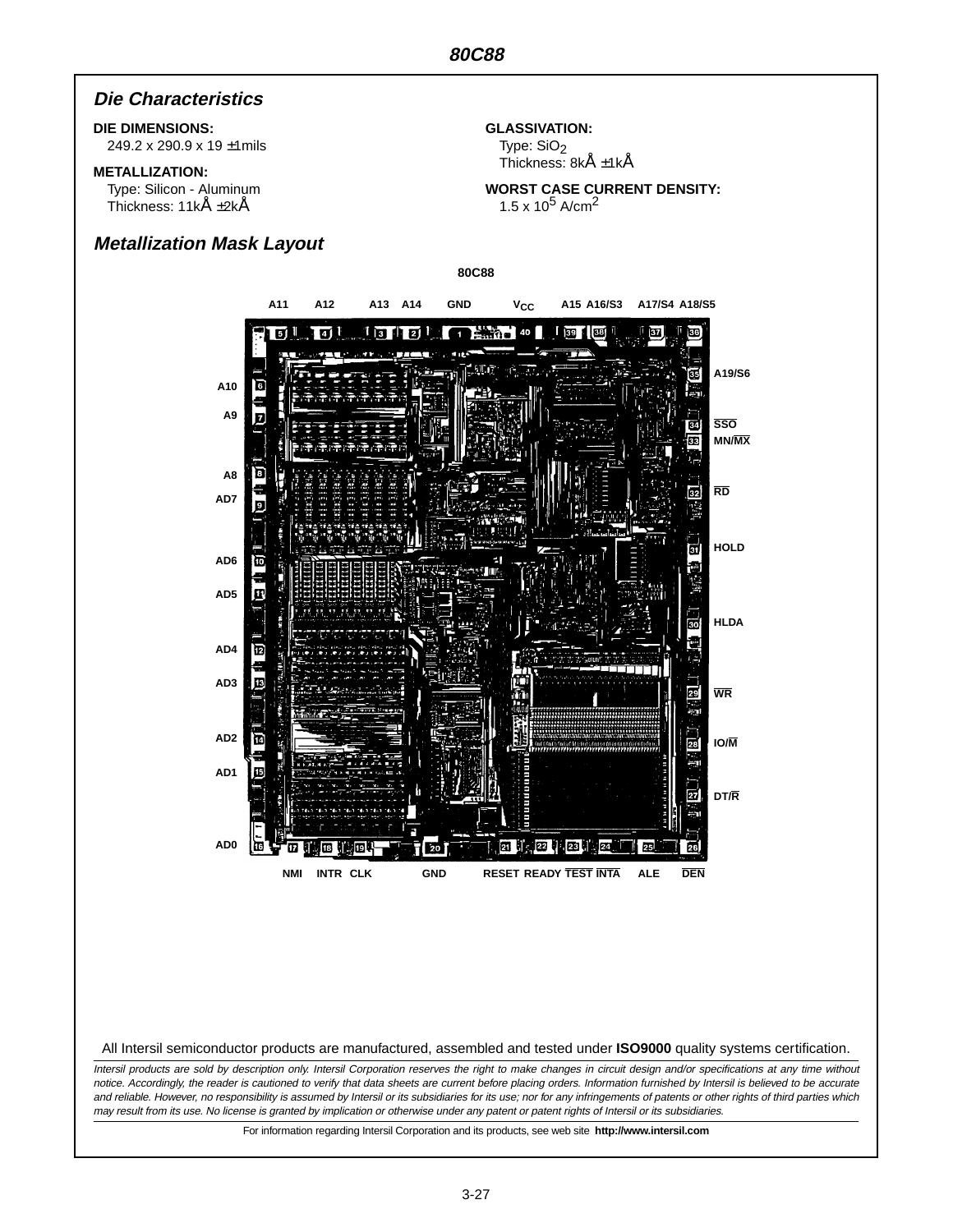# **Instruction Set Summary**

| <b>MNEMONIC AND DESCRIPTION</b><br>76543210<br>76543210<br>76543210<br>76543210<br><b>DATA TRANSFER</b><br>$MOV = MOVE:$<br>100010dw<br>Register/Memory to/from Register<br>mod reg r/m |
|-----------------------------------------------------------------------------------------------------------------------------------------------------------------------------------------|
|                                                                                                                                                                                         |
|                                                                                                                                                                                         |
|                                                                                                                                                                                         |
| 1100011w<br>data if w 1<br>Immediate to Register/Memory<br>mod 0 0 0 r/m<br>data                                                                                                        |
| Immediate to Register<br>1011wreg<br>data<br>data if w 1                                                                                                                                |
| 1010000w<br>Memory to Accumulator<br>addr-low<br>addr-high                                                                                                                              |
| Accumulator to Memory<br>1010001w<br>addr-low<br>addr-high                                                                                                                              |
| Register/Memory to Segment Register ##<br>10001110<br>mod 0 reg r/m                                                                                                                     |
| Segment Register to Register/Memory<br>10001100<br>mod 0 reg r/m                                                                                                                        |
| PUSH = Push:                                                                                                                                                                            |
| 11111111<br>mod 1 1 0 r/m<br>Register/Memory                                                                                                                                            |
| 01010reg<br>Register                                                                                                                                                                    |
| 000 reg 110<br>Segment Register                                                                                                                                                         |
| $POP = Pop:$                                                                                                                                                                            |
| 10001111<br>mod 0 0 0 r/m<br>Register/Memory                                                                                                                                            |
| 01011reg<br>Register                                                                                                                                                                    |
| 000 reg 111<br>Segment Register                                                                                                                                                         |
| $XCHG = Exchange$ :                                                                                                                                                                     |
| 1000011w<br>Register/Memory with Register<br>mod reg r/m                                                                                                                                |
| 10010reg<br>Register with Accumulator                                                                                                                                                   |
| $IN = Input from:$                                                                                                                                                                      |
| 1110010w<br><b>Fixed Port</b><br>port                                                                                                                                                   |
| Variable Port<br>1110110w                                                                                                                                                               |
| OUT = Output to:                                                                                                                                                                        |
| 1110011w<br><b>Fixed Port</b><br>port                                                                                                                                                   |
| 1110111w<br>Variable Port                                                                                                                                                               |
| 11010111<br>$XLAT = Translate Byte to AL$                                                                                                                                               |
| 10001101<br>$LEA =$ Load EA to Register2<br>mod reg r/m                                                                                                                                 |
| $LDS =$ Load Pointer to DS<br>11000101<br>mod reg r/m                                                                                                                                   |
| 11000100<br>mod reg r/m<br>$LES = Load$ Pointer to $ES$                                                                                                                                 |
| 10011111<br><b>LAHF</b> = Load AH with Flags                                                                                                                                            |
| 10011110<br><b>SAHF</b> = Store AH into Flags                                                                                                                                           |
| 10011100<br><b>PUSHF</b> = Push Flags                                                                                                                                                   |
| 10011101<br>$POPF = Pop Flags$                                                                                                                                                          |
| <b>ARITHMETIC</b><br>$ADD = Add:$                                                                                                                                                       |
| 000000dw<br>Register/Memory with Register to Either<br>mod reg r/m                                                                                                                      |
| Immediate to Register/Memory<br>data if $s:w = 01$<br>100000sw<br>mod 0 0 0 r/m<br>data                                                                                                 |
| Immediate to Accumulator<br>0000010w<br>data if $w = 1$<br>data                                                                                                                         |
| ADC = Add with Carry:                                                                                                                                                                   |
| 000100dw<br>Register/Memory with Register to Either<br>mod reg r/m                                                                                                                      |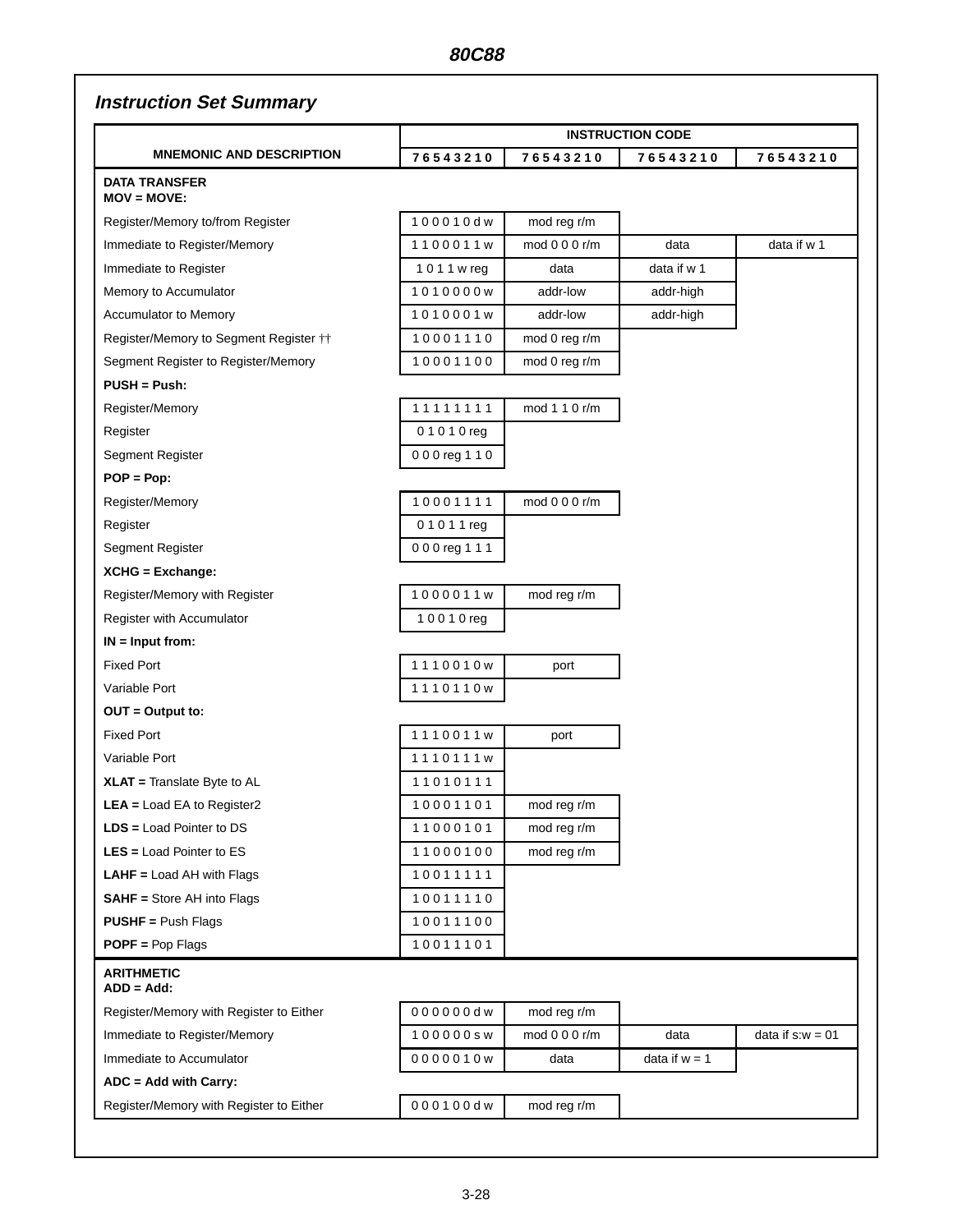|                                                | <b>INSTRUCTION CODE</b> |                 |                 |                    |  |  |
|------------------------------------------------|-------------------------|-----------------|-----------------|--------------------|--|--|
| <b>MNEMONIC AND DESCRIPTION</b>                | 76543210                | 76543210        | 76543210        | 76543210           |  |  |
| Immediate to Register/Memory                   | 100000sw                | mod 0 1 0 r/m   | data            | data if $s.w = 01$ |  |  |
| Immediate to Accumulator                       | 0001010w                | data            | data if $w = 1$ |                    |  |  |
| INC = Increment:                               |                         |                 |                 |                    |  |  |
| Register/Memory                                | 1111111w                | mod $0 0 0 r/m$ |                 |                    |  |  |
| Register                                       | 01000 reg               |                 |                 |                    |  |  |
| $AAA = ASCII$ Adjust for Add                   | 00110111                |                 |                 |                    |  |  |
| <b>DAA</b> = Decimal Adjust for Add            | 00100111                |                 |                 |                    |  |  |
| $SUB = Subtract:$                              |                         |                 |                 |                    |  |  |
| Register/Memory and Register to Either         | 001010dw                | mod reg r/m     |                 |                    |  |  |
| Immediate from Register/Memory                 | 100000sw                | mod 1 0 1 r/m   | data            | data if $s.w = 01$ |  |  |
| Immediate from Accumulator                     | 0010110w                | data            | data if $w = 1$ |                    |  |  |
| <b>SBB = Subtract with Borrow</b>              |                         |                 |                 |                    |  |  |
| Register/Memory and Register to Either         | 000110dw                | mod reg r/m     |                 |                    |  |  |
| Immediate from Register/Memory                 | 100000sw                | mod 0 1 1 r/m   | data            | data if $s.w = 01$ |  |  |
| Immediate from Accumulator                     | 0001110w                | data            | data if $w = 1$ |                    |  |  |
| <b>DEC = Decrement:</b>                        |                         |                 |                 |                    |  |  |
| Register/Memory                                | 1111111w                | mod 0 0 1 r/m   |                 |                    |  |  |
| Register                                       | 01001reg                |                 |                 |                    |  |  |
| <b>NEG = Change Sign</b>                       | 1111011w                | mod 0 1 1 r/m   |                 |                    |  |  |
| CMP = Compare:                                 |                         |                 |                 |                    |  |  |
| Register/Memory and Register                   | 001110dw                | mod reg r/m     |                 |                    |  |  |
| Immediate with Register/Memory                 | 100000sw                | mod 1 1 1 r/m   | data            | data if $s.w = 01$ |  |  |
| Immediate with Accumulator                     | 0011110w                | data            | data if $w = 1$ |                    |  |  |
| AAS = ASCII Adjust for Subtract                | 00111111                |                 |                 |                    |  |  |
| <b>DAS</b> = Decimal Adjust for Subtract       | 00101111                |                 |                 |                    |  |  |
| $MUL =$ Multiply (Unsigned)                    | 1111011w                | mod 1 0 0 r/m   |                 |                    |  |  |
| <b>IMUL</b> = Integer Multiply (Signed)        | 1111011w                | mod 1 0 1 r/m   |                 |                    |  |  |
| <b>AAM</b> = ASCII Adjust for Multiply         | 11010100                | 00001010        |                 |                    |  |  |
| <b>DIV</b> = Divide (Unsigned)                 | 1111011w                | mod 1 1 0 r/m   |                 |                    |  |  |
| <b>IDIV</b> = Integer Divide (Signed)          | 1111011w                | mod 1 1 1 r/m   |                 |                    |  |  |
| AAD = ASCII Adjust for Divide                  | 11010101                | 00001010        |                 |                    |  |  |
| <b>CBW</b> = Convert Byte to Word              | 10011000                |                 |                 |                    |  |  |
| <b>CWD</b> = Convert Word to Double Word       | 10011001                |                 |                 |                    |  |  |
| <b>LOGIC</b>                                   |                         |                 |                 |                    |  |  |
| $NOT = Invert$                                 | 1111011w                | mod 0 1 0 r/m   |                 |                    |  |  |
| <b>SHL/SAL</b> = Shift Logical/Arithmetic Left | 110100vw                | mod 1 0 0 r/m   |                 |                    |  |  |
| $SHR = Shift Logical Right$                    | 110100vw                | mod 1 0 1 r/m   |                 |                    |  |  |
| <b>SAR</b> = Shift Arithmetic Right            | 110100vw                | mod 1 1 1 r/m   |                 |                    |  |  |
| $ROL = Rotate Left$                            | 110100vw                | mod 0 0 0 r/m   |                 |                    |  |  |
| $ROR = Rotate Right$                           | 110100vw                | mod 0 0 1 r/m   |                 |                    |  |  |
| <b>RCL</b> = Rotate Through Carry Flag Left    | 110100vw                | mod 0 1 0 r/m   |                 |                    |  |  |
|                                                |                         |                 |                 |                    |  |  |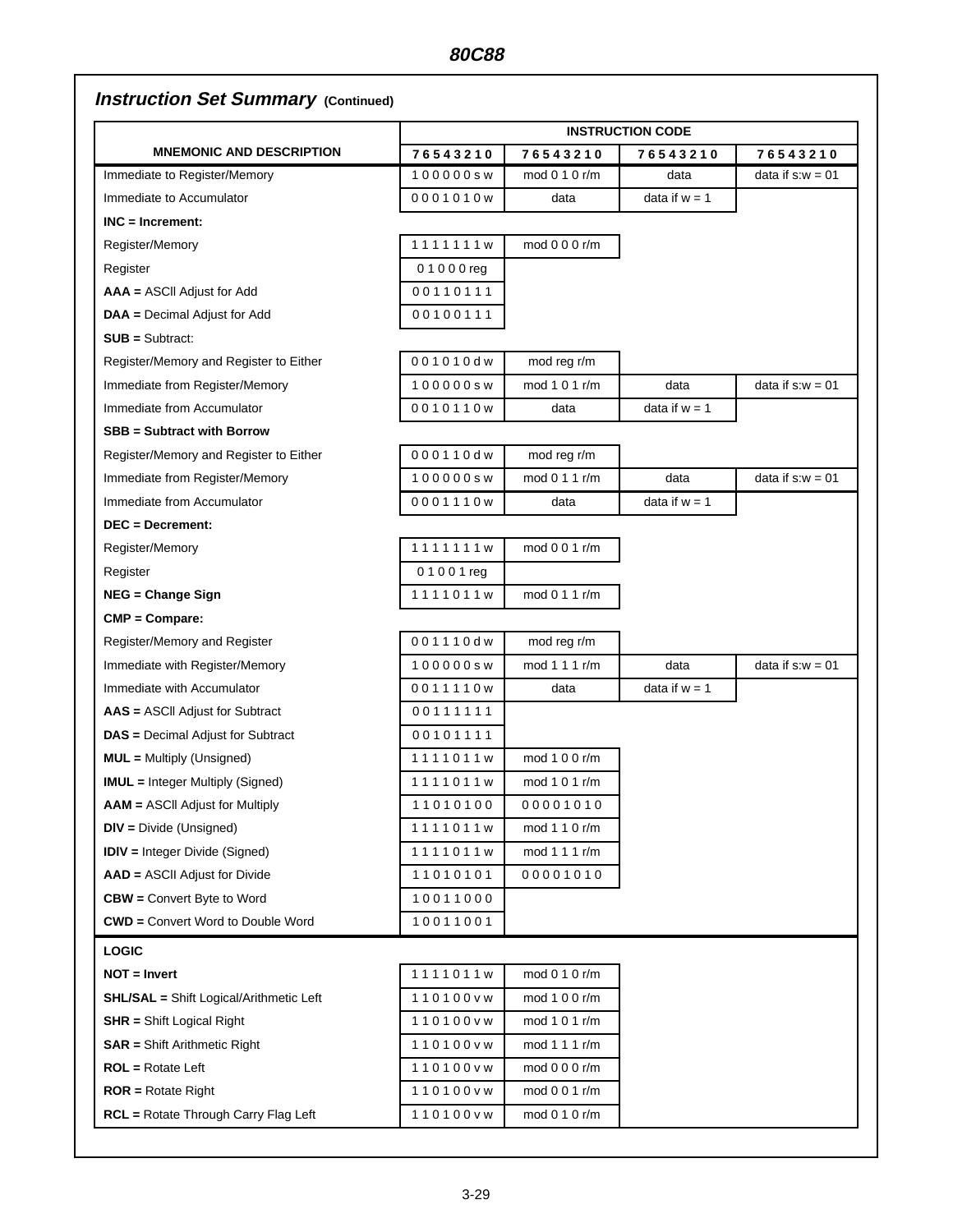| <b>MNEMONIC AND DESCRIPTION</b><br>76543210<br>76543210<br>76543210<br>76543210<br><b>RCR</b> = Rotate Through Carry Right<br>110100vw<br>mod $0 1 1 r/m$<br>$AND = And$ :<br>0010000dw<br>mod reg r/m<br>Reg./Memory and Register to Either<br>1000000w<br>mod 1 0 0 r/m<br>data if $w = 1$<br>Immediate to Register/Memory<br>data<br>Immediate to Accumulator<br>0010010w<br>data if $w = 1$<br>data<br>TEST = And Function to Flags, No Result:<br>1000010w<br>Register/Memory and Register<br>mod reg r/m<br>1111011w<br>mod 0 0 0 r/m<br>data if $w = 1$<br>Immediate Data and Register/Memory<br>data<br>Immediate Data and Accumulator<br>1010100w<br>data if $w = 1$<br>data<br>$OR = Or:$<br>000010dw<br>Register/Memory and Register to Either<br>mod reg r/m<br>1000000w<br>mod 1 0 1 r/m<br>data if $w = 1$<br>Immediate to Register/Memory<br>data<br>Immediate to Accumulator<br>0000110w<br>data if $w = 1$<br>data<br>$XOR = Exclusive or:$<br>001100dw<br>Register/Memory and Register to Either<br>mod reg r/m<br>1000000w<br>mod 1 1 0 r/m<br>data if $w = 1$<br>Immediate to Register/Memory<br>data<br>Immediate to Accumulator<br>0011010w<br>data if $w = 1$<br>data<br><b>STRING MANIPULATION</b><br>1111001z<br>$REF = Repeat$<br>1010010w<br><b>MOVS</b> = Move Byte/Word<br><b>CMPS</b> = Compare Byte/Word<br>1010011w<br>1010111w<br><b>SCAS</b> = Scan Byte/Word<br><b>LODS</b> = Load Byte/Word to AL/AX<br>1010110w<br>1010101w<br><b>STOS</b> = Stor Byte/Word from AL/A<br><b>CONTROL TRANSFER</b><br>$CALL = Call:$<br>11101000<br><b>Direct Within Segment</b><br>disp-low<br>disp-high<br>11111111<br>Indirect Within Segment<br>mod 0 1 0 r/m<br>10011010<br>Direct Intersegment<br>offset-low<br>offset-high<br>seg-high<br>seg-low<br>11111111<br>Indirect Intersegment<br>mod 0 1 1 r/m<br><b>JMP</b> = Unconditional Jump:<br><b>Direct Within Segment</b><br>11101001<br>disp-low<br>disp-high<br>Direct Within Segment-Short<br>11101011<br>disp<br>11111111<br>mod 1 0 0 r/m<br>Indirect Within Segment<br>11101010<br>Direct Intersegment<br>offset-low<br>offset-high<br>seg-high<br>seg-low<br>11111111<br>Indirect Intersegment<br>mod 1 0 1 r/m<br><b>RET = Return from CALL:</b><br>11000011<br>Within Segment |                               | <b>INSTRUCTION CODE</b> |  |  |  |  |  |
|--------------------------------------------------------------------------------------------------------------------------------------------------------------------------------------------------------------------------------------------------------------------------------------------------------------------------------------------------------------------------------------------------------------------------------------------------------------------------------------------------------------------------------------------------------------------------------------------------------------------------------------------------------------------------------------------------------------------------------------------------------------------------------------------------------------------------------------------------------------------------------------------------------------------------------------------------------------------------------------------------------------------------------------------------------------------------------------------------------------------------------------------------------------------------------------------------------------------------------------------------------------------------------------------------------------------------------------------------------------------------------------------------------------------------------------------------------------------------------------------------------------------------------------------------------------------------------------------------------------------------------------------------------------------------------------------------------------------------------------------------------------------------------------------------------------------------------------------------------------------------------------------------------------------------------------------------------------------------------------------------------------------------------------------------------------------------------------------------------------------------------------------------------------------------------------------------------------------------------------------------------------------|-------------------------------|-------------------------|--|--|--|--|--|
|                                                                                                                                                                                                                                                                                                                                                                                                                                                                                                                                                                                                                                                                                                                                                                                                                                                                                                                                                                                                                                                                                                                                                                                                                                                                                                                                                                                                                                                                                                                                                                                                                                                                                                                                                                                                                                                                                                                                                                                                                                                                                                                                                                                                                                                                    |                               |                         |  |  |  |  |  |
|                                                                                                                                                                                                                                                                                                                                                                                                                                                                                                                                                                                                                                                                                                                                                                                                                                                                                                                                                                                                                                                                                                                                                                                                                                                                                                                                                                                                                                                                                                                                                                                                                                                                                                                                                                                                                                                                                                                                                                                                                                                                                                                                                                                                                                                                    |                               |                         |  |  |  |  |  |
|                                                                                                                                                                                                                                                                                                                                                                                                                                                                                                                                                                                                                                                                                                                                                                                                                                                                                                                                                                                                                                                                                                                                                                                                                                                                                                                                                                                                                                                                                                                                                                                                                                                                                                                                                                                                                                                                                                                                                                                                                                                                                                                                                                                                                                                                    |                               |                         |  |  |  |  |  |
|                                                                                                                                                                                                                                                                                                                                                                                                                                                                                                                                                                                                                                                                                                                                                                                                                                                                                                                                                                                                                                                                                                                                                                                                                                                                                                                                                                                                                                                                                                                                                                                                                                                                                                                                                                                                                                                                                                                                                                                                                                                                                                                                                                                                                                                                    |                               |                         |  |  |  |  |  |
|                                                                                                                                                                                                                                                                                                                                                                                                                                                                                                                                                                                                                                                                                                                                                                                                                                                                                                                                                                                                                                                                                                                                                                                                                                                                                                                                                                                                                                                                                                                                                                                                                                                                                                                                                                                                                                                                                                                                                                                                                                                                                                                                                                                                                                                                    |                               |                         |  |  |  |  |  |
|                                                                                                                                                                                                                                                                                                                                                                                                                                                                                                                                                                                                                                                                                                                                                                                                                                                                                                                                                                                                                                                                                                                                                                                                                                                                                                                                                                                                                                                                                                                                                                                                                                                                                                                                                                                                                                                                                                                                                                                                                                                                                                                                                                                                                                                                    |                               |                         |  |  |  |  |  |
|                                                                                                                                                                                                                                                                                                                                                                                                                                                                                                                                                                                                                                                                                                                                                                                                                                                                                                                                                                                                                                                                                                                                                                                                                                                                                                                                                                                                                                                                                                                                                                                                                                                                                                                                                                                                                                                                                                                                                                                                                                                                                                                                                                                                                                                                    |                               |                         |  |  |  |  |  |
|                                                                                                                                                                                                                                                                                                                                                                                                                                                                                                                                                                                                                                                                                                                                                                                                                                                                                                                                                                                                                                                                                                                                                                                                                                                                                                                                                                                                                                                                                                                                                                                                                                                                                                                                                                                                                                                                                                                                                                                                                                                                                                                                                                                                                                                                    |                               |                         |  |  |  |  |  |
|                                                                                                                                                                                                                                                                                                                                                                                                                                                                                                                                                                                                                                                                                                                                                                                                                                                                                                                                                                                                                                                                                                                                                                                                                                                                                                                                                                                                                                                                                                                                                                                                                                                                                                                                                                                                                                                                                                                                                                                                                                                                                                                                                                                                                                                                    |                               |                         |  |  |  |  |  |
|                                                                                                                                                                                                                                                                                                                                                                                                                                                                                                                                                                                                                                                                                                                                                                                                                                                                                                                                                                                                                                                                                                                                                                                                                                                                                                                                                                                                                                                                                                                                                                                                                                                                                                                                                                                                                                                                                                                                                                                                                                                                                                                                                                                                                                                                    |                               |                         |  |  |  |  |  |
|                                                                                                                                                                                                                                                                                                                                                                                                                                                                                                                                                                                                                                                                                                                                                                                                                                                                                                                                                                                                                                                                                                                                                                                                                                                                                                                                                                                                                                                                                                                                                                                                                                                                                                                                                                                                                                                                                                                                                                                                                                                                                                                                                                                                                                                                    |                               |                         |  |  |  |  |  |
|                                                                                                                                                                                                                                                                                                                                                                                                                                                                                                                                                                                                                                                                                                                                                                                                                                                                                                                                                                                                                                                                                                                                                                                                                                                                                                                                                                                                                                                                                                                                                                                                                                                                                                                                                                                                                                                                                                                                                                                                                                                                                                                                                                                                                                                                    |                               |                         |  |  |  |  |  |
|                                                                                                                                                                                                                                                                                                                                                                                                                                                                                                                                                                                                                                                                                                                                                                                                                                                                                                                                                                                                                                                                                                                                                                                                                                                                                                                                                                                                                                                                                                                                                                                                                                                                                                                                                                                                                                                                                                                                                                                                                                                                                                                                                                                                                                                                    |                               |                         |  |  |  |  |  |
|                                                                                                                                                                                                                                                                                                                                                                                                                                                                                                                                                                                                                                                                                                                                                                                                                                                                                                                                                                                                                                                                                                                                                                                                                                                                                                                                                                                                                                                                                                                                                                                                                                                                                                                                                                                                                                                                                                                                                                                                                                                                                                                                                                                                                                                                    |                               |                         |  |  |  |  |  |
|                                                                                                                                                                                                                                                                                                                                                                                                                                                                                                                                                                                                                                                                                                                                                                                                                                                                                                                                                                                                                                                                                                                                                                                                                                                                                                                                                                                                                                                                                                                                                                                                                                                                                                                                                                                                                                                                                                                                                                                                                                                                                                                                                                                                                                                                    |                               |                         |  |  |  |  |  |
|                                                                                                                                                                                                                                                                                                                                                                                                                                                                                                                                                                                                                                                                                                                                                                                                                                                                                                                                                                                                                                                                                                                                                                                                                                                                                                                                                                                                                                                                                                                                                                                                                                                                                                                                                                                                                                                                                                                                                                                                                                                                                                                                                                                                                                                                    |                               |                         |  |  |  |  |  |
|                                                                                                                                                                                                                                                                                                                                                                                                                                                                                                                                                                                                                                                                                                                                                                                                                                                                                                                                                                                                                                                                                                                                                                                                                                                                                                                                                                                                                                                                                                                                                                                                                                                                                                                                                                                                                                                                                                                                                                                                                                                                                                                                                                                                                                                                    |                               |                         |  |  |  |  |  |
|                                                                                                                                                                                                                                                                                                                                                                                                                                                                                                                                                                                                                                                                                                                                                                                                                                                                                                                                                                                                                                                                                                                                                                                                                                                                                                                                                                                                                                                                                                                                                                                                                                                                                                                                                                                                                                                                                                                                                                                                                                                                                                                                                                                                                                                                    |                               |                         |  |  |  |  |  |
|                                                                                                                                                                                                                                                                                                                                                                                                                                                                                                                                                                                                                                                                                                                                                                                                                                                                                                                                                                                                                                                                                                                                                                                                                                                                                                                                                                                                                                                                                                                                                                                                                                                                                                                                                                                                                                                                                                                                                                                                                                                                                                                                                                                                                                                                    |                               |                         |  |  |  |  |  |
|                                                                                                                                                                                                                                                                                                                                                                                                                                                                                                                                                                                                                                                                                                                                                                                                                                                                                                                                                                                                                                                                                                                                                                                                                                                                                                                                                                                                                                                                                                                                                                                                                                                                                                                                                                                                                                                                                                                                                                                                                                                                                                                                                                                                                                                                    |                               |                         |  |  |  |  |  |
|                                                                                                                                                                                                                                                                                                                                                                                                                                                                                                                                                                                                                                                                                                                                                                                                                                                                                                                                                                                                                                                                                                                                                                                                                                                                                                                                                                                                                                                                                                                                                                                                                                                                                                                                                                                                                                                                                                                                                                                                                                                                                                                                                                                                                                                                    |                               |                         |  |  |  |  |  |
|                                                                                                                                                                                                                                                                                                                                                                                                                                                                                                                                                                                                                                                                                                                                                                                                                                                                                                                                                                                                                                                                                                                                                                                                                                                                                                                                                                                                                                                                                                                                                                                                                                                                                                                                                                                                                                                                                                                                                                                                                                                                                                                                                                                                                                                                    |                               |                         |  |  |  |  |  |
|                                                                                                                                                                                                                                                                                                                                                                                                                                                                                                                                                                                                                                                                                                                                                                                                                                                                                                                                                                                                                                                                                                                                                                                                                                                                                                                                                                                                                                                                                                                                                                                                                                                                                                                                                                                                                                                                                                                                                                                                                                                                                                                                                                                                                                                                    |                               |                         |  |  |  |  |  |
|                                                                                                                                                                                                                                                                                                                                                                                                                                                                                                                                                                                                                                                                                                                                                                                                                                                                                                                                                                                                                                                                                                                                                                                                                                                                                                                                                                                                                                                                                                                                                                                                                                                                                                                                                                                                                                                                                                                                                                                                                                                                                                                                                                                                                                                                    |                               |                         |  |  |  |  |  |
|                                                                                                                                                                                                                                                                                                                                                                                                                                                                                                                                                                                                                                                                                                                                                                                                                                                                                                                                                                                                                                                                                                                                                                                                                                                                                                                                                                                                                                                                                                                                                                                                                                                                                                                                                                                                                                                                                                                                                                                                                                                                                                                                                                                                                                                                    |                               |                         |  |  |  |  |  |
|                                                                                                                                                                                                                                                                                                                                                                                                                                                                                                                                                                                                                                                                                                                                                                                                                                                                                                                                                                                                                                                                                                                                                                                                                                                                                                                                                                                                                                                                                                                                                                                                                                                                                                                                                                                                                                                                                                                                                                                                                                                                                                                                                                                                                                                                    |                               |                         |  |  |  |  |  |
|                                                                                                                                                                                                                                                                                                                                                                                                                                                                                                                                                                                                                                                                                                                                                                                                                                                                                                                                                                                                                                                                                                                                                                                                                                                                                                                                                                                                                                                                                                                                                                                                                                                                                                                                                                                                                                                                                                                                                                                                                                                                                                                                                                                                                                                                    |                               |                         |  |  |  |  |  |
|                                                                                                                                                                                                                                                                                                                                                                                                                                                                                                                                                                                                                                                                                                                                                                                                                                                                                                                                                                                                                                                                                                                                                                                                                                                                                                                                                                                                                                                                                                                                                                                                                                                                                                                                                                                                                                                                                                                                                                                                                                                                                                                                                                                                                                                                    |                               |                         |  |  |  |  |  |
|                                                                                                                                                                                                                                                                                                                                                                                                                                                                                                                                                                                                                                                                                                                                                                                                                                                                                                                                                                                                                                                                                                                                                                                                                                                                                                                                                                                                                                                                                                                                                                                                                                                                                                                                                                                                                                                                                                                                                                                                                                                                                                                                                                                                                                                                    |                               |                         |  |  |  |  |  |
|                                                                                                                                                                                                                                                                                                                                                                                                                                                                                                                                                                                                                                                                                                                                                                                                                                                                                                                                                                                                                                                                                                                                                                                                                                                                                                                                                                                                                                                                                                                                                                                                                                                                                                                                                                                                                                                                                                                                                                                                                                                                                                                                                                                                                                                                    |                               |                         |  |  |  |  |  |
|                                                                                                                                                                                                                                                                                                                                                                                                                                                                                                                                                                                                                                                                                                                                                                                                                                                                                                                                                                                                                                                                                                                                                                                                                                                                                                                                                                                                                                                                                                                                                                                                                                                                                                                                                                                                                                                                                                                                                                                                                                                                                                                                                                                                                                                                    |                               |                         |  |  |  |  |  |
|                                                                                                                                                                                                                                                                                                                                                                                                                                                                                                                                                                                                                                                                                                                                                                                                                                                                                                                                                                                                                                                                                                                                                                                                                                                                                                                                                                                                                                                                                                                                                                                                                                                                                                                                                                                                                                                                                                                                                                                                                                                                                                                                                                                                                                                                    |                               |                         |  |  |  |  |  |
|                                                                                                                                                                                                                                                                                                                                                                                                                                                                                                                                                                                                                                                                                                                                                                                                                                                                                                                                                                                                                                                                                                                                                                                                                                                                                                                                                                                                                                                                                                                                                                                                                                                                                                                                                                                                                                                                                                                                                                                                                                                                                                                                                                                                                                                                    |                               |                         |  |  |  |  |  |
|                                                                                                                                                                                                                                                                                                                                                                                                                                                                                                                                                                                                                                                                                                                                                                                                                                                                                                                                                                                                                                                                                                                                                                                                                                                                                                                                                                                                                                                                                                                                                                                                                                                                                                                                                                                                                                                                                                                                                                                                                                                                                                                                                                                                                                                                    |                               |                         |  |  |  |  |  |
|                                                                                                                                                                                                                                                                                                                                                                                                                                                                                                                                                                                                                                                                                                                                                                                                                                                                                                                                                                                                                                                                                                                                                                                                                                                                                                                                                                                                                                                                                                                                                                                                                                                                                                                                                                                                                                                                                                                                                                                                                                                                                                                                                                                                                                                                    |                               |                         |  |  |  |  |  |
|                                                                                                                                                                                                                                                                                                                                                                                                                                                                                                                                                                                                                                                                                                                                                                                                                                                                                                                                                                                                                                                                                                                                                                                                                                                                                                                                                                                                                                                                                                                                                                                                                                                                                                                                                                                                                                                                                                                                                                                                                                                                                                                                                                                                                                                                    |                               |                         |  |  |  |  |  |
|                                                                                                                                                                                                                                                                                                                                                                                                                                                                                                                                                                                                                                                                                                                                                                                                                                                                                                                                                                                                                                                                                                                                                                                                                                                                                                                                                                                                                                                                                                                                                                                                                                                                                                                                                                                                                                                                                                                                                                                                                                                                                                                                                                                                                                                                    |                               |                         |  |  |  |  |  |
|                                                                                                                                                                                                                                                                                                                                                                                                                                                                                                                                                                                                                                                                                                                                                                                                                                                                                                                                                                                                                                                                                                                                                                                                                                                                                                                                                                                                                                                                                                                                                                                                                                                                                                                                                                                                                                                                                                                                                                                                                                                                                                                                                                                                                                                                    |                               |                         |  |  |  |  |  |
|                                                                                                                                                                                                                                                                                                                                                                                                                                                                                                                                                                                                                                                                                                                                                                                                                                                                                                                                                                                                                                                                                                                                                                                                                                                                                                                                                                                                                                                                                                                                                                                                                                                                                                                                                                                                                                                                                                                                                                                                                                                                                                                                                                                                                                                                    |                               |                         |  |  |  |  |  |
|                                                                                                                                                                                                                                                                                                                                                                                                                                                                                                                                                                                                                                                                                                                                                                                                                                                                                                                                                                                                                                                                                                                                                                                                                                                                                                                                                                                                                                                                                                                                                                                                                                                                                                                                                                                                                                                                                                                                                                                                                                                                                                                                                                                                                                                                    |                               |                         |  |  |  |  |  |
|                                                                                                                                                                                                                                                                                                                                                                                                                                                                                                                                                                                                                                                                                                                                                                                                                                                                                                                                                                                                                                                                                                                                                                                                                                                                                                                                                                                                                                                                                                                                                                                                                                                                                                                                                                                                                                                                                                                                                                                                                                                                                                                                                                                                                                                                    |                               |                         |  |  |  |  |  |
| data-low<br>data-high                                                                                                                                                                                                                                                                                                                                                                                                                                                                                                                                                                                                                                                                                                                                                                                                                                                                                                                                                                                                                                                                                                                                                                                                                                                                                                                                                                                                                                                                                                                                                                                                                                                                                                                                                                                                                                                                                                                                                                                                                                                                                                                                                                                                                                              | Within Seg Adding Immed to SP | 11000010                |  |  |  |  |  |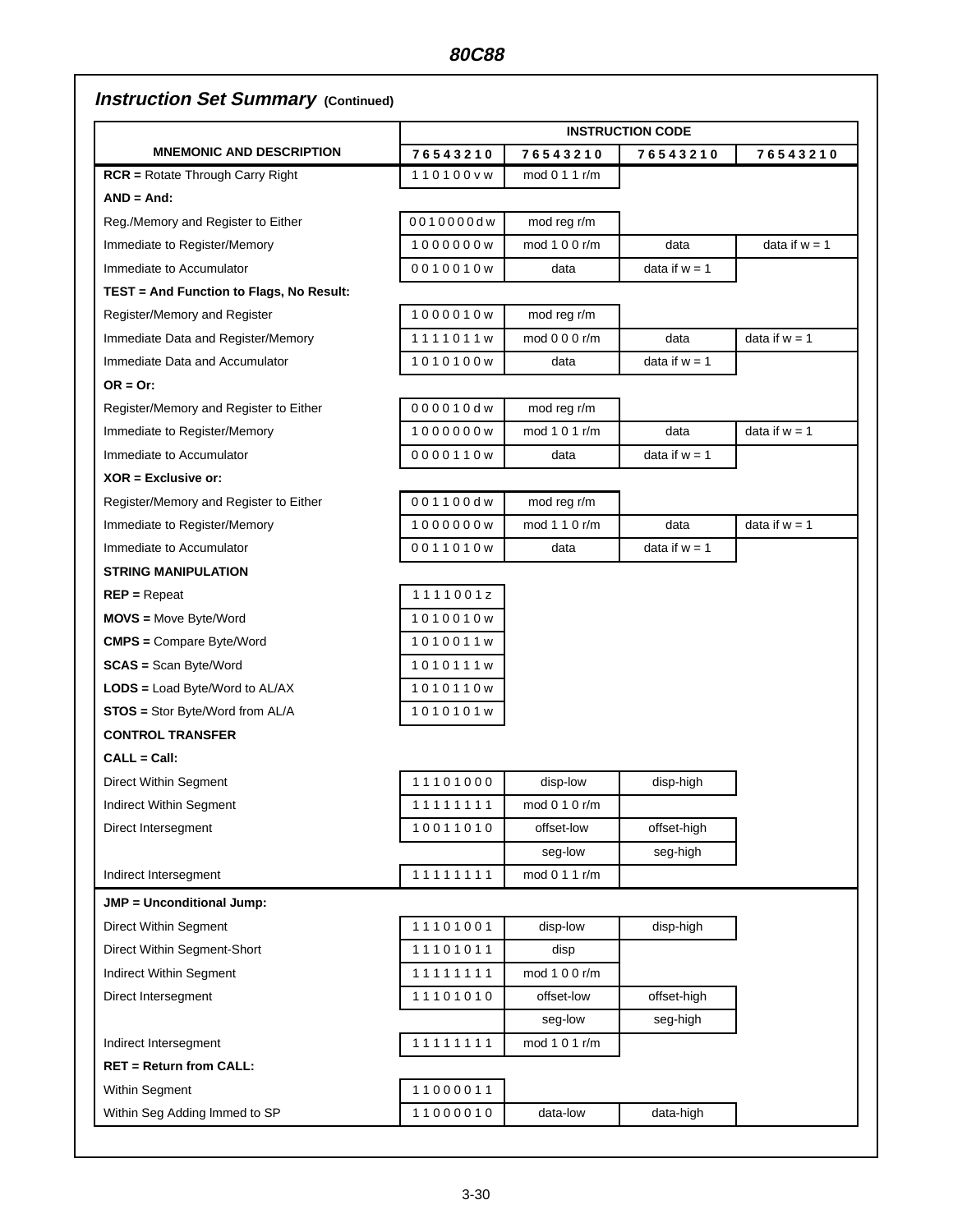|                                                     | <b>INSTRUCTION CODE</b> |               |           |          |  |  |  |
|-----------------------------------------------------|-------------------------|---------------|-----------|----------|--|--|--|
| <b>MNEMONIC AND DESCRIPTION</b>                     | 76543210                | 76543210      | 76543210  | 76543210 |  |  |  |
| Intersegment                                        | 11001011                |               |           |          |  |  |  |
| Intersegment Adding Immediate to SP                 | 11001010                | data-low      | data-high |          |  |  |  |
| $JE/JZ = Jump$ on Equal/Zero                        | 01110100                | disp          |           |          |  |  |  |
| <b>JL/JNGE</b> = Jump on Less/Not Greater or Equal  | 01111100                | disp          |           |          |  |  |  |
| <b>JLE/JNG = Jump on Less or Equal/ Not Greater</b> | 01111110                | disp          |           |          |  |  |  |
| <b>JB/JNAE</b> = Jump on Below/Not Above or Equal   | 01110010                | disp          |           |          |  |  |  |
| <b>JBE/JNA</b> = Jump on Below or Equal/Not Above   | 01110110                | disp          |           |          |  |  |  |
| <b>JP/JPE</b> = Jump on Parity/Parity Even          | 01111010                | disp          |           |          |  |  |  |
| $JO =$ Jump on Overflow                             | 01110000                | disp          |           |          |  |  |  |
| $JS = Jump$ on Sign                                 | 01111000                | disp          |           |          |  |  |  |
| <b>JNE/JNZ</b> = Jump on Not Equal/Not Zero         | 01110101                | disp          |           |          |  |  |  |
| <b>JNL/JGE</b> = Jump on Not Less/Greater or Equal  | 01111101                | disp          |           |          |  |  |  |
| <b>JNLE/JG</b> = Jump on Not Less or Equal/Greater  | 01111111                | disp          |           |          |  |  |  |
| <b>JNB/JAE</b> = Jump on Not Below/Above or Equal   | 01110011                | disp          |           |          |  |  |  |
| <b>JNBE/JA</b> = Jump on Not Below or Equal/Above   | 01110111                | disp          |           |          |  |  |  |
| <b>JNP/JPO</b> = Jump on Not Par/Par Odd            | 01111011                | disp          |           |          |  |  |  |
| $JNO =$ Jump on Not Overflow                        | 01110001                | disp          |           |          |  |  |  |
| $JNS =$ Jump on Not Sign                            | 01111001                | disp          |           |          |  |  |  |
| LOOP = Loop CX Times                                | 11100010                | disp          |           |          |  |  |  |
| LOOPZ/LOOPE = Loop While Zero/Equal                 | 11100001                | disp          |           |          |  |  |  |
| LOOPNZ/LOOPNE = Loop While Not Zero/Equal           | 11100000                | disp          |           |          |  |  |  |
| $JCXZ = Jump$ on $CX$ Zero                          | 11100011                | disp          |           |          |  |  |  |
| $INT = Internet$                                    |                         |               |           |          |  |  |  |
| <b>Type Specified</b>                               | 11001101                | type          |           |          |  |  |  |
| Type 3                                              | 11001100                |               |           |          |  |  |  |
| <b>INTO</b> = Interrupt on Overflow                 | 11001110                |               |           |          |  |  |  |
| <b>IRET</b> = Interrupt Return                      | 11001111                |               |           |          |  |  |  |
| <b>PROCESSOR CONTROL</b>                            |                         |               |           |          |  |  |  |
| $CLC = Clear Carry$                                 | 11111000                |               |           |          |  |  |  |
| <b>CMC</b> = Complement Carry                       | 11110101                |               |           |          |  |  |  |
| $STC = Set Carry$                                   | 11111001                |               |           |          |  |  |  |
| <b>CLD</b> = Clear Direction                        | 11111100                |               |           |          |  |  |  |
| <b>STD</b> = Set Direction                          | 11111101                |               |           |          |  |  |  |
| $CLI = Clear$ Interrupt                             | 11111010                |               |           |          |  |  |  |
| $ST = Set$ Interrupt                                | 11111011                |               |           |          |  |  |  |
| $HLT = Halt$                                        | 11110100                |               |           |          |  |  |  |
| <b>WAIT = Wait</b>                                  | 10011011                |               |           |          |  |  |  |
| <b>ESC</b> = Escape (to External Device)            | 11011xxx                | mod x x x r/m |           |          |  |  |  |
| <b>LOCK = Bus Lock Prefix</b>                       | 11110000                |               |           |          |  |  |  |